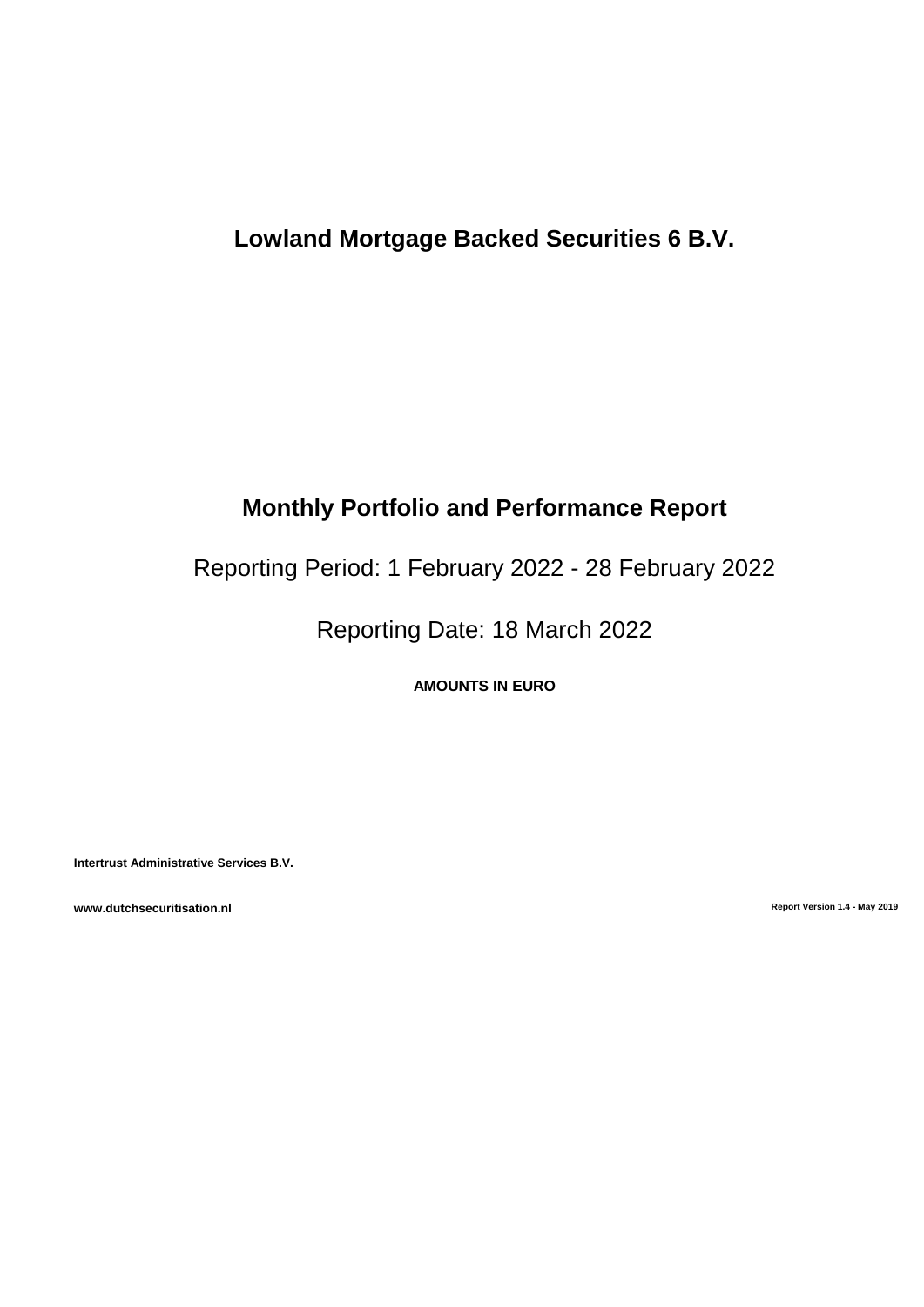### **Table of Contents**

|                                        | Page |
|----------------------------------------|------|
| <b>Key Dates</b>                       | 3    |
| The Mortgage Loan Portfolio            | 4    |
| Delinquencies                          | 5    |
| <b>Foreclosure Statistics - Total</b>  | 6    |
| Foreclosure Statistics - NHG Loans     |      |
| Foreclosure Statistics - Non NHG Loans | 9    |
| <b>Performance Ratios</b>              | 10   |
| <b>Key Characteristics</b>             | 11   |
| <b>Stratification Tables</b>           | 12   |
| Glossary                               | 47   |
| Contact Information                    | 50   |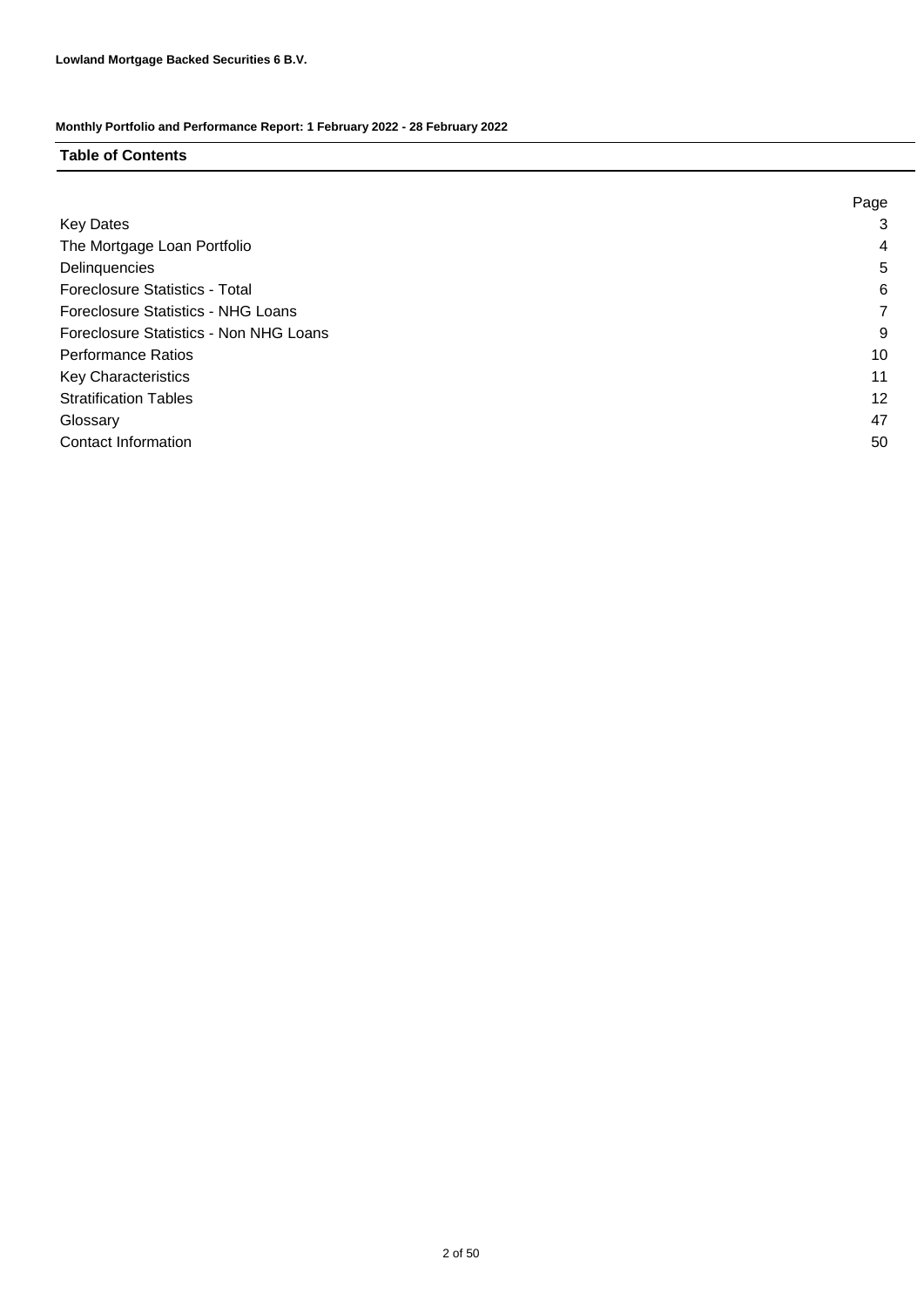| <b>Key Dates</b>                             |                           |                             |                           |                           |                           |                             |
|----------------------------------------------|---------------------------|-----------------------------|---------------------------|---------------------------|---------------------------|-----------------------------|
| <b>Note Class</b>                            | Class A1                  | Class A2                    | Class B                   | <b>Class C</b>            | <b>Class D</b>            | Class E                     |
|                                              |                           |                             |                           |                           |                           |                             |
| <b>Key Dates</b>                             |                           |                             |                           |                           |                           |                             |
| <b>Closing Date</b>                          | 22 Oct 2018               | 22 Oct 2018                 | 22 Oct 2018               | 22 Oct 2018               | 22 Oct 2018               | 22 Oct 2018                 |
| First Optional Redemption Date               | 18 Oct 2023               | 18 Oct 2023                 | 18 Oct 2023               | 18 Oct 2023               | 18 Oct 2023               | 18 Oct 2023                 |
| Step Up Date                                 | N/A                       | N/A                         | N/A                       | N/A                       | N/A                       | N/A                         |
| Original Weighted Average Life<br>(expected) | N/A                       | N/A                         | N/A                       | N/A                       | N/A                       | N/A                         |
| <b>Legal Maturity Date</b>                   | 18 Oct 2055               | 18 Oct 2055                 | 18 Oct 2055               | 18 Oct 1955               | 18 Oct 1955               | 18 Oct 1955                 |
| Portfolio Date                               | 28 Feb 2022               | 28 Feb 2022                 | 28 Feb 2022               | 28 Feb 2022               | 28 Feb 2022               | 28 Feb 2022                 |
| Determination Date                           | 16 Mar 2022               | 16 Mar 2022                 | 16 Mar 2022               | 16 Mar 2022               | 16 Mar 2022               | 16 Mar 2022                 |
| <b>Interest Payment Date</b>                 | 18 Mar 2022               | 18 Mar 2022                 | N/A                       | N/A                       | N/A                       | N/A                         |
| <b>Principal Payment Date</b>                | 18 Mar 2022               | 18 Mar 2022                 | 18 Mar 2022               | 18 Mar 2022               | 18 Mar 2022               | 18 Mar 2022                 |
| <b>Current Reporting Period</b>              | 1 Feb 2022<br>28 Feb 2022 | 1 Feb 2022 -<br>28 Feb 2022 | 1 Feb 2022<br>28 Feb 2022 | 1 Feb 2022<br>28 Feb 2022 | 1 Feb 2022<br>28 Feb 2022 | 1 Feb 2022 -<br>28 Feb 2022 |
| Previous Reporting Period                    | 1 Jan 2022<br>31 Jan 2022 | 1 Jan 2022 -<br>31 Jan 2022 | 1 Jan 2022<br>31 Jan 2022 | 1 Jan 2022<br>31 Jan 2022 | 1 Jan 2022<br>31 Jan 2022 | 1 Jan 2022 -<br>31 Jan 2022 |
| <b>Accrual Start Date</b>                    | 18 Feb 2022               | 18 Feb 2022                 | N/A                       | N/A                       | N/A                       | N/A                         |
| <b>Accrual End Date</b>                      | 18 Mar 2022               | 18 Mar 2022                 | N/A                       | N/A                       | N/A                       | N/A                         |
| Accrual Period (in days)                     | 28                        | 30                          | N/A                       | N/A                       | N/A                       | N/A                         |
| Fixing Date Reference Rate                   | 16 Feb 2022               | N/A                         | N/A                       | N/A                       | N/A                       | N/A                         |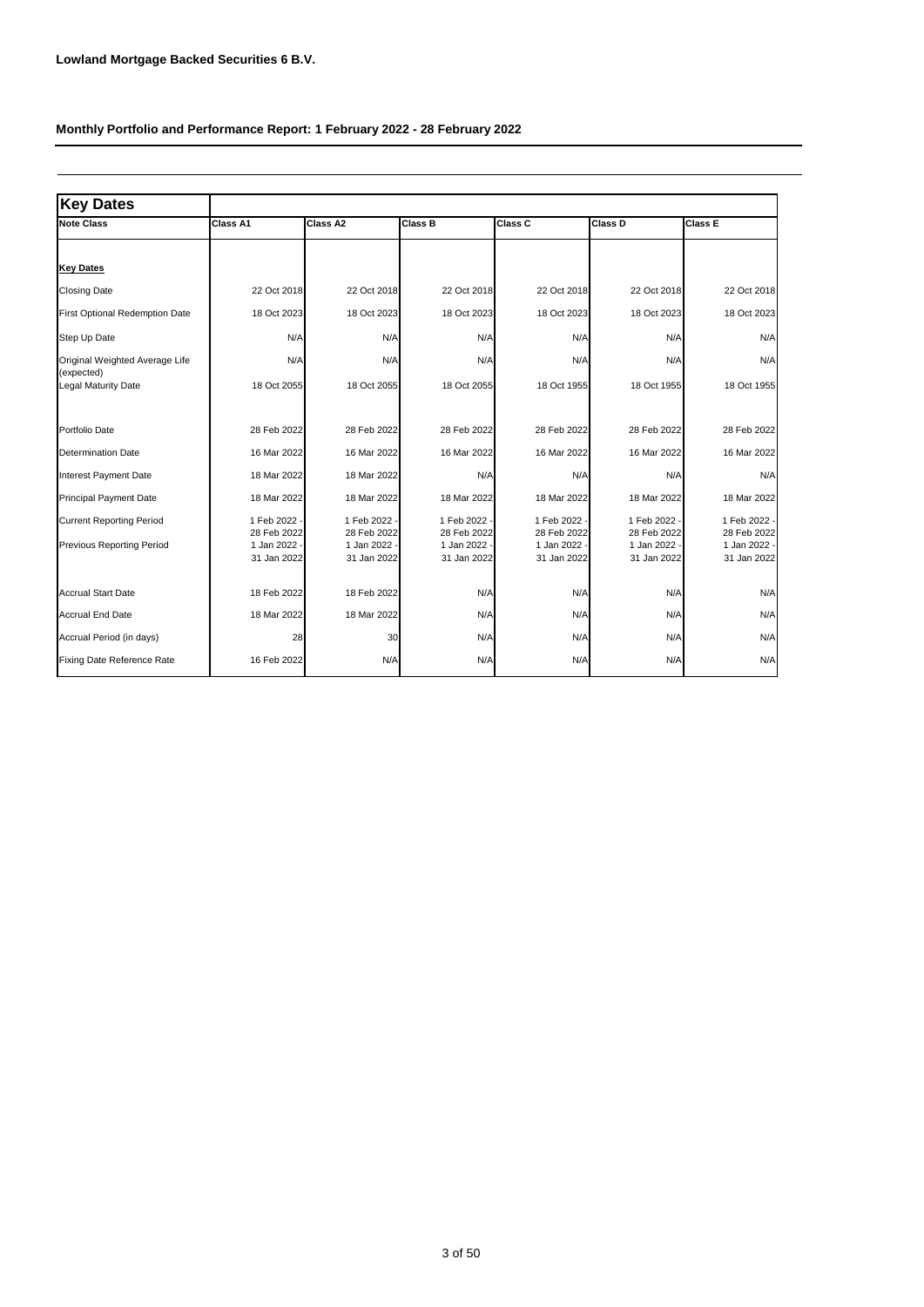| The Mortgage Loan Portfolio                                               |       |                  |
|---------------------------------------------------------------------------|-------|------------------|
| <b>Number of Mortgage Loans</b>                                           |       |                  |
| Number of Mortgage Loans at the beginning of the Reporting Period         |       | 12,651           |
| Matured Mortgage Loans                                                    | -/-   | $\mathbf 0$      |
| Prepaid Mortgage Loans                                                    | -/-   | 126              |
| Further Advances / Modified Mortgage Loans                                |       | $\mathbf 0$      |
| Replacements                                                              |       | $\mathbf 0$      |
| Replenishments                                                            |       | 186              |
| Loans repurchased by the Seller                                           | -/-   | 8                |
| Foreclosed Mortgage Loans                                                 | -/-   | $\mathbf 0$      |
| Others                                                                    |       | $\mathbf 0$      |
| Number of Mortgage Loans at the end of the Reporting Period               |       | 12,703           |
| <b>Amounts</b>                                                            |       |                  |
| Net Outstanding balance at the beginning of the Reporting Period          |       | 2,499,999,701.70 |
| <b>Scheduled Principal Receipts</b>                                       | -/-   | 4,648,911.74     |
| Prepayments                                                               | $-/-$ | 22,863,800.51    |
| Further Advances / Modified Mortgage Loans                                |       | 0.00             |
| Replacements                                                              |       | 0.00             |
| Replenishments                                                            |       | 28,883,836.82    |
| Loans repurchased by the Seller                                           | -/-   | 1,370,970.05     |
| Foreclosed Mortgage Loans                                                 | $-/-$ | 0.00             |
| Others                                                                    |       | 0.00             |
| Rounding                                                                  |       | 0.00             |
| Net Outstanding balance at the end of the Reporting Period                |       | 2,499,999,856.22 |
| <b>Amount of Construction Deposit Obligations</b>                         |       |                  |
| Construction Deposit Obligations at the beginning of the Reporting Period |       | 13,161,970.40    |
| Changes in Construction Deposit Obligations                               |       | -158,965.98      |
| Construction Deposit Obligations at the end of the Reporting Period       |       | 13,003,004.42    |
| <b>Amount of Saving Deposits</b>                                          |       |                  |
| Saving Deposit at the beginning of the Reporting Period                   |       | -55,455,330.92   |
| Changes in Saving Deposits                                                |       | $-2,628,688.17$  |
| Saving Deposits at the end of the Reporting Period                        |       | -58,084,019.09   |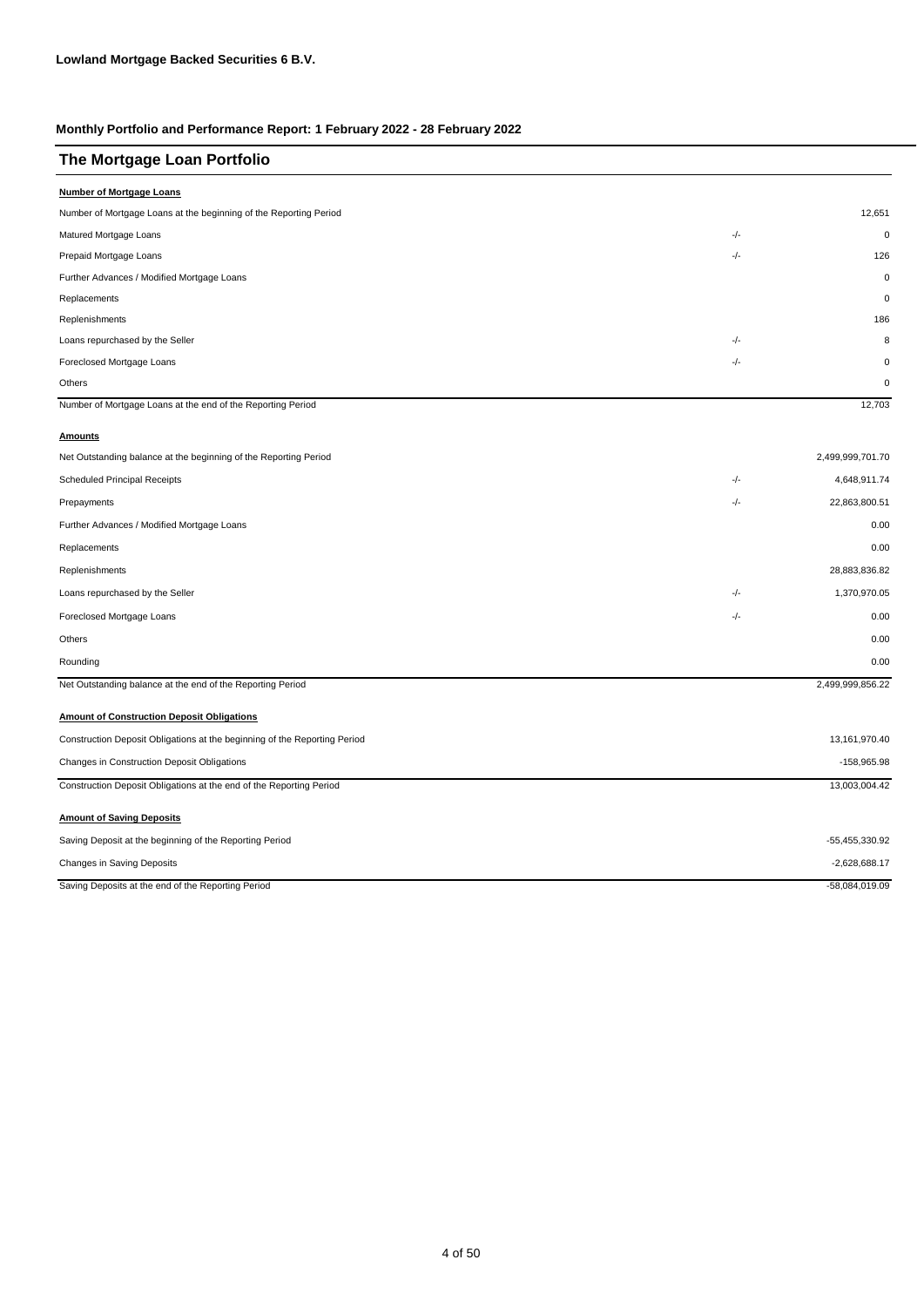#### **Delinquencies**

| From $(>=)$ | Until $($ <= $)$ | <b>Arrears Amount</b> | Aggregate<br><b>Outstanding Not.</b><br>Amount | % of Total | Nr of Mortgage<br>Loans | % of Total | Weighted | Weighted<br><b>Average Coupon Average Maturity</b> | <b>Weighted Average</b><br><b>CLTOMV</b> |
|-------------|------------------|-----------------------|------------------------------------------------|------------|-------------------------|------------|----------|----------------------------------------------------|------------------------------------------|
| Performing  |                  | 0.00                  | 2,478,080,559.60                               | 99.12%     | 12,575                  | 98.99%     | 2.15%    | 23.45                                              | 78.67%                                   |
| $\leq$      | 29 days          | 37.573.05             | 12,043,368.90                                  | 0.48%      | 68                      | 0.54%      | 2.30%    | 21.07                                              | 87.17%                                   |
| 30 days     | 59 days          | 31,895.66             | 4,775,914.59                                   | 0.19%      | 28                      | 0.22%      | 2.76%    | 17.18                                              | 92.34%                                   |
| 60 days     | 89 days          | 20,474.48             | 2,056,131.86                                   | 0.08%      | 11                      | 0.09%      | 2.51%    | 20.24                                              | 88.69%                                   |
| 90 days     | 119 days         | 20,705.15             | 1,034,292.73                                   | 0.04%      | 8                       | 0.06%      | 2.67%    | 17.68                                              | 81.35%                                   |
| 120 days    | 149 days         | 1,732.99              | 182,500.00                                     | 0.01%      |                         | 0.01%      | 2.45%    | 13.58                                              | 99.72%                                   |
| 150 days    | 179 days         | 10,779.82             | 452,998.59                                     | 0.02%      | 3                       | 0.02%      | 2.35%    | 26.63                                              | 93.42%                                   |
| 180 days    | $\geq$           | 81.070.77             | 1.374.089.95                                   | 0.05%      | 9                       | 0.07%      | 2.29%    | 19.57                                              | 77.22%                                   |
|             | <b>Total</b>     | 204,231.92            | 2,499,999,856.22                               | 100.00%    | 12,703                  | 100.00%    | 2.15%    | 23.42                                              | 78.76%                                   |

| <b>Weighted Average</b> | 1,637.41  |
|-------------------------|-----------|
| Minimum                 | 53.16     |
| Maximum                 | 14,155.57 |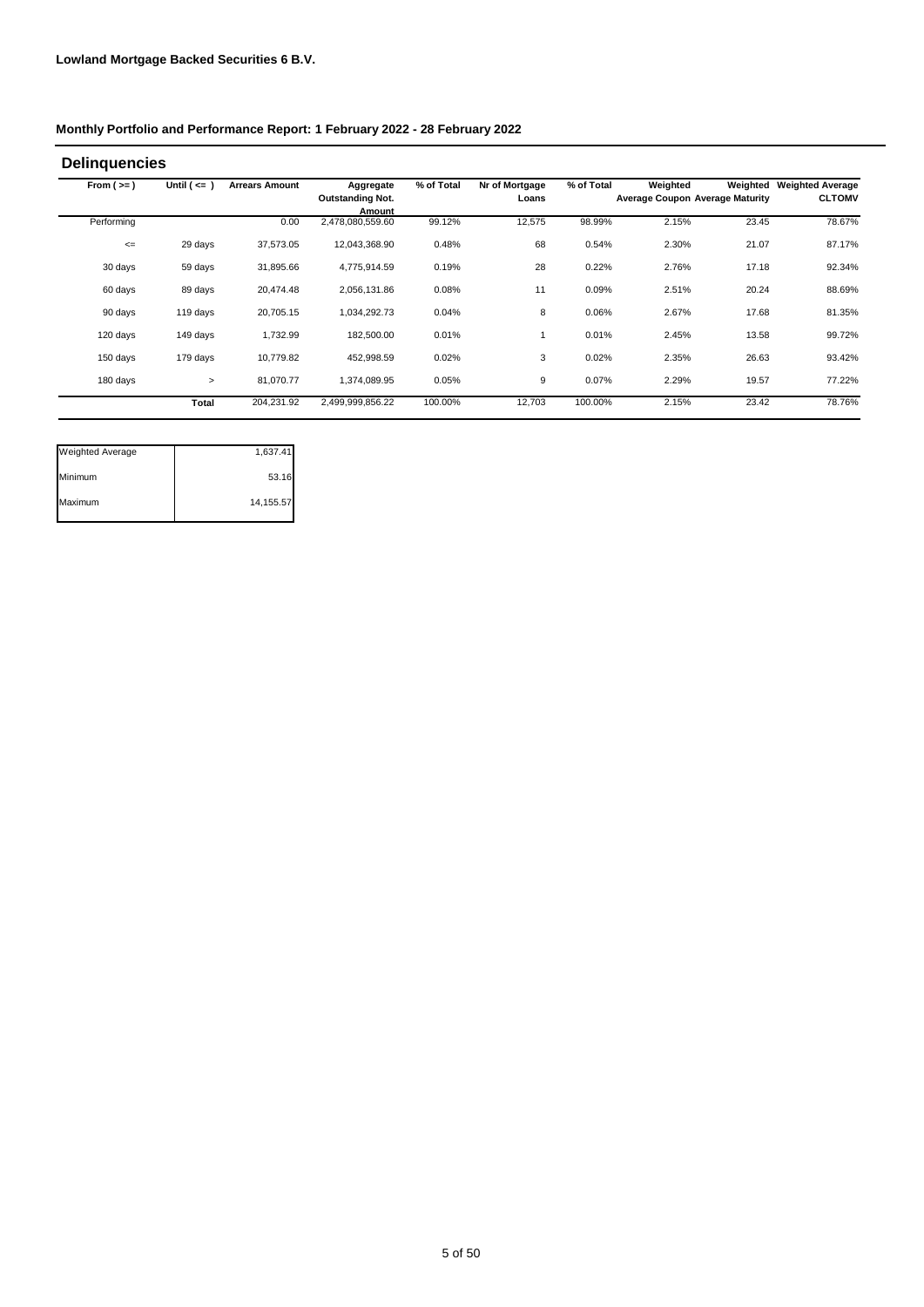| <b>Foreclosure Statistics - Total</b>                                                                   |       |                 |                       |
|---------------------------------------------------------------------------------------------------------|-------|-----------------|-----------------------|
|                                                                                                         |       | Previous Period | <b>Current Period</b> |
| Foreclosures reporting periodically                                                                     |       |                 |                       |
| Number of Mortgage Loans foreclosed during the Reporting Period                                         |       | 0               | $\pmb{0}$             |
| Net principal balance of Mortgage Loans foreclosed during the Reporting Period                          |       | 0.00            | 0.00                  |
| Other foreclosed amounts (e.g. interest in arrears and penalties) during the Reporting Period           |       | 0.00            | 0.00                  |
| Total amount of foreclosures / defaults of Mortgage Loans during the Reporting Period                   |       | 0.00            | 0.00                  |
| Recoveries from sales on Foreclosed Mortgage Loans during the Reporting Period                          | -/-   | 0.00            | 0.00                  |
| Total amount of losses on Foreclosed Mortgage Loans during the Reporting Period                         |       | 0.00            | 0.00                  |
| Post-Foreclosure recoveries on Foreclosed Mortgage Loans during the Reporting Period                    | -/-   | 0.00            | 0.00                  |
| Losses minus recoveries during the Reporting Period                                                     |       | 0.00            | 0.00                  |
| Average loss severity during the Reporting Period                                                       |       | 0.00            | 0.00                  |
| <b>Foreclosures since Closing Date</b>                                                                  |       |                 |                       |
| Number of Mortgage Loans foreclosed since the Closing Date                                              |       | 10              | 10                    |
| Percentage of number of Mortgage Loans at Closing Date (%, including replenished loans)                 |       | 0.04%           | 0.04%                 |
| Net principal balance of Mortgage Loans foreclosed since the Closing Date                               |       | 2,612,401.88    | 2,612,401.88          |
| Percentage of net principal balance at the Closing Date (%, including replenished loans)                |       | 0.103%          | 0.103%                |
| Net principal balance of Mortgage Loans foreclosed since the Closing Date                               |       | 2,612,401.88    | 2,612,401.88          |
| Other foreclosed amounts (e.g. interest in arrears and penalties) since the Closing Date                |       | 0.00            | 0.00                  |
| Total amount of foreclosures / defaults of Mortgage Loans since the Closing Date                        |       | 2,612,401.88    | 2,612,401.88          |
| Recoveries from sales on Foreclosed Mortgage Loans since the Closing Date                               | $-/-$ | 2,283,699.32    | 2,283,699.32          |
| Total amount of losses on Mortgage Loans foreclosed since the Closing Date                              |       | 328,702.56      | 328,702.56            |
| Post-Foreclosure recoveries on Mortgage Loans Foreclosed since the Closing Date                         | -/-   | 0.00            | 0.00                  |
| Losses minus recoveries since the Closing Date                                                          |       | 328,702.56      | 328,702.56            |
| Average loss severity since the Closing Date                                                            |       | 0.13            | 0.13                  |
| <b>Foreclosures</b>                                                                                     |       |                 |                       |
| Number of Mortgage Loans in foreclosure at the beginning of the Reporting Period                        |       | $\mathbf 0$     | $^{\circ}$            |
| Number of new Mortgage Loans in foreclosure during the Reporting Period                                 |       | 0               | $\pmb{0}$             |
| Number of Mortgage Loans for which foreclosure was completed in the Reporting Period                    | -/-   | 0               | 0                     |
| Number of Mortgage Loans in foreclosure at the end of the Reporting Period                              |       | 0               | $\mathbf 0$           |
| Net principal balance of Mortgage Loans in foreclosure at the beginning of the Reporting Period         |       | 0.00            | 0.00                  |
| Net principal balance of new Mortgage Loans in foreclosure during the Reporting Period                  |       | 0.00            | 0.00                  |
| Net principal balance of Mortgage Loans for which foreclosure was completed during the Reporting Period | -/-   | 0.00            | 0.00                  |
| Net principal balance of Mortgage Loans in foreclosure at the end of the Reporting Period               |       | 0.00            | 0.00                  |

#### **Constant Default Rate**

| Constant Default Rate current month    | 0.00000% | 0.00000% |
|----------------------------------------|----------|----------|
| Constant Default Rate 3-month average  | 0.01048% | 0.00000% |
| Constant Default Rate 6-month average  | 0.01682% | 0.01682% |
| Constant Default Rate 12-month average | 0.01682% | 0.01682% |
| Constant Default Rate to date          | 0.10330% | 0.10330% |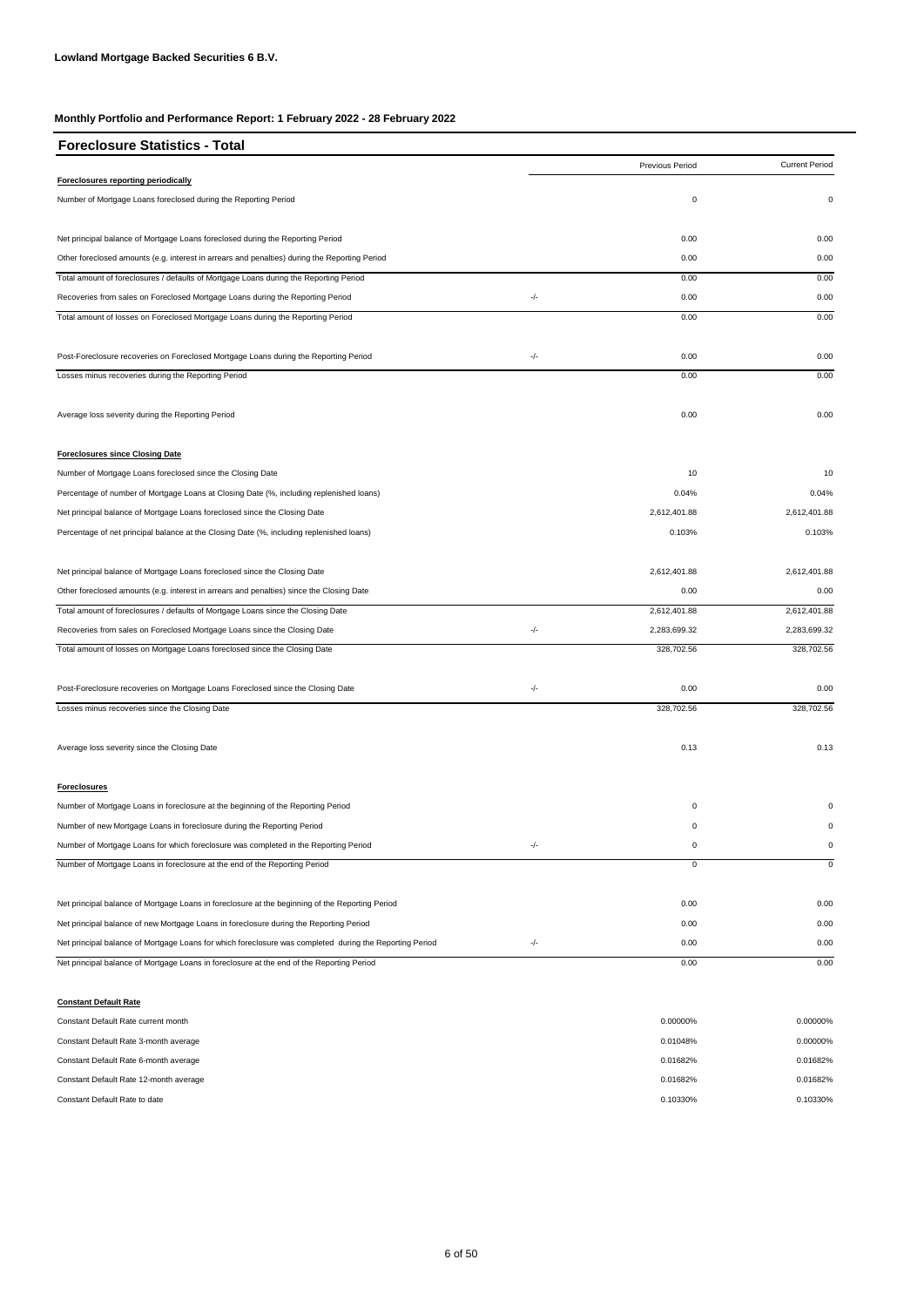| <b>Foreclosure Statistics - NHG Loans</b>                                                             |       |                 |                       |
|-------------------------------------------------------------------------------------------------------|-------|-----------------|-----------------------|
|                                                                                                       |       | Previous Period | <b>Current Period</b> |
| <b>Foreclosures reporting periodically</b>                                                            |       |                 |                       |
| Number of NHG Loans foreclosed during the Reporting Period                                            |       | $\pmb{0}$       | 0                     |
| Net principal balance of NHG Loans foreclosed during the Reporting Period                             |       | 0.00            | 0.00                  |
| Other foreclosed amounts of NHG Loans (e.g. interest in arrears and penalties) during the Reporting   |       | 0.00            | 0.00                  |
| Total amount of foreclosures / defaults on Foreclosed NHG Loans during the Reporting Period           |       | 0.00            | 0.00                  |
| Recoveries from sales on Foreclosed NHG Loans during the Reporting Period                             | $-/-$ | 0.00            | 0.00                  |
| Total amount of losses on Foreclosed NHG Loans during the Reporting Period                            |       | 0.00            | 0.00                  |
| Post-foreclosure recoveries on foreclosed NHG loans during the Reporting Period                       | -/-   | 0.00            | 0.00                  |
| Losses minus recoveries during the Reporting Period                                                   |       | 0.00            | 0.00                  |
| Average loss severity NHG Loans during the Reporting Period                                           |       | 0.00            | 0.00                  |
| <b>Foreclosures since Closing Date</b>                                                                |       |                 |                       |
| Net principal balance of NHG Loans foreclosed since the Closing Date                                  |       | 200,587.06      | 200,587.06            |
| Other foreclosed amounts of NHG Loans (e.g. interest in arrears and penalties) since the Closing Date |       | 0.00            | 0.00                  |
| Total amount of foreclosures / defaults of NHG Loans since the Closing Date                           |       | 200,587.06      | 200,587.06            |
| Recoveries from sales on foreclosed NHG Loans since the Closing Date                                  | $-/-$ | 192,967.53      | 192,967.53            |
| Total amount of losses on NHG Loans foreclosed since the Closing Date                                 |       | 7,619.53        | 7,619.53              |
| Post-Foreclosure recoveries on NHG Loans foreclosed since the Closing Date                            | $-/-$ | 0.00            | 0.00                  |
| Losses minus recoveries since the Closing Date                                                        |       | 7,619.53        | 7,619.53              |
| Average loss severity NHG Loans since the Closing Date                                                |       | 0.04            | 0.04                  |
| <b>Foreclosures</b>                                                                                   |       |                 |                       |
| Number of NHG Loans in foreclosure at the beginning of the Reporting Period                           |       | $\mathbf 0$     | $\Omega$              |
| Number of new NHG Loans in foreclosure during the Reporting Period                                    |       | $\mathbf 0$     | 0                     |
| Number of NHG Loans for which foreclosure was completed in the Reporting Period                       | $-/-$ | $\pmb{0}$       | $\pmb{0}$             |
| Number of NHG Loans in foreclosure at the end of the Reporting Period                                 |       | $\overline{0}$  | $\mathsf 0$           |
| Net principal balance of NHG Loans in foreclosure at the beginning of the Reporting Period            |       | 0.00            | 0.00                  |
| Net principal balance of new NHG Loans in foreclosure during the Reporting Period                     |       | 0.00            | 0.00                  |
| Net principal balance of NHG Loans for which foreclosure was completed during the Reporting Period    | $-/-$ | 0.00            | 0.00                  |
| Net principal balance of NHG Loans in foreclosure at the end of the Reporting Period                  |       | 0.00            | 0.00                  |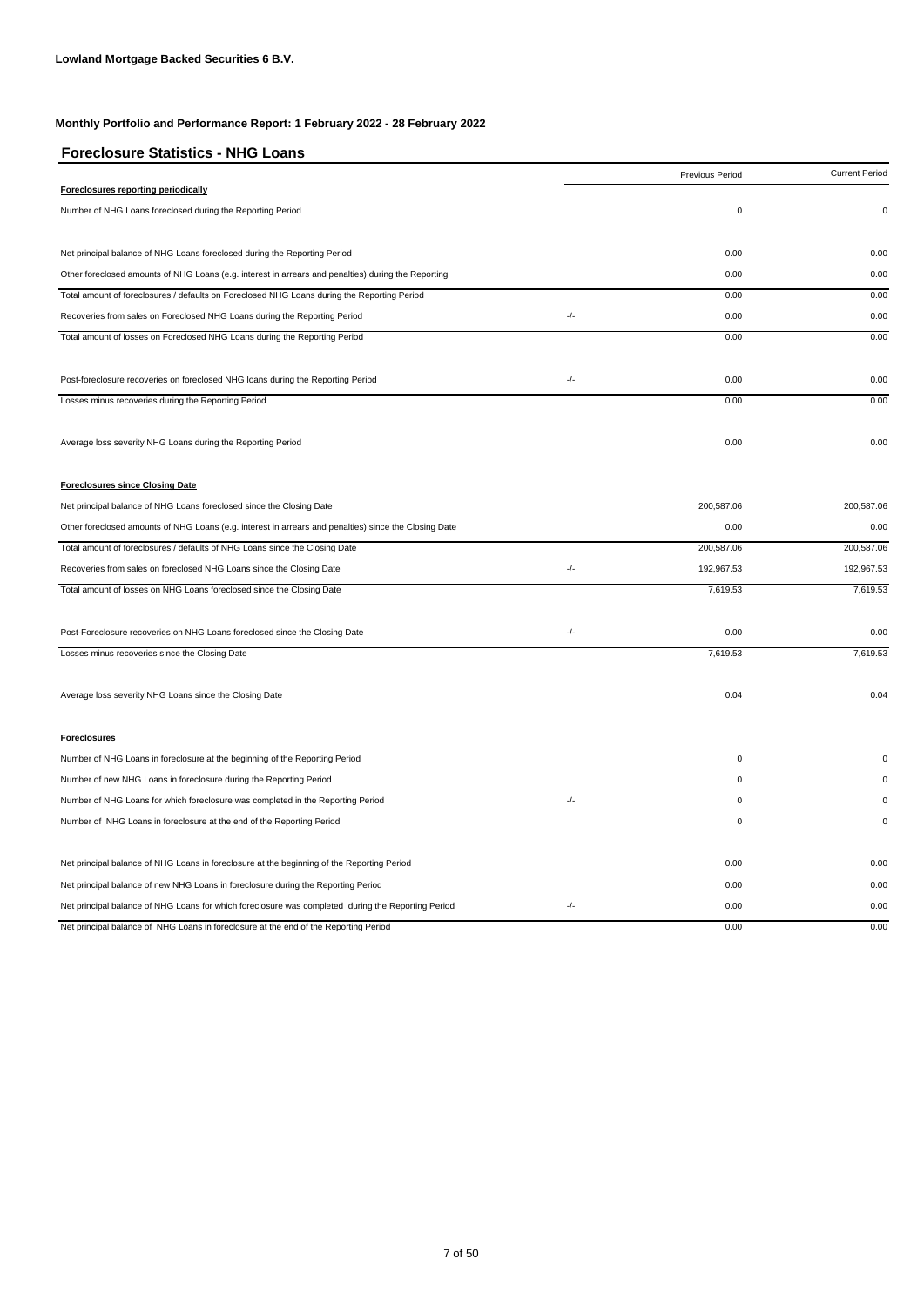| <b>WEW Claims periodically</b>                                            |       |             |             |
|---------------------------------------------------------------------------|-------|-------------|-------------|
| Number of claims to WEW at the beginning of the Reporting Period          |       | 0           | $\Omega$    |
| New claims to WEW during the Reporting Period                             |       | 0           | 0           |
| Finalised claims with WEW during the Reporting Period                     | -/-   | 0           | 0           |
| Number of claims to WEW at the end of the Reporting Period                |       | $\mathsf 0$ | $\mathsf 0$ |
|                                                                           |       |             |             |
| Notional amount of claims to WEW at the beginning of the Reporting Period |       | 0.00        | 0.00        |
| Notional amount of new claims to WEW during the Reporting Period          |       | 0.00        | 0.00        |
| Notional amount of finalised claims with WEW during the Reporting Period  | $-/-$ | 0.00        | 0.00        |
| Notional amount of claims to WEW at the end of the Reporting Period       |       | 0.00        | 0.00        |
| Notional amount of finalised claims with WEW during the Reporting Period  |       | 0.00        | 0.00        |
| Amount paid out by WEW during the Reporting Period                        |       | 0.00        | 0.00        |
| Payout ratio WEW during the Reporting Period                              |       | 0.00        | 0.00        |
| <b>WEW Claims since Closing</b>                                           |       |             |             |
| Number of finalised claims to WEW since the Closing Date                  |       | 0           | 0           |
| Amount of finalised claims with WEW since the Closing Date                |       | 0.00        | 0.00        |
| Amount paid out by WEW since the Closing Date                             | $-/-$ | 0.00        | 0.00        |
| Payout ratio WEW since the Closing Date                                   |       | 0.00        | 0.00        |
| Reasons for non payout as percentage of non recovered claim amount        |       |             |             |
| Amount of finalised claims with WEW since the Closing Date                |       | 0.00        | 0.00        |
| Amount paid out by WEW since the Closing Date                             | -/-   | 0.00        | 0.00        |
| Non recovered amount of WEW since the Closing Date                        |       | 0.00        | 0.00        |
| Insufficient guaranteed amount due to decrease with annuity amount        |       | 0.00%       | 0.00%       |
| Loan does not comply with NHG criteria at origination                     |       | 0.00%       | 0.00%       |
| Other administrative reasons                                              |       | 0.00%       | 0.00%       |
| Other                                                                     |       | 0.00%       | 0.00%       |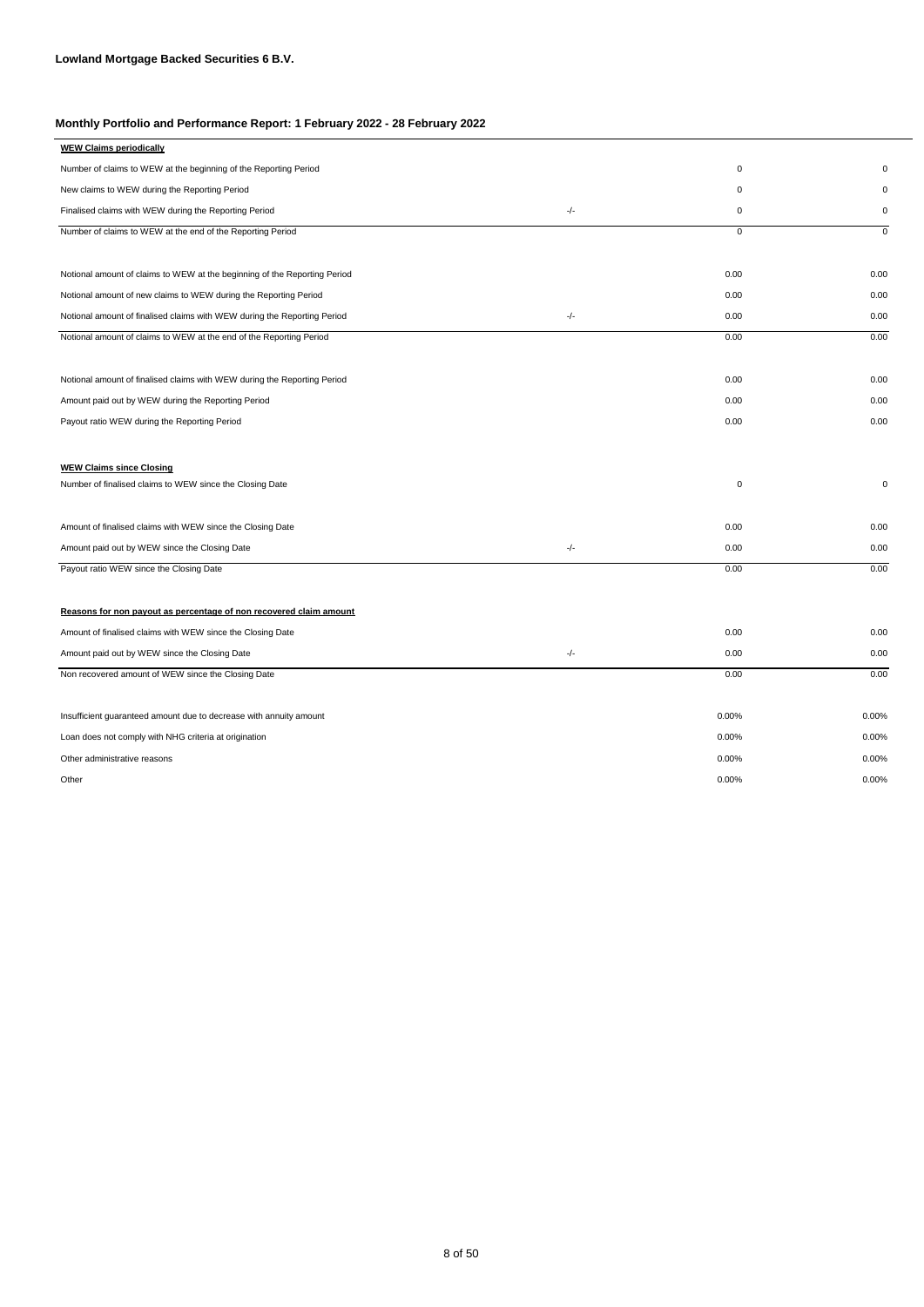| <b>Foreclosure Statistics - Non NHG Loans</b>                                                                  |               |                 |                       |
|----------------------------------------------------------------------------------------------------------------|---------------|-----------------|-----------------------|
|                                                                                                                |               | Previous Period | <b>Current Period</b> |
| <b>Foreclosures reporting periodically</b>                                                                     |               |                 |                       |
| Number of Non NHG Loans foreclosed during the Reporting Period                                                 |               | $\mathbf 0$     | $\Omega$              |
| Net principal balance of Non NHG Loans foreclosed during the Reporting Period                                  |               | 0.00            | 0.00                  |
| Other foreclosed amounts of Non NHG Loans (e.g. interest in arrears and penalties) during the Reporting Period |               | 0.00            | 0.00                  |
| Total amount of foreclosures / defaults on Non Foreclosed NHG Loans during the Reporting Period                |               | 0.00            | 0.00                  |
| Recoveries from sales on Foreclosed Non NHG Loans during the Reporting Period                                  | -/-           | 0.00            | 0.00                  |
| Total amount of losses on Foreclosed Non NHG Loans during the Reporting Period                                 |               | 0.00            | 0.00                  |
| Post-foreclosure recoveries on Foreclosed Non NHG Loans during the Reporting Period                            | -/-           | 0.00            | 0.00                  |
| Losses minus recoveries during the Reporting Period                                                            |               | 0.00            | 0.00                  |
| Average loss severity Non NHG Loans during the Reporting Period                                                |               | 0.00            | 0.00                  |
| <b>Foreclosures since Closing Date</b>                                                                         |               |                 |                       |
| Net principal balance of Non NHG loans foreclosed since the Closing Date                                       |               | 2,411,814.82    | 2,411,814.82          |
| Other foreclosed amounts of non Non NHG Loans (e.g. interest in arrears and penalties) since the Closing Date  |               | 0.00            | 0.00                  |
| Total amount of foreclosures / defaults of non Non NHG Loans since the Closing Date                            |               | 2,411,814.82    | 2,411,814.82          |
| Recoveries from sales on foreclosed Non NHG Loans since the Closing Date                                       | $\frac{1}{2}$ | 2,090,731.79    | 2,090,731.79          |
| Total amount of losses on Non NHG Loans foreclosed since the Closing Date                                      |               | 321,083.03      | 321,083.03            |
| Post-Foreclosure recoveries on Non NHG Loans foreclosed since the Closing Date                                 | $\frac{1}{2}$ | 0.00            | 0.00                  |
| Losses minus recoveries since the Closing Date                                                                 |               | 321,083.03      | 321,083.03            |
| Average loss severity Non NHG Loans since the Closing Date                                                     |               | 0.13            | 0.13                  |
| <b>Foreclosures</b>                                                                                            |               |                 |                       |
| Number of Non NHG Loans in foreclosure at the beginning of the Reporting Period                                |               | $\mathsf 0$     | $\Omega$              |
| Number of new Non NHG Loans in foreclosure during the Reporting Period                                         |               | $\mathbf{0}$    | $\Omega$              |
| Number of Non NHG Loans for which foreclosure was completed in the Reporting Period                            | -/-           | $\mathsf 0$     | $\pmb{0}$             |
| Number of Non NHG Loans in foreclosure at the end of the Reporting Period                                      |               | $\overline{0}$  | $\mathbf 0$           |
| Net principal balance of Non NHG Loans in foreclosure at the beginning of the Reporting Period                 |               | 0.00            | 0.00                  |
| Net principal balance of new Non NHG Loans in foreclosure during the Reporting Period                          |               | 0.00            | 0.00                  |
| Net principal balance of Non NHG Loans for which foreclosure was completed during the Reporting Period         | $\frac{1}{2}$ | 0.00            | 0.00                  |
| Net principal balance of Non NHG Loans in foreclosure at the end of the Reporting Period                       |               | 0.00            | 0.00                  |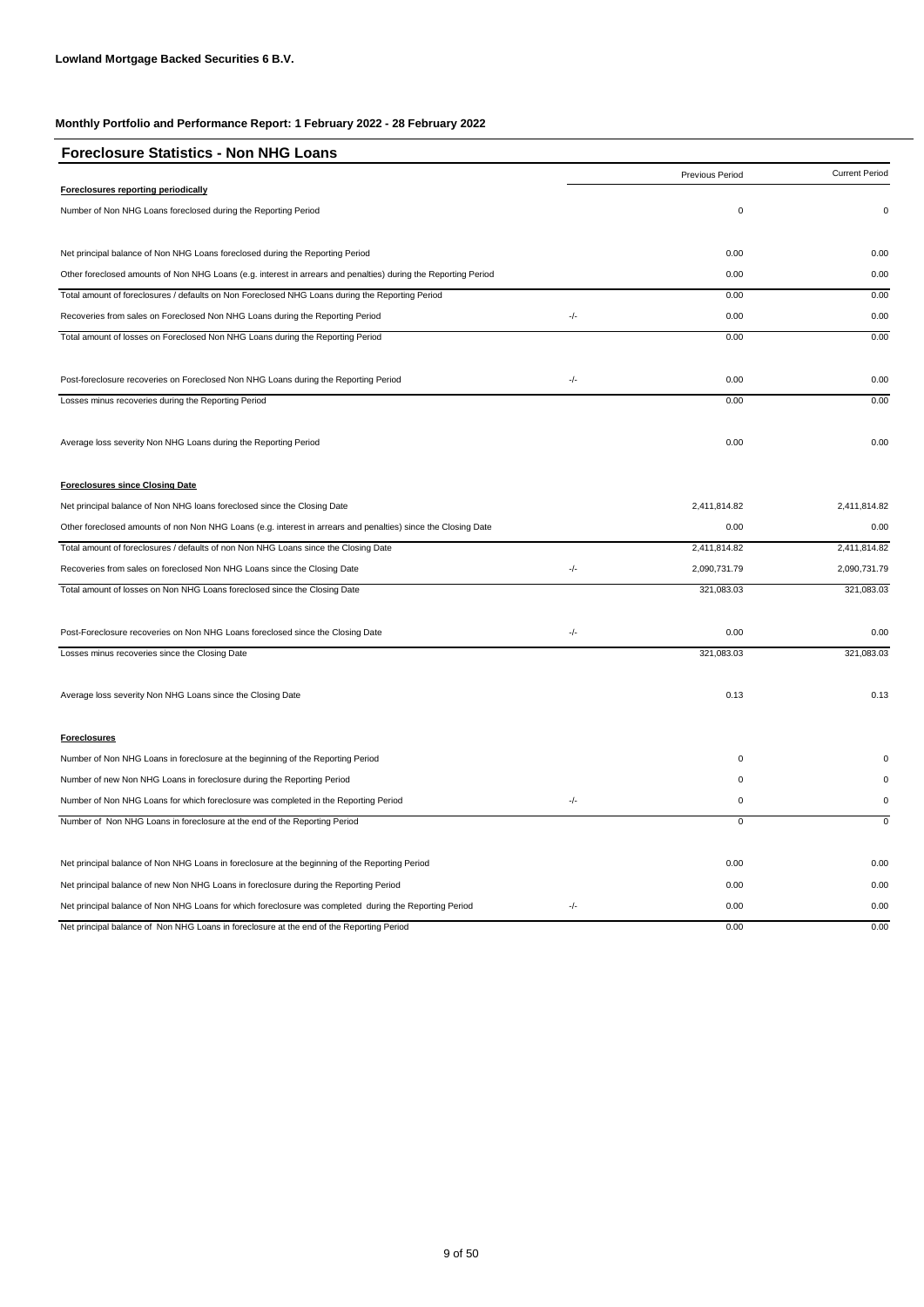| <b>Performance Ratios</b>             |                 |                       |
|---------------------------------------|-----------------|-----------------------|
|                                       | Previous Period | <b>Current Period</b> |
| <b>Constant Prepayment Rate (CPR)</b> |                 |                       |
| Annualized Life CPR                   | 9.7458%         | 9.7651%               |
| Annualized 1-month average CPR        | 10.4757%        | 10.5319%              |
| Annualized 3-month average CPR        | 11.2637%        | 11.7170%              |
| Annualized 6-month average CPR        | 9.8480%         | 11.9936%              |
| Annualized 12-month average CPR       | 12.3148%        | 12.3511%              |
|                                       |                 |                       |
| <b>Principal Payment Rate (PPR)</b>   |                 |                       |
| Annualized Life PPR                   | 1.8239%         | 1.8267%               |
| Annualized 1-month average PPR        | 1.9521%         | 1.9419%               |
| Annualized 3-month average PPR        | 1.9434%         | 1.9468%               |
| Annualized 6-month average PPR        | 1.9315%         | 1.9368%               |
| Annualized 12-month average PPR       | 1.9005%         | 1.9081%               |
|                                       |                 |                       |
| <b>Payment Ratio</b>                  |                 |                       |
| Periodic Payment Ratio                | 100.1488%       | 99.8298%              |

10 of 50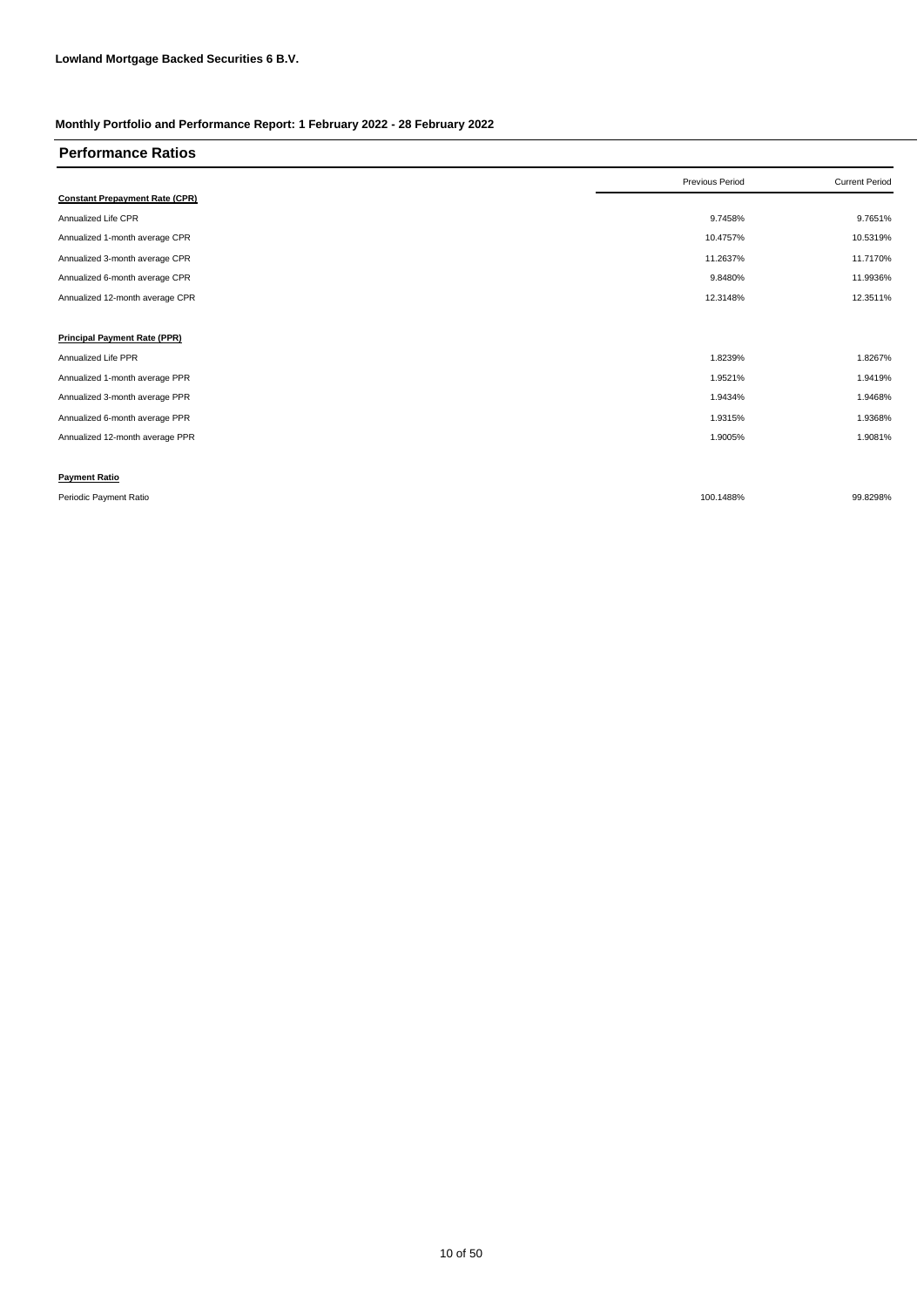#### **Stratifications**

### **1. Key Characteristics**

| <b>Description</b>                                                                | As per Reporting Date | As per Closing Date |
|-----------------------------------------------------------------------------------|-----------------------|---------------------|
| Principal amount                                                                  | 2,558,083,875.31      | 2,529,062,074.29    |
| Value of savings deposits                                                         | 58,084,019.09         | 31,839,347.82       |
| Net principal balance                                                             | 2,499,999,856.22      | 2,497,222,726.47    |
| <b>Construction Deposits</b>                                                      | 13,003,004.42         | 33,334,737.00       |
| Net principal balance excl. Construction and Saving Deposits                      | 2,486,996,851.80      | 2,463,887,989.47    |
| Negative balance                                                                  | 0.00                  | 0.00                |
| Net principal balance excl. Construction and Saving Deposits and Negative Balance | 2,486,996,851.80      | 2,463,887,989.47    |
| Number of loans                                                                   | 12,703                | 12,097              |
| Number of loanparts                                                               | 28,215                | 24,774              |
| Number of negative loanparts                                                      | $\mathbf 0$           | $\mathbf 0$         |
| Average principal balance (borrower)                                              | 196,803.89            | 206,433.23          |
| Weighted average current interest rate                                            | 2.15%                 | 2.52%               |
| Weighted average maturity (in years)                                              | 23.42                 | 25.73               |
| Weighted average remaining time to interest reset (in years)                      | 8.74                  | 9.37                |
| Weighted average seasoning (in years)                                             | 6.00                  | 3.71                |
| Weighted average CLTOMV                                                           | 78.76%                | 91.82%              |
| Weighted average CLTIMV                                                           | 56.19%                | 85.31%              |
| Weighted average CLTIFV                                                           | 63.85%                | 96.94%              |
| Weighted average OLTOMV                                                           | 87.92%                | 96.05%              |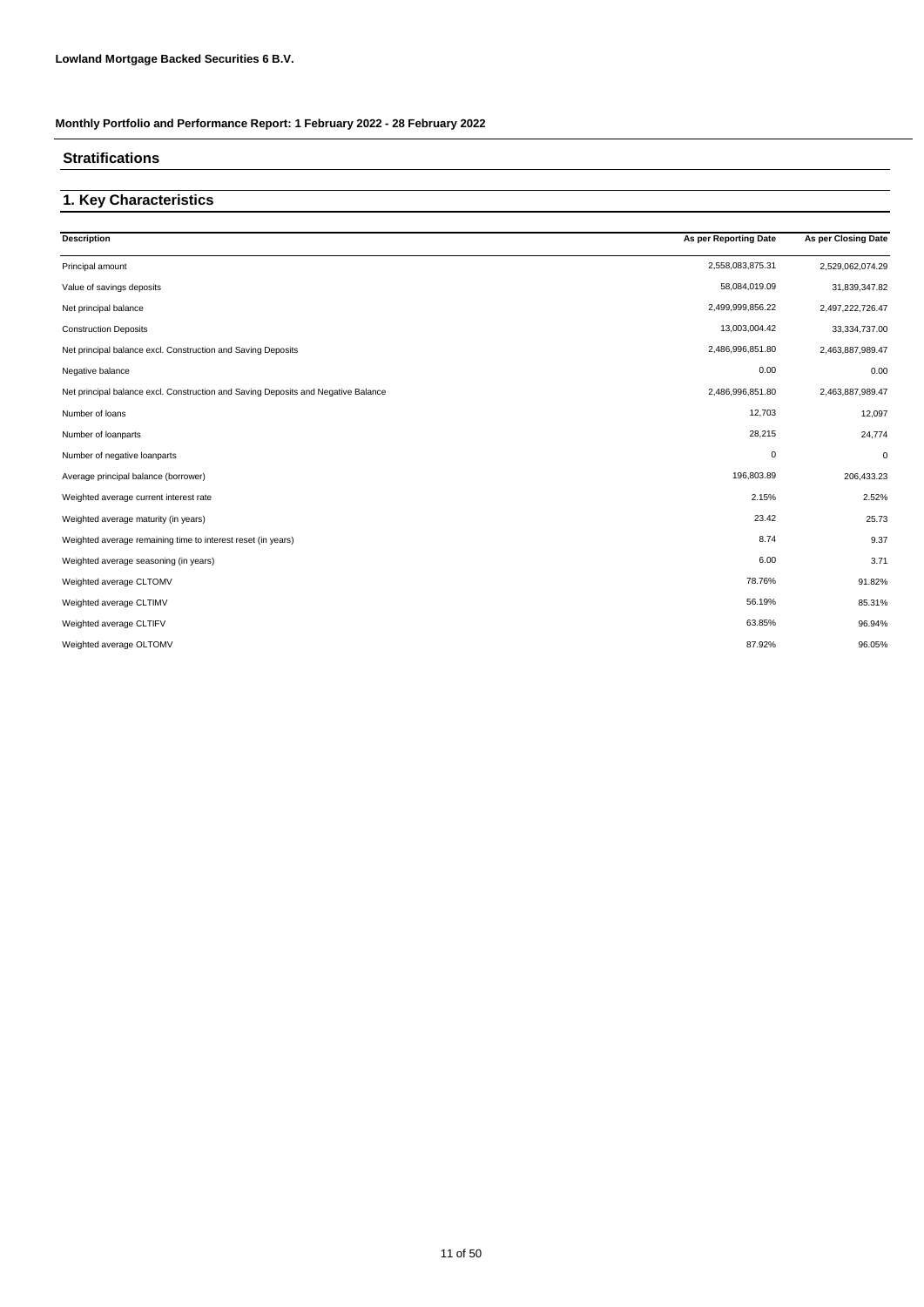### **2. Redemption Type**

| <b>Description</b>  |       | <b>Aggregate Outstanding</b><br>Amount | % of Total | Nr of<br>Loanparts | % of Total | Weighted<br>Average<br>Coupon | Weighted<br>Average<br><b>Maturity</b> | Weighted<br><b>CLTOMV</b> | % of Total<br>Average Not.Amount at<br><b>Closing Date</b> |
|---------------------|-------|----------------------------------------|------------|--------------------|------------|-------------------------------|----------------------------------------|---------------------------|------------------------------------------------------------|
| Annuity             |       | 1,472,901,159.80                       | 58.92%     | 16,395             | 58.11%     | 2.01%                         | 25.35                                  | 79.45%                    | 58.29%                                                     |
| <b>Bank Savings</b> |       | 55,577,646.14                          | 2.22%      | 861                | 3.05%      | 2.59%                         | 16.18                                  | 72.05%                    | 2.39%                                                      |
| Interest only       |       | 774,807,412.12                         | 30.99%     | 8,201              | 29.07%     | 2.35%                         | 21.35                                  | 78.18%                    | 30.27%                                                     |
| Investment          |       | 57,410,617.71                          | 2.30%      | 543                | 1.92%      | 2.61%                         | 13.27                                  | 91.25%                    | 3.18%                                                      |
| Linear              |       | 103,761,029.55                         | 4.15%      | 1,466              | 5.20%      | 1.91%                         | 24.49                                  | 73.52%                    | 4.32%                                                      |
| Savings             |       | 35,541,990.90                          | 1.42%      | 749                | 2.65%      | 3.06%                         | 12.95                                  | 68.50%                    | 1.54%                                                      |
|                     | Total | 2,499,999,856.22                       | 100.00%    | 28,215             | 100.00%    | 2.15%                         | 23.42                                  | 78.76%                    | 100.00%                                                    |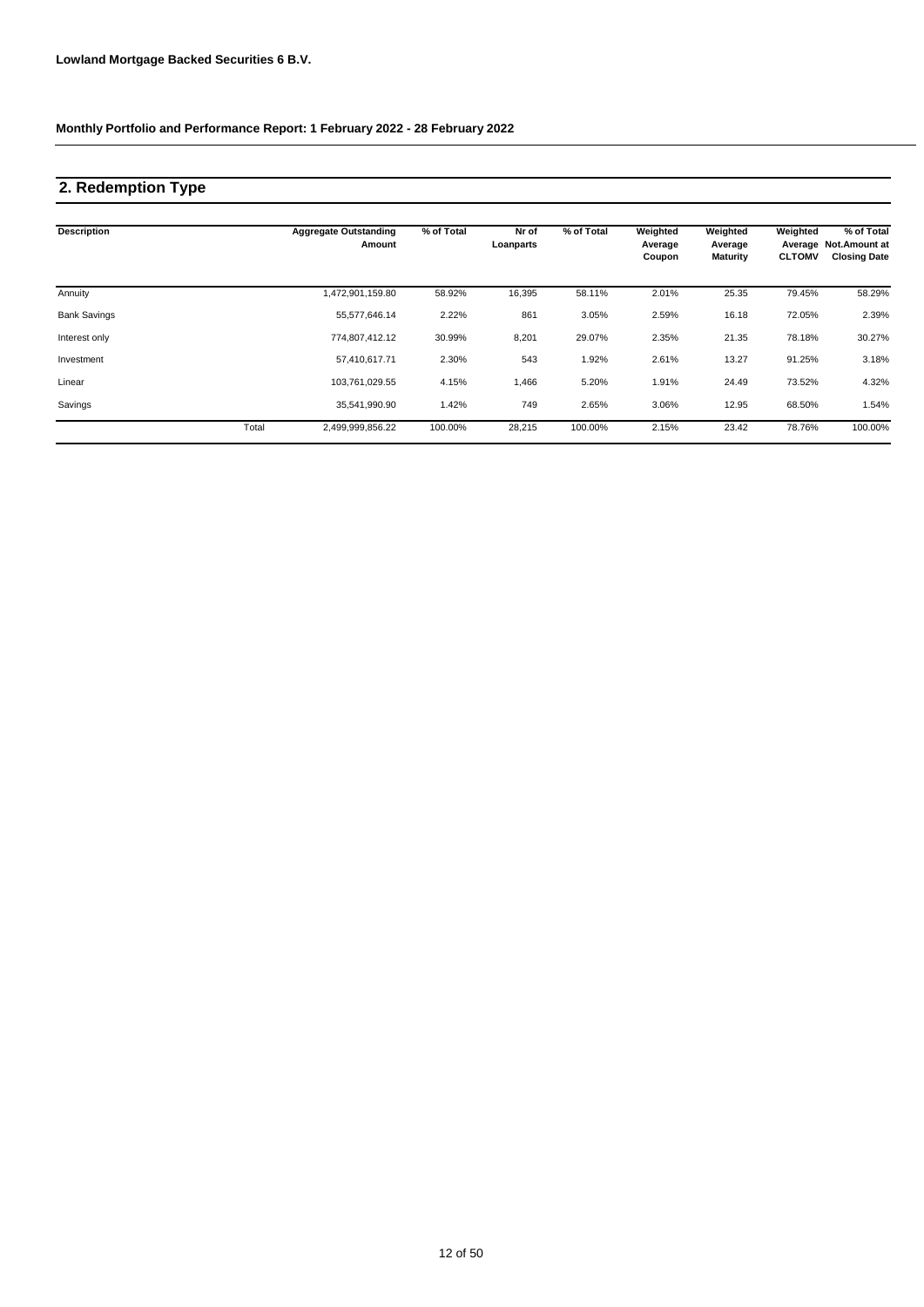### **3. Outstanding Loan Amount**

| From $(>=) -$ Until $(<)$ |         | <b>Aggregate Outstanding</b><br>Amount | % of Total | Nr of Loans      | % of Total | Weighted<br>Average<br>Coupon | Weighted<br>Average<br><b>Maturity</b> | Weighted<br><b>CLTOMV</b> | % of Total<br>Average Not.Amount at<br><b>Closing Date</b> |
|---------------------------|---------|----------------------------------------|------------|------------------|------------|-------------------------------|----------------------------------------|---------------------------|------------------------------------------------------------|
| < 25.000                  |         | 1,748,411.00                           | 0.07%      | 138              | 1.09%      | 2.47%                         | 10.85                                  | 10.70%                    | 0.02%                                                      |
| 25,000 - 50,000           |         | 5,464,710.03                           | 0.22%      | 148              | 1.17%      | 2.62%                         | 13.94                                  | 24.61%                    | 0.07%                                                      |
| 50,000 - 75,000           |         | 17,797,152.72                          | 0.71%      | 279              | 2.20%      | 2.40%                         | 18.36                                  | 49.09%                    | 0.30%                                                      |
| 75,000 - 100,000          |         | 57,991,434.62                          | 2.32%      | 652              | 5.13%      | 2.34%                         | 20.16                                  | 66.53%                    | 1.50%                                                      |
| 100,000 - 150,000         |         | 418,057,317.11                         | 16.72%     | 3,296            | 25.95%     | 2.19%                         | 22.48                                  | 76.37%                    | 14.45%                                                     |
| 150,000 - 200,000         |         | 519,851,454.68                         | 20.79%     | 2,996            | 23.58%     | 2.21%                         | 22.56                                  | 80.02%                    | 23.79%                                                     |
| 200,000 - 250,000         |         | 545,979,648.19                         | 21.84%     | 2,428            | 19.11%     | 2.14%                         | 23.61                                  | 81.20%                    | 23.13%                                                     |
| 250,000 - 300,000         |         | 349,808,416.68                         | 13.99%     | 1,299            | 10.23%     | 2.06%                         | 24.48                                  | 81.45%                    | 12.64%                                                     |
| 300,000 - 350,000         |         | 193,475,790.55                         | 7.74%      | 600              | 4.72%      | 2.13%                         | 24.64                                  | 79.03%                    | 8.20%                                                      |
| 350,000 - 400,000         |         | 122,118,498.42                         | 4.88%      | 328              | 2.58%      | 2.18%                         | 24.42                                  | 79.53%                    | 5.22%                                                      |
| 400,000 - 450,000         |         | 88,031,522.09                          | 3.52%      | 208              | 1.64%      | 2.17%                         | 24.19                                  | 77.79%                    | 3.64%                                                      |
| 450,000 - 500,000         |         | 67,032,983.88                          | 2.68%      | 141              | 1.11%      | 2.04%                         | 24.91                                  | 74.96%                    | 2.24%                                                      |
| 500,000 - 550,000         |         | 44,612,825.67                          | 1.78%      | 86               | 0.68%      | 2.07%                         | 25.23                                  | 78.07%                    | 1.51%                                                      |
| 550,000 - 600,000         |         | 20,519,709.61                          | 0.82%      | 36               | 0.28%      | 2.05%                         | 24.53                                  | 79.69%                    | 1.11%                                                      |
| 600,000 - 650,000         |         | 21,776,496.89                          | 0.87%      | 35               | 0.28%      | 2.08%                         | 25.35                                  | 77.95%                    | 0.85%                                                      |
| 650,000 - 700,000         |         | 7,325,748.96                           | 0.29%      | 11               | 0.09%      | 1.81%                         | 25.59                                  | 79.80%                    | 0.67%                                                      |
| 700,000 - 750,000         |         | 6,481,700.36                           | 0.26%      | $\boldsymbol{9}$ | 0.07%      | 1.97%                         | 25.17                                  | 77.07%                    | 0.38%                                                      |
| 750,000 - 800,000         |         | 761,103.18                             | 0.03%      | $\mathbf{1}$     | 0.01%      | 1.92%                         | 26.33                                  | 65.84%                    | 0.15%                                                      |
| 800,000 - 850,000         |         | 3,280,915.16                           | 0.13%      | 4                | 0.03%      | 1.72%                         | 26.72                                  | 66.62%                    |                                                            |
| 850,000 - 900,000         |         | 881,992.87                             | 0.04%      | $\mathbf{1}$     | 0.01%      | 1.93%                         | 28.33                                  | 84.00%                    | 0.04%                                                      |
| 900,000 - 950,000         |         | 1,814,759.92                           | 0.07%      | $\overline{2}$   | 0.02%      | 1.88%                         | 20.48                                  | 81.43%                    | 0.04%                                                      |
| 950,000 - 1,000,000       |         | 1,922,206.43                           | 0.08%      | $\overline{2}$   | 0.02%      | 1.71%                         | 27.37                                  | 77.05%                    |                                                            |
| $= 1.000.000$             |         | 3,265,057.20                           | 0.13%      | 3                | 0.02%      | 1.86%                         | 22.01                                  | 76.62%                    | 0.04%                                                      |
| Unknown                   |         |                                        |            |                  |            |                               |                                        |                           |                                                            |
|                           | Total   | 2,499,999,856.22                       | 100.00%    | 12,703           | 100.00%    | 2.15%                         | 23.42                                  | 78.76%                    | 100.00%                                                    |
| Average                   | 196,804 |                                        |            |                  |            |                               |                                        |                           |                                                            |
|                           |         |                                        |            |                  |            |                               |                                        |                           |                                                            |

| Average | 190,004   |  |
|---------|-----------|--|
| Minimum |           |  |
| Maximum | 1,244,712 |  |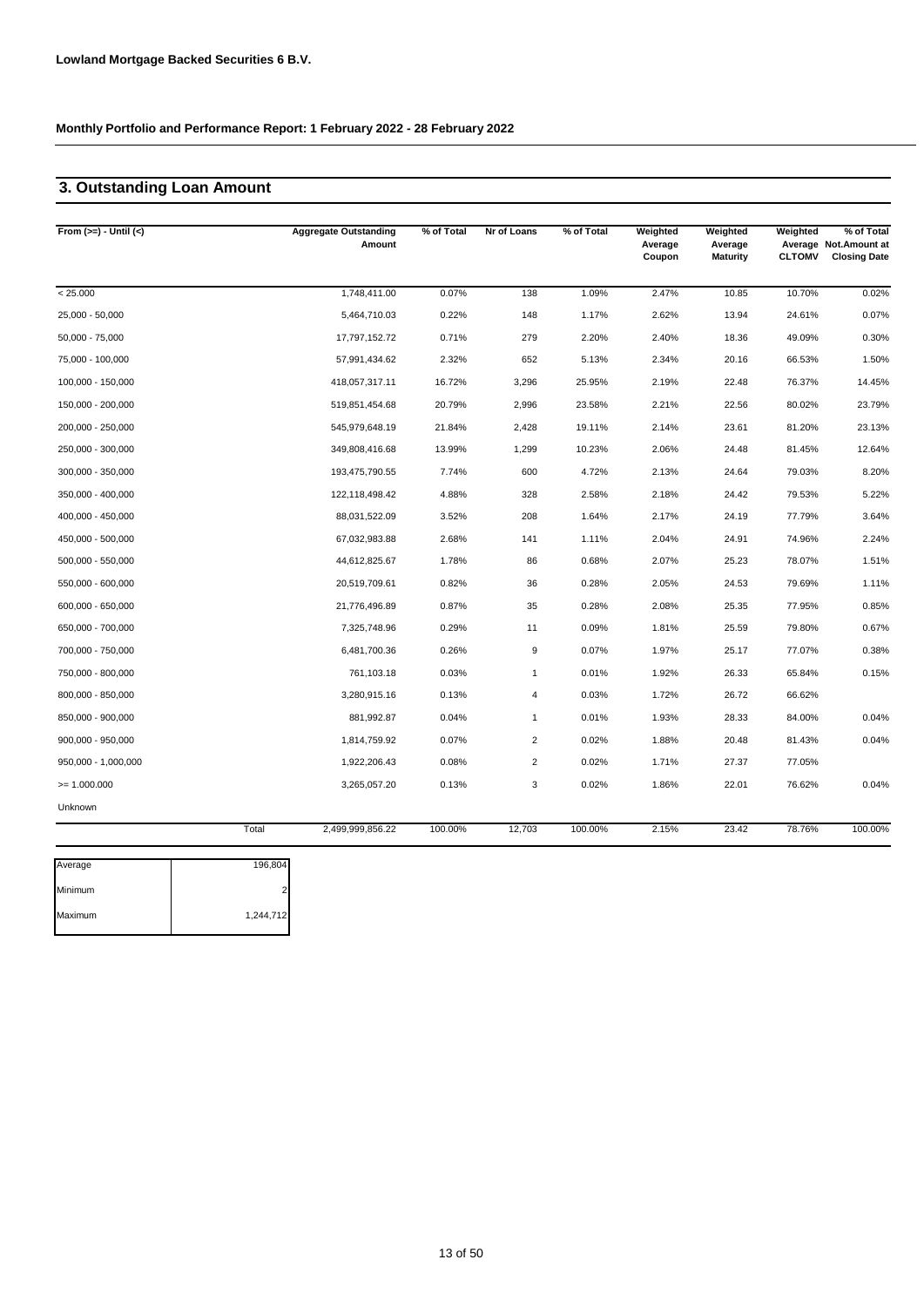## **4. Origination Year**

| From $(>=) -$ Until $(<)$ |       | <b>Aggregate Outstanding</b><br>Amount | % of Total | Nr of<br>Loanparts | % of Total | Weighted<br>Average<br>Coupon | Weighted<br>Average<br><b>Maturity</b> | Weighted<br><b>CLTOMV</b> | % of Total<br>Average Not.Amount at<br><b>Closing Date</b> |
|---------------------------|-------|----------------------------------------|------------|--------------------|------------|-------------------------------|----------------------------------------|---------------------------|------------------------------------------------------------|
| < 2000                    |       | 6,442,196.77                           | 0.26%      | 135                | 0.48%      | 2.47%                         | 8.63                                   | 56.00%                    | 0.21%                                                      |
| 2000 - 2001               |       | 7,587,109.51                           | 0.30%      | 119                | 0.42%      | 2.35%                         | 9.01                                   | 64.00%                    | 0.35%                                                      |
| 2001 - 2002               |       | 8,578,231.53                           | 0.34%      | 146                | 0.52%      | 2.67%                         | 9.45                                   | 66.61%                    | 0.39%                                                      |
| 2002 - 2003               |       | 20,593,747.06                          | 0.82%      | 248                | 0.88%      | 2.62%                         | 11.27                                  | 75.77%                    | 0.72%                                                      |
| 2003 - 2004               |       | 21,079,536.34                          | 0.84%      | 247                | 0.88%      | 2.72%                         | 11.40                                  | 85.77%                    | 1.24%                                                      |
| 2004 - 2005               |       | 33,573,094.29                          | 1.34%      | 395                | 1.40%      | 2.51%                         | 12.27                                  | 80.69%                    | 1.65%                                                      |
| 2005 - 2006               |       | 53,701,094.77                          | 2.15%      | 632                | 2.24%      | 2.51%                         | 13.14                                  | 87.56%                    | 3.15%                                                      |
| 2006 - 2007               |       | 60,812,027.98                          | 2.43%      | 654                | 2.32%      | 2.65%                         | 14.10                                  | 85.96%                    | 3.75%                                                      |
| 2007 - 2008               |       | 56, 195, 229. 35                       | 2.25%      | 614                | 2.18%      | 2.88%                         | 15.01                                  | 84.19%                    | 3.13%                                                      |
| 2008 - 2009               |       | 47,165,924.06                          | 1.89%      | 557                | 1.97%      | 2.79%                         | 15.94                                  | 80.36%                    | 1.76%                                                      |
| 2009 - 2010               |       | 28,720,480.68                          | 1.15%      | 332                | 1.18%      | 2.70%                         | 16.75                                  | 75.43%                    | 1.33%                                                      |
| 2010 - 2011               |       | 27,627,697.17                          | 1.11%      | 334                | 1.18%      | 2.51%                         | 17.66                                  | 79.26%                    | 1.25%                                                      |
| 2011 - 2012               |       | 71,476,962.66                          | 2.86%      | 927                | 3.29%      | 2.20%                         | 18.11                                  | 73.70%                    | 1.53%                                                      |
| 2012 - 2013               |       | 11,138,907.19                          | 0.45%      | 198                | 0.70%      | 3.05%                         | 17.85                                  | 68.37%                    | 0.42%                                                      |
| 2013 - 2014               |       | 31,820,995.86                          | 1.27%      | 405                | 1.44%      | 3.21%                         | 19.41                                  | 73.24%                    | 1.24%                                                      |
| 2014 - 2015               |       | 72,713,314.09                          | 2.91%      | 821                | 2.91%      | 3.21%                         | 21.76                                  | 76.03%                    | 4.63%                                                      |
| 2015 - 2016               |       | 92,617,920.03                          | 3.70%      | 979                | 3.47%      | 2.62%                         | 22.90                                  | 76.94%                    | 6.35%                                                      |
| 2016 - 2017               |       | 286, 102, 773.40                       | 11.44%     | 3,136              | 11.11%     | 2.28%                         | 23.95                                  | 78.00%                    | 16.29%                                                     |
| 2017 - 2018               |       | 493,887,445.85                         | 19.76%     | 5,267              | 18.67%     | 2.07%                         | 24.90                                  | 79.70%                    | 29.14%                                                     |
| 2018 - 2019               |       | 513,501,130.73                         | 20.54%     | 5,456              | 19.34%     | 2.03%                         | 25.56                                  | 77.43%                    | 21.49%                                                     |
| $2019 ==$                 |       | 554,664,036.90                         | 22.19%     | 6,613              | 23.44%     | 1.64%                         | 27.47                                  | 79.59%                    |                                                            |
| Unknown                   |       |                                        |            |                    |            |                               |                                        |                           |                                                            |
|                           | Total | 2,499,999,856.22                       | 100.00%    | 28,215             | 100.00%    | 2.15%                         | 23.42                                  | 78.76%                    | 100.00%                                                    |

| 2016 |
|------|
| 1999 |
| 2022 |
|      |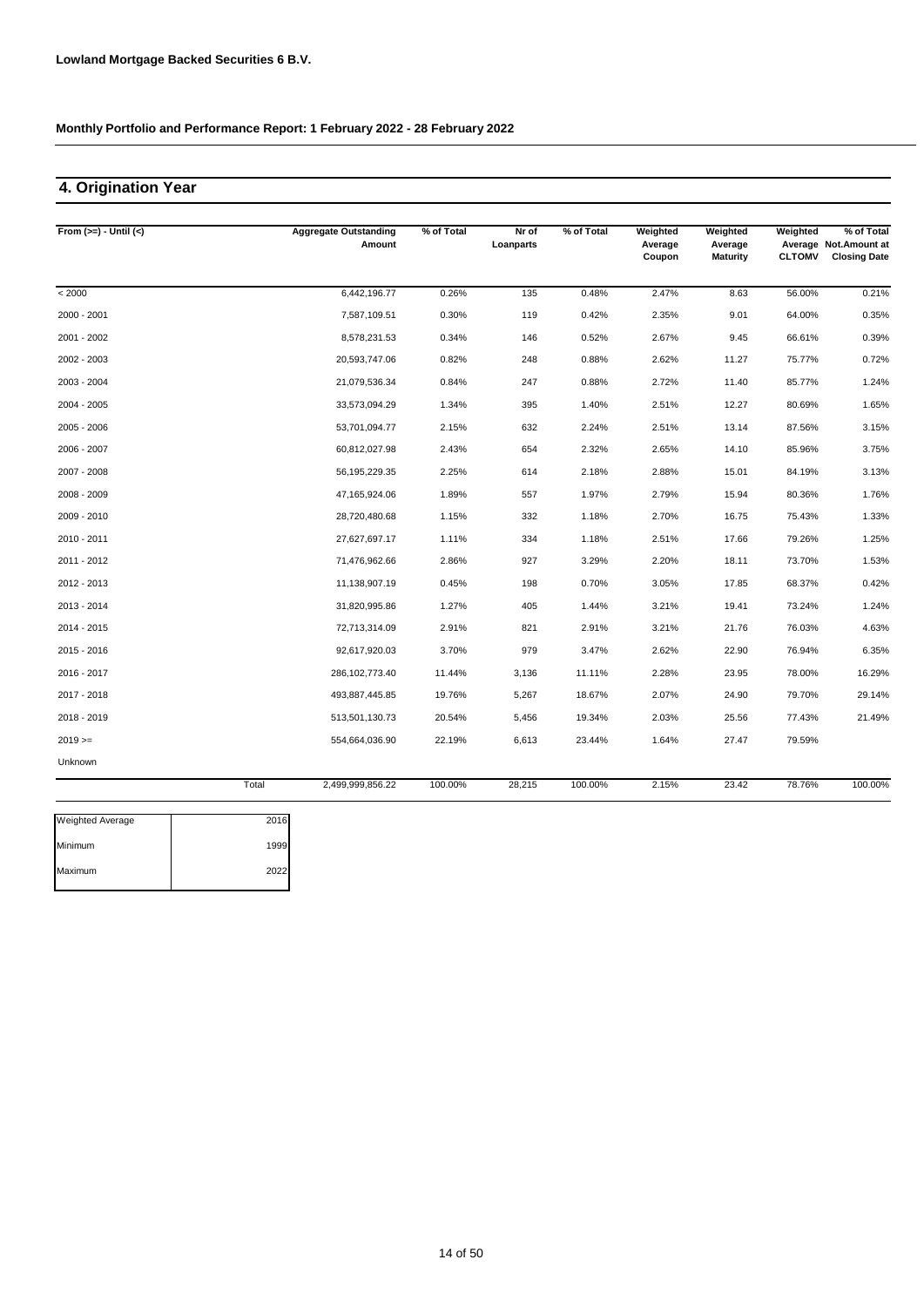### **5. Seasoning**

| From $(>=) -$ Until $(<)$   |       | <b>Aggregate Outstanding</b><br>Amount | % of Total | Nr of<br>Loanparts | % of Total | Weighted<br>Average<br>Coupon | Weighted<br>Average<br><b>Maturity</b> | Weighted<br><b>CLTOMV</b> | % of Total<br>Average Not. Amount at<br><b>Closing Date</b> |
|-----------------------------|-------|----------------------------------------|------------|--------------------|------------|-------------------------------|----------------------------------------|---------------------------|-------------------------------------------------------------|
| 1 Year                      |       | 114, 152, 028.73                       | 4.57%      | 1,484              | 5.26%      | 1.43%                         | 28.36                                  | 76.95%                    | 29.48%                                                      |
| 1 year(s) - $2$ year(s)     |       | 320,421,071.33                         | 12.82%     | 3,607              | 12.78%     | 1.62%                         | 27.55                                  | 80.60%                    | 25.45%                                                      |
| $2$ year(s) - $3$ year(s)   |       | 98,180,515.53                          | 3.93%      | 1,218              | 4.32%      | 1.85%                         | 26.59                                  | 79.80%                    | 13.23%                                                      |
| $3$ year(s) - 4 year(s)     |       | 326,413,659.30                         | 13.06%     | 3,585              | 12.71%     | 2.07%                         | 25.68                                  | 76.54%                    | 6.32%                                                       |
| 4 year(s) - $5$ year(s)     |       | 589,265,150.53                         | 23.57%     | 6,236              | 22.10%     | 2.06%                         | 25.14                                  | 79.41%                    | 4.09%                                                       |
| $5$ year(s) - 6 year(s)     |       | 355, 348, 778.94                       | 14.21%     | 3,845              | 13.63%     | 2.13%                         | 24.19                                  | 78.43%                    | 0.66%                                                       |
| $6$ year(s) - 7 year(s)     |       | 118,894,242.90                         | 4.76%      | 1,290              | 4.57%      | 2.61%                         | 23.18                                  | 77.38%                    | 0.56%                                                       |
| $7$ year(s) - 8 year(s)     |       | 71,447,137.01                          | 2.86%      | 814                | 2.88%      | 3.08%                         | 21.96                                  | 76.43%                    | 1.60%                                                       |
| $8$ year(s) - $9$ year(s)   |       | 48,885,389.91                          | 1.96%      | 563                | 2.00%      | 3.29%                         | 20.38                                  | 74.98%                    | 1.22%                                                       |
| $9$ year(s) - 10 year(s)    |       | 8,770,547.76                           | 0.35%      | 154                | 0.55%      | 3.21%                         | 17.58                                  | 65.18%                    | 1.33%                                                       |
| 10 year(s) - 11 year(s)     |       | 61,617,210.05                          | 2.46%      | 829                | 2.94%      | 2.20%                         | 18.17                                  | 73.06%                    | 1.79%                                                       |
| 11 year(s) - 12 year(s)     |       | 34,293,907.43                          | 1.37%      | 418                | 1.48%      | 2.43%                         | 17.83                                  | 77.50%                    | 3.33%                                                       |
| 12 year(s) - 13 year(s)     |       | 32,548,321.59                          | 1.30%      | 373                | 1.32%      | 2.60%                         | 16.92                                  | 76.29%                    | 3.95%                                                       |
| 13 year(s) - 14 year(s)     |       | 43,467,313.85                          | 1.74%      | 521                | 1.85%      | 2.85%                         | 16.08                                  | 80.12%                    | 2.73%                                                       |
| 14 year(s) - $15$ year(s)   |       | 51,898,955.54                          | 2.08%      | 579                | 2.05%      | 2.91%                         | 15.07                                  | 83.50%                    | 1.51%                                                       |
| 15 year(s) - 16 year(s)     |       | 59,605,719.59                          | 2.38%      | 627                | 2.22%      | 2.61%                         | 14.37                                  | 85.47%                    | 1.26%                                                       |
| 16 year(s) - 17 year(s)     |       | 59,426,980.04                          | 2.38%      | 691                | 2.45%      | 2.57%                         | 13.32                                  | 87.53%                    | 0.62%                                                       |
| 17 year(s) - 18 year(s)     |       | 35,981,578.30                          | 1.44%      | 423                | 1.50%      | 2.52%                         | 12.43                                  | 83.01%                    | 0.35%                                                       |
| 18 year(s) - 19 year(s)     |       | 21,494,491.10                          | 0.86%      | 255                | 0.90%      | 2.67%                         | 11.67                                  | 83.10%                    | 0.39%                                                       |
| 19 year(s) - 20 year(s)     |       | 21,004,753.87                          | 0.84%      | 248                | 0.88%      | 2.64%                         | 11.24                                  | 78.53%                    | 0.12%                                                       |
| $20$ year(s) - $21$ year(s) |       | 11,390,875.25                          | 0.46%      | 167                | 0.59%      | 2.67%                         | 9.98                                   | 70.32%                    |                                                             |
| $21$ year(s) - $22$ year(s) |       | 6,429,713.39                           | 0.26%      | 111                | 0.39%      | 2.49%                         | 9.57                                   | 63.78%                    |                                                             |
| $22$ year(s) - $23$ year(s) |       | 8,574,501.03                           | 0.34%      | 160                | 0.57%      | 2.33%                         | 8.44                                   | 58.04%                    |                                                             |
| 23 year(s) - 24 year(s)     |       | 487,013.25                             | 0.02%      | 17                 | 0.06%      | 3.49%                         | 6.71                                   | 43.15%                    |                                                             |
| 24 year(s) - 25 year(s)     |       |                                        |            |                    |            |                               |                                        |                           |                                                             |
| $25$ year(s) - $26$ year(s) |       |                                        |            |                    |            |                               |                                        |                           |                                                             |
| $26$ year(s) - 27 year(s)   |       |                                        |            |                    |            |                               |                                        |                           |                                                             |
| $27$ year(s) - $28$ year(s) |       |                                        |            |                    |            |                               |                                        |                           |                                                             |
| $28$ year(s) - $29$ year(s) |       |                                        |            |                    |            |                               |                                        |                           |                                                             |
| $29$ year(s) - $30$ year(s) |       |                                        |            |                    |            |                               |                                        |                           |                                                             |
| $30$ year(s) $>=$           |       |                                        |            |                    |            |                               |                                        |                           |                                                             |
| Unknown                     |       |                                        |            |                    |            |                               |                                        |                           |                                                             |
|                             | Total | 2,499,999,856.22                       | 100.00%    | 28,215             | 100.00%    | 2.15%                         | 23.42                                  | 78.76%                    | 100.00%                                                     |

| <b>Weighted Average</b> | 6 year(s)     |
|-------------------------|---------------|
| Minimum                 | $.08$ year(s) |
| Maximum                 | 23.17 year(s) |
|                         |               |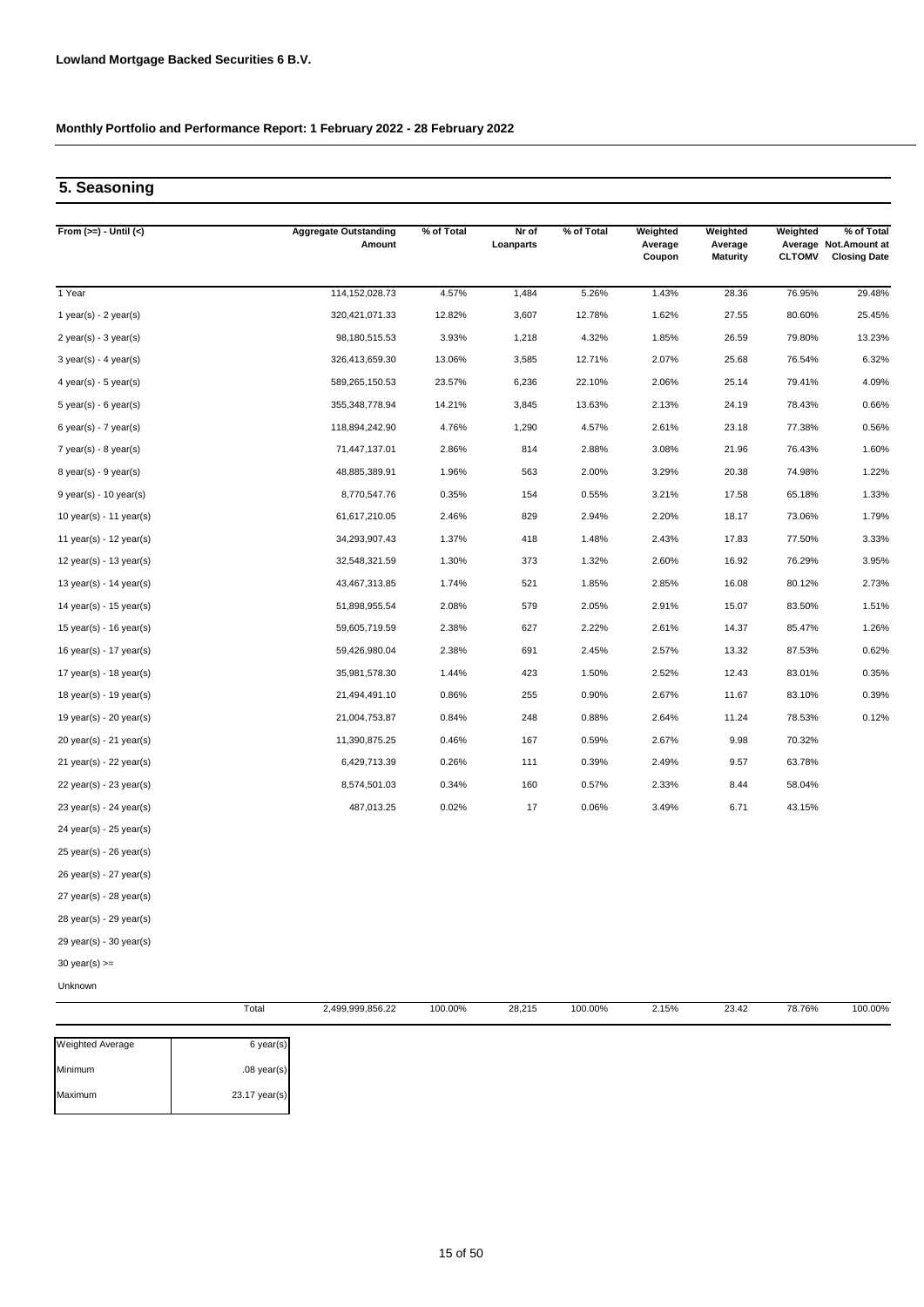## **6. Legal Maturity**

| From $(>=) -$ Until $(<)$ |       | <b>Aggregate Outstanding</b><br>Amount | % of Total | Nr of<br>Loanparts | % of Total | Weighted<br>Average<br>Coupon | Weighted<br>Average<br><b>Maturity</b> | Weighted<br><b>CLTOMV</b> | % of Total<br>Average Not.Amount at<br><b>Closing Date</b> |
|---------------------------|-------|----------------------------------------|------------|--------------------|------------|-------------------------------|----------------------------------------|---------------------------|------------------------------------------------------------|
| $2015 - 2020$             |       |                                        |            |                    |            |                               |                                        |                           | 0.00%                                                      |
| 2020 - 2025               |       | 1,171,588.74                           | 0.05%      | 114                | 0.40%      | 2.64%                         | 2.00                                   | 56.65%                    | 0.06%                                                      |
| 2025 - 2030               |       | 17,338,754.15                          | 0.69%      | 543                | 1.92%      | 2.60%                         | 6.35                                   | 64.49%                    | 0.72%                                                      |
| 2030 - 2035               |       | 116,337,656.09                         | 4.65%      | 1,709              | 6.06%      | 2.60%                         | 10.84                                  | 76.43%                    | 5.51%                                                      |
| 2035 - 2040               |       | 287,032,524.18                         | 11.48%     | 3,470              | 12.30%     | 2.63%                         | 15.09                                  | 81.62%                    | 14.46%                                                     |
| 2040 - 2045               |       | 255,307,096.02                         | 10.21%     | 2,942              | 10.43%     | 2.52%                         | 20.66                                  | 74.63%                    | 10.19%                                                     |
| 2045 - 2050               |       | 1,441,959,675.20                       | 57.68%     | 15,078             | 53.44%     | 2.11%                         | 25.39                                  | 78.82%                    | 69.06%                                                     |
| 2050 - 2055               |       | 380,852,561.84                         | 15.23%     | 4,359              | 15.45%     | 1.56%                         | 28.75                                  | 80.57%                    |                                                            |
| 2055 - 2060               |       |                                        |            |                    |            |                               |                                        |                           |                                                            |
| 2060 - 2065               |       |                                        |            |                    |            |                               |                                        |                           |                                                            |
| 2065 - 2070               |       |                                        |            |                    |            |                               |                                        |                           |                                                            |
| 2070 - 2075               |       |                                        |            |                    |            |                               |                                        |                           |                                                            |
| 2075 - 2080               |       |                                        |            |                    |            |                               |                                        |                           |                                                            |
| 2080 - 2085               |       |                                        |            |                    |            |                               |                                        |                           |                                                            |
| 2085 - 2090               |       |                                        |            |                    |            |                               |                                        |                           |                                                            |
| 2090 - 2095               |       |                                        |            |                    |            |                               |                                        |                           |                                                            |
| 2095 - 2100               |       |                                        |            |                    |            |                               |                                        |                           |                                                            |
| $2100 >=$                 |       |                                        |            |                    |            |                               |                                        |                           |                                                            |
| Unknown                   |       |                                        |            |                    |            |                               |                                        |                           |                                                            |
|                           | Total | 2,499,999,856.22                       | 100.00%    | 28,215             | 100.00%    | 2.15%                         | 23.42                                  | 78.76%                    | 100.00%                                                    |

| 2045 |
|------|
| 2022 |
| 2053 |
|      |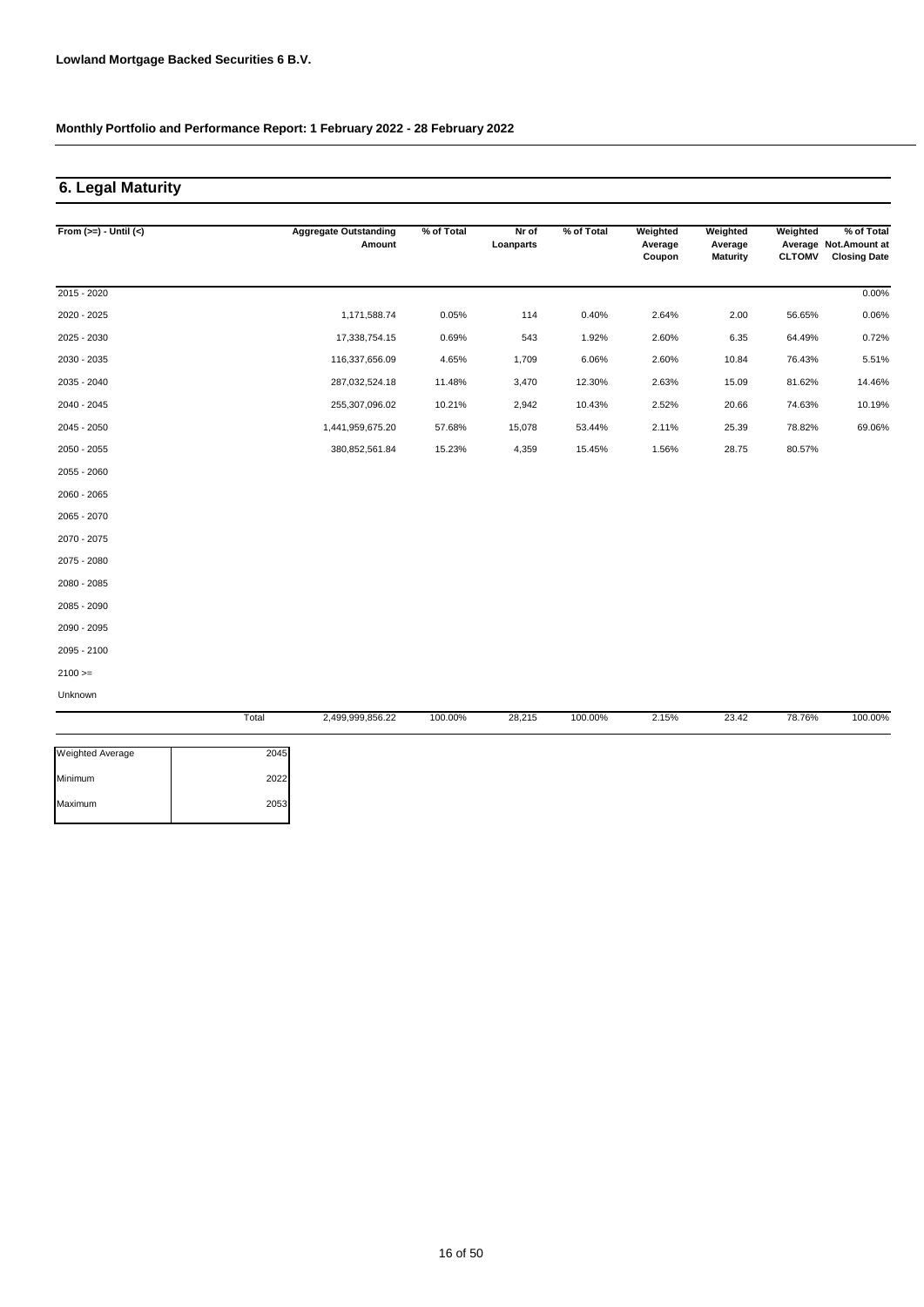## **7. Remaining Tenor**

| From $(>=) -$ Until $(<)$                 |       | <b>Aggregate Outstanding</b><br>Amount | % of Total | Nr of<br>Loanparts | % of Total | Weighted<br>Average<br>Coupon | Weighted<br>Average<br><b>Maturity</b> | Weighted<br><b>CLTOMV</b> | % of Total<br>Average Not. Amount at<br><b>Closing Date</b> |
|-------------------------------------------|-------|----------------------------------------|------------|--------------------|------------|-------------------------------|----------------------------------------|---------------------------|-------------------------------------------------------------|
| 0 Year - 1 Year                           |       | 113,150.86                             | 0.00%      | 30                 | 0.11%      | 1.81%                         | 0.63                                   | 53.87%                    |                                                             |
| 1 Year - 2 Years                          |       | 359,324.00                             | 0.01%      | 45                 | 0.16%      | 2.64%                         | 1.39                                   | 49.83%                    |                                                             |
| 2 year(s) - $3$ year(s)                   |       | 827,836.64                             | 0.03%      | 50                 | 0.18%      | 2.59%                         | 2.59                                   | 60.58%                    |                                                             |
| 3 year(s) - 4 year(s)                     |       | 949,356.28                             | 0.04%      | 48                 | 0.17%      | 2.56%                         | 3.58                                   | 58.61%                    |                                                             |
| 4 year(s) - 5 year(s)                     |       | 2,528,823.30                           | 0.10%      | 114                | 0.40%      | 2.81%                         | 4.48                                   | 71.17%                    | 0.00%                                                       |
| 5 year(s) - 6 year(s)                     |       | 1,931,046.04                           | 0.08%      | 78                 | 0.28%      | 2.34%                         | 5.54                                   | 62.71%                    | 0.04%                                                       |
| 6 year(s) - $7$ year(s)                   |       | 4,027,573.94                           | 0.16%      | 117                | 0.41%      | 2.91%                         | 6.41                                   | 65.11%                    | 0.05%                                                       |
| 7 year(s) - 8 year(s)                     |       | 8,868,761.71                           | 0.35%      | 204                | 0.72%      | 2.46%                         | 7.57                                   | 62.64%                    | 0.10%                                                       |
| 8 year(s) - $9$ year(s)                   |       | 12,580,892.74                          | 0.50%      | 234                | 0.83%      | 2.44%                         | 8.48                                   | 68.13%                    | 0.10%                                                       |
| $9$ year(s) - 10 year(s)                  |       | 17,930,195.04                          | 0.72%      | 341                | 1.21%      | 2.68%                         | 9.46                                   | 66.37%                    | 0.13%                                                       |
| 10 year(s) - 11 year(s)                   |       | 24,275,062.86                          | 0.97%      | 338                | 1.20%      | 2.64%                         | 10.46                                  | 76.90%                    | 0.23%                                                       |
| 11 year(s) - 12 year(s)                   |       | 26,819,549.87                          | 1.07%      | 376                | 1.33%      | 2.65%                         | 11.42                                  | 81.58%                    | 0.56%                                                       |
| 12 year(s) - 13 year(s)                   |       | 43,121,754.80                          | 1.72%      | 527                | 1.87%      | 2.49%                         | 12.47                                  | 79.68%                    | 0.70%                                                       |
| 13 year(s) - 14 year(s)                   |       | 61,334,600.95                          | 2.45%      | 767                | 2.72%      | 2.49%                         | 13.48                                  | 85.27%                    | 0.86%                                                       |
| 14 year(s) - 15 year(s)                   |       | 69,961,958.57                          | 2.80%      | 823                | 2.92%      | 2.59%                         | 14.44                                  | 83.31%                    | 1.46%                                                       |
| 15 year(s) - 16 year(s)                   |       | 61,278,465.57                          | 2.45%      | 708                | 2.51%      | 2.84%                         | 15.43                                  | 82.86%                    | 1.61%                                                       |
| 16 year(s) - 17 year(s)                   |       | 54,251,310.22                          | 2.17%      | 672                | 2.38%      | 2.66%                         | 16.42                                  | 79.04%                    | 2.70%                                                       |
| 17 $year(s) - 18$ $year(s)$               |       | 37, 351, 738. 75                       | 1.49%      | 440                | 1.56%      | 2.63%                         | 17.49                                  | 75.06%                    | 4.07%                                                       |
| 18 $year(s) - 19$ $year(s)$               |       | 32,921,381.20                          | 1.32%      | 402                | 1.42%      | 2.40%                         | 18.50                                  | 76.85%                    | 3.65%                                                       |
| 19 year(s) - 20 year(s)                   |       | 69,777,463.15                          | 2.79%      | 873                | 3.09%      | 2.15%                         | 19.32                                  | 74.06%                    | 2.33%                                                       |
| 20 $year(s) - 21$ $year(s)$               |       | 14,205,696.37                          | 0.57%      | 199                | 0.71%      | 2.69%                         | 20.43                                  | 69.52%                    | 1.69%                                                       |
| 21 year(s) - 22 year(s)                   |       | 49,332,306.32                          | 1.97%      | 535                | 1.90%      | 2.66%                         | 21.61                                  | 74.32%                    | 1.43%                                                       |
| 22 $year(s) - 23$ $year(s)$               |       | 100,633,629.98                         | 4.03%      | 1,046              | 3.71%      | 2.76%                         | 22.46                                  | 75.42%                    | 1.74%                                                       |
| 23 $year(s) - 24$ $year(s)$               |       | 124,593,161.05                         | 4.98%      | 1,311              | 4.65%      | 2.41%                         | 23.49                                  | 77.31%                    | 0.79%                                                       |
| $24 \text{ year(s)} - 25 \text{ year(s)}$ |       | 325,724,056.45                         | 13.03%     | 3,345              | 11.86%     | 2.17%                         | 24.53                                  | 78.42%                    | 0.87%                                                       |
| $25$ year(s) - $26$ year(s)               |       | 494,721,578.23                         | 19.79%     | 5,066              | 17.95%     | 2.06%                         | 25.52                                  | 80.18%                    | 4.42%                                                       |
| $26$ year(s) - 27 year(s)                 |       | 407,128,922.85                         | 16.29%     | 4,257              | 15.09%     | 2.03%                         | 26.27                                  | 77.75%                    | 6.48%                                                       |
| 27 $year(s) - 28$ $year(s)$               |       | 81,942,216.27                          | 3.28%      | 1,050              | 3.72%      | 1.90%                         | 27.43                                  | 80.83%                    | 11.68%                                                      |
| $28$ year(s) - $29$ year(s)               |       | 260,067,870.11                         | 10.40%     | 2,784              | 9.87%      | 1.62%                         | 28.51                                  | 81.40%                    | 22.65%                                                      |
| 29 $year(s) - 30$ $year(s)$               |       | 108,390,219.40                         | 4.34%      | 1,384              | 4.91%      | 1.41%                         | 29.38                                  | 78.73%                    | 29.63%                                                      |
| 30 year(s) $>=$                           |       | 2,049,952.70                           | 0.08%      | 51                 | 0.18%      | 1.58%                         | 30.07                                  | 59.39%                    | 0.01%                                                       |
| Unknown                                   |       |                                        |            |                    |            |                               |                                        |                           |                                                             |
|                                           | Total | 2,499,999,856.22                       | 100.00%    | 28,215             | 100.00%    | 2.15%                         | 23.42                                  | 78.76%                    | 100.00%                                                     |

| <b>Weighted Average</b> | $23.33 \text{ year(s)}$ |
|-------------------------|-------------------------|
| Minimum                 | year(s)                 |
| Maximum                 | $31.17$ year(s)         |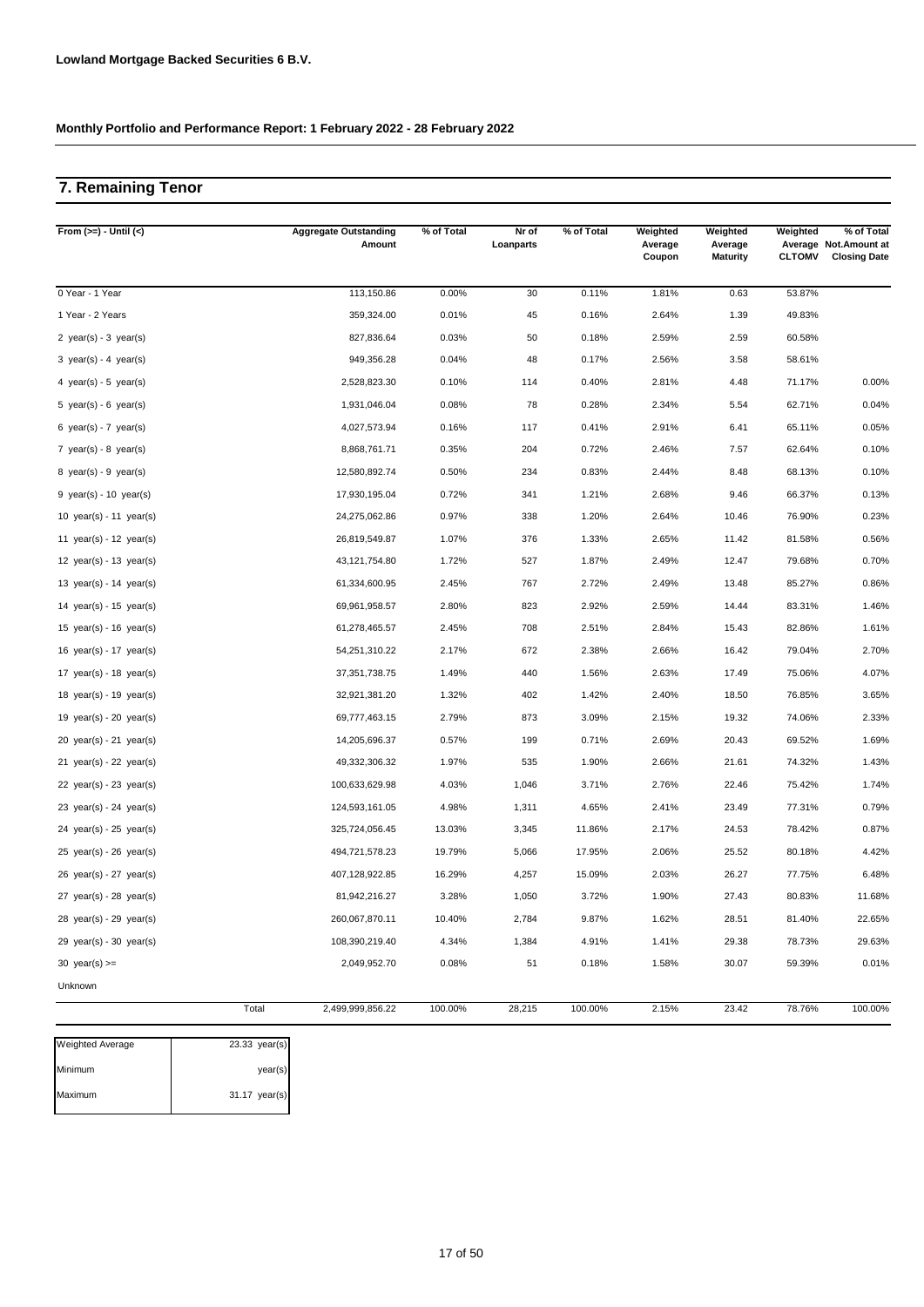## **8a. Original Loan To Original Foreclosure Value (Non-NHG)**

| From $(>=) -$ Until $(<)$ |       | <b>Aggregate Outstanding</b><br>Amount | % of Total | Nr of Loans    | % of Total | Weighted<br>Average<br>Coupon | Weighted<br>Average<br><b>Maturity</b> | Weighted<br><b>CLTOMV</b> | % of Total<br>Average Not.Amount at<br><b>Closing Date</b> |
|---------------------------|-------|----------------------------------------|------------|----------------|------------|-------------------------------|----------------------------------------|---------------------------|------------------------------------------------------------|
| <b>NHG</b>                |       | 1,050,071,620.50                       | 42.00%     | 6,598          | 51.94%     | 2.04%                         | 24.23                                  | 82.32%                    | 45.39%                                                     |
| < 10%                     |       | 479,743.55                             | 0.02%      | 8              | 0.06%      | 1.57%                         | 14.63                                  | 46.52%                    | 0.00%                                                      |
| 10% - 20%                 |       | 594,728.61                             | 0.02%      | 24             | 0.19%      | 2.21%                         | 18.78                                  | 11.37%                    | 0.02%                                                      |
| 20% - 30%                 |       | 2,474,829.94                           | 0.10%      | 46             | 0.36%      | 1.99%                         | 18.82                                  | 19.72%                    | 0.04%                                                      |
| 30% - 40%                 |       | 5,638,198.01                           | 0.23%      | 73             | 0.57%      | 2.01%                         | 21.61                                  | 26.11%                    | 0.05%                                                      |
| 40% - 50%                 |       | 13,606,777.50                          | 0.54%      | 113            | 0.89%      | 1.90%                         | 23.42                                  | 37.19%                    | 0.20%                                                      |
| 50% - 60%                 |       | 45,538,436.68                          | 1.82%      | 266            | 2.09%      | 1.95%                         | 23.72                                  | 44.09%                    | 0.52%                                                      |
| 60% - 70%                 |       | 78,477,590.50                          | 3.14%      | 379            | 2.98%      | 1.94%                         | 23.58                                  | 52.62%                    | 0.74%                                                      |
| 70% - 80%                 |       | 157, 136, 367. 37                      | 6.29%      | 662            | 5.21%      | 2.04%                         | 23.79                                  | 60.49%                    | 1.60%                                                      |
| 80% - 90%                 |       | 208,130,353.06                         | 8.33%      | 775            | 6.10%      | 2.06%                         | 23.95                                  | 68.25%                    | 2.49%                                                      |
| 90% - 100%                |       | 301,269,154.37                         | 12.05%     | 1,149          | 9.05%      | 2.15%                         | 23.59                                  | 75.58%                    | 10.56%                                                     |
| 100% - 110%               |       | 227,179,043.30                         | 9.09%      | 842            | 6.63%      | 2.24%                         | 23.15                                  | 82.71%                    | 8.29%                                                      |
| 110% - 120%               |       | 277,846,753.84                         | 11.11%     | 1,091          | 8.59%      | 2.43%                         | 23.17                                  | 91.02%                    | 20.05%                                                     |
| 120% - 130%               |       | 129,998,170.34                         | 5.20%      | 669            | 5.27%      | 2.88%                         | 16.14                                  | 99.24%                    | 10.04%                                                     |
| 130% - 140%               |       | 294,242.73                             | 0.01%      | $\overline{2}$ | 0.02%      | 2.57%                         | 14.42                                  | 75.55%                    |                                                            |
| 140% - 150%               |       | 973,867.52                             | 0.04%      | 4              | 0.03%      | 3.22%                         | 21.93                                  | 90.76%                    |                                                            |
| $150\%>=$                 |       | 289,978.40                             | 0.01%      | $\overline{2}$ | 0.02%      | 2.37%                         | 26.56                                  | 81.06%                    |                                                            |
| Null values               |       |                                        |            |                |            |                               |                                        |                           |                                                            |
|                           | Total | 2,499,999,856.22                       | 100.00%    | 12,703         | 100.00%    | 2.15%                         | 23.42                                  | 78.76%                    | 100.00%                                                    |
|                           |       |                                        |            |                |            |                               |                                        |                           |                                                            |

| <b>Weighted Average</b> | 100% |
|-------------------------|------|
| Minimum                 | 0%   |
| Maximum                 | 208% |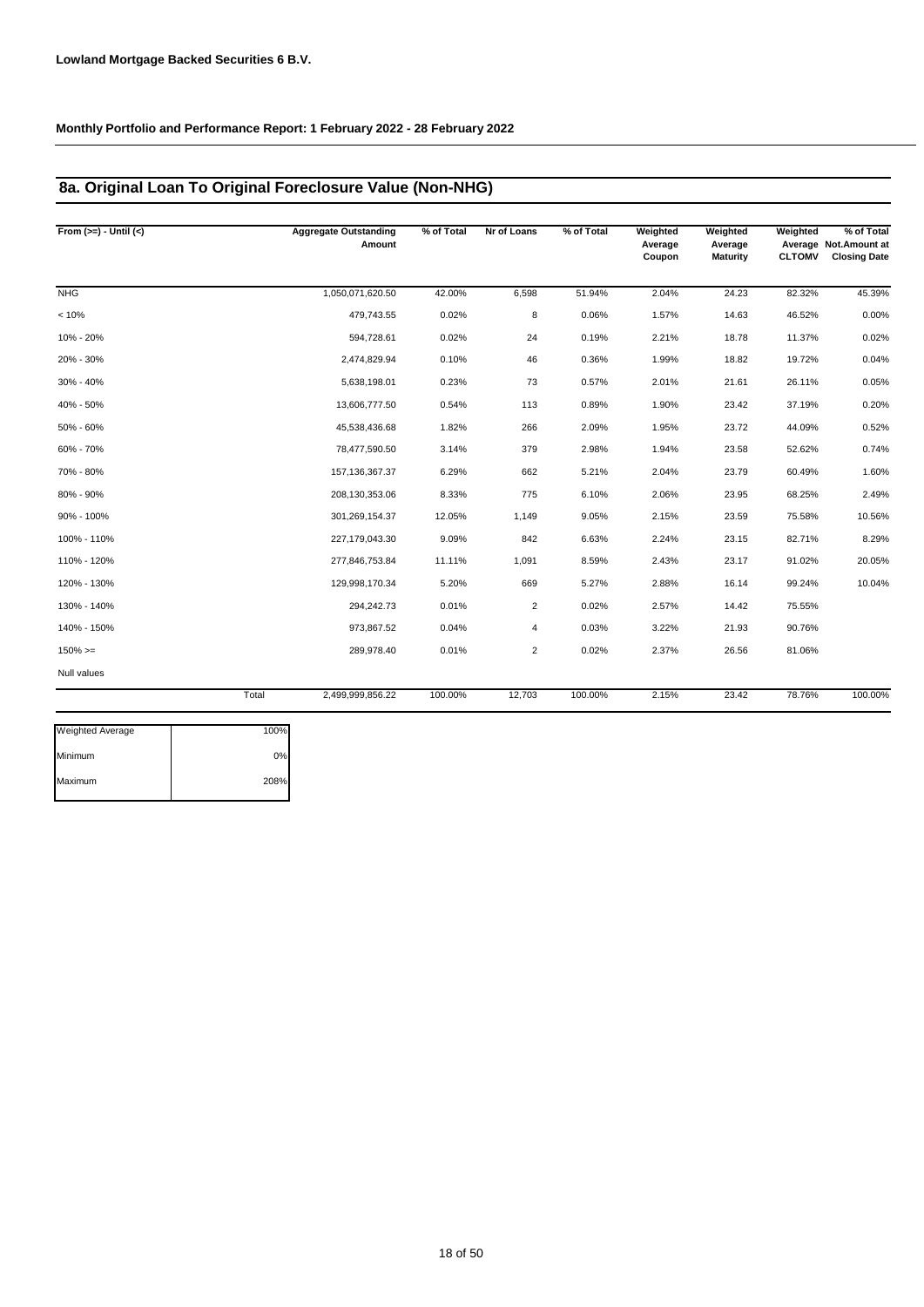## **8b. Original Loan To Original Foreclosure Value (NHG)**

| From $(>=) -$ Until $(<)$ |       | <b>Aggregate Outstanding</b><br>Amount | % of Total | Nr of Loans  | % of Total | Weighted<br>Average<br>Coupon | Weighted<br>Average<br><b>Maturity</b> | Weighted<br><b>CLTOMV</b> | % of Total<br>Average Not.Amount at<br><b>Closing Date</b> |
|---------------------------|-------|----------------------------------------|------------|--------------|------------|-------------------------------|----------------------------------------|---------------------------|------------------------------------------------------------|
| Non-NHG                   |       | 1,449,928,235.72                       | 58.00%     | 6,105        | 48.06%     | 2.24%                         | 22.82                                  | 76.18%                    | 54.61%                                                     |
| < 10%                     |       |                                        |            |              |            |                               |                                        |                           |                                                            |
| 10% - 20%                 |       | 302,097.27                             | 0.01%      | 12           | 0.09%      | 2.10%                         | 15.26                                  | 10.72%                    | 0.01%                                                      |
| 20% - 30%                 |       | 498,450.89                             | 0.02%      | 13           | 0.10%      | 2.30%                         | 17.87                                  | 15.55%                    | 0.00%                                                      |
| 30% - 40%                 |       | 1,059,587.73                           | 0.04%      | 21           | 0.17%      | 1.92%                         | 19.74                                  | 24.70%                    | 0.00%                                                      |
| 40% - 50%                 |       | 3,919,059.93                           | 0.16%      | 40           | 0.31%      | 1.97%                         | 21.49                                  | 35.18%                    | 0.02%                                                      |
| 50% - 60%                 |       | 10,899,827.62                          | 0.44%      | 101          | 0.80%      | 1.88%                         | 23.38                                  | 43.46%                    | 0.04%                                                      |
| 60% - 70%                 |       | 21,861,295.54                          | 0.87%      | 163          | 1.28%      | 2.00%                         | 23.63                                  | 50.93%                    | 0.09%                                                      |
| 70% - 80%                 |       | 43,343,939.23                          | 1.73%      | 292          | 2.30%      | 1.90%                         | 24.31                                  | 59.17%                    | 0.35%                                                      |
| 80% - 90%                 |       | 56,146,033.21                          | 2.25%      | 364          | 2.87%      | 1.94%                         | 24.61                                  | 67.09%                    | 0.54%                                                      |
| 90% - 100%                |       | 127,344,521.11                         | 5.09%      | 831          | 6.54%      | 1.97%                         | 24.24                                  | 74.32%                    | 4.03%                                                      |
| 100% - 110%               |       | 180,367,192.50                         | 7.21%      | 1,084        | 8.53%      | 1.98%                         | 24.35                                  | 82.71%                    | 6.08%                                                      |
| 110% - 120%               |       | 553,749,852.26                         | 22.15%     | 3,372        | 26.54%     | 2.07%                         | 24.64                                  | 89.18%                    | 31.66%                                                     |
| 120% - 130%               |       | 48,713,985.63                          | 1.95%      | 294          | 2.31%      | 2.39%                         | 19.53                                  | 90.96%                    | 2.57%                                                      |
| 130% - 140%               |       | 696,062.90                             | 0.03%      | 4            | 0.03%      | 1.79%                         | 24.66                                  | 72.08%                    |                                                            |
| 140% - 150%               |       | 146,409.31                             | 0.01%      | $\mathbf{1}$ | 0.01%      | 2.74%                         | 23.92                                  | 69.72%                    |                                                            |
| $150\%>=$                 |       | 1,023,305.37                           | 0.04%      | 6            | 0.05%      | 2.03%                         | 24.61                                  | 86.03%                    |                                                            |
| Unknown                   |       |                                        |            |              |            |                               |                                        |                           |                                                            |
|                           | Total | 2,499,999,856.22                       | 100.00%    | 12,703       | 100.00%    | 2.15%                         | 23.42                                  | 78.76%                    | 100.00%                                                    |

| <b>Weighted Average</b> | 100% |
|-------------------------|------|
| Minimum                 | 0%   |
| Maximum                 | 208% |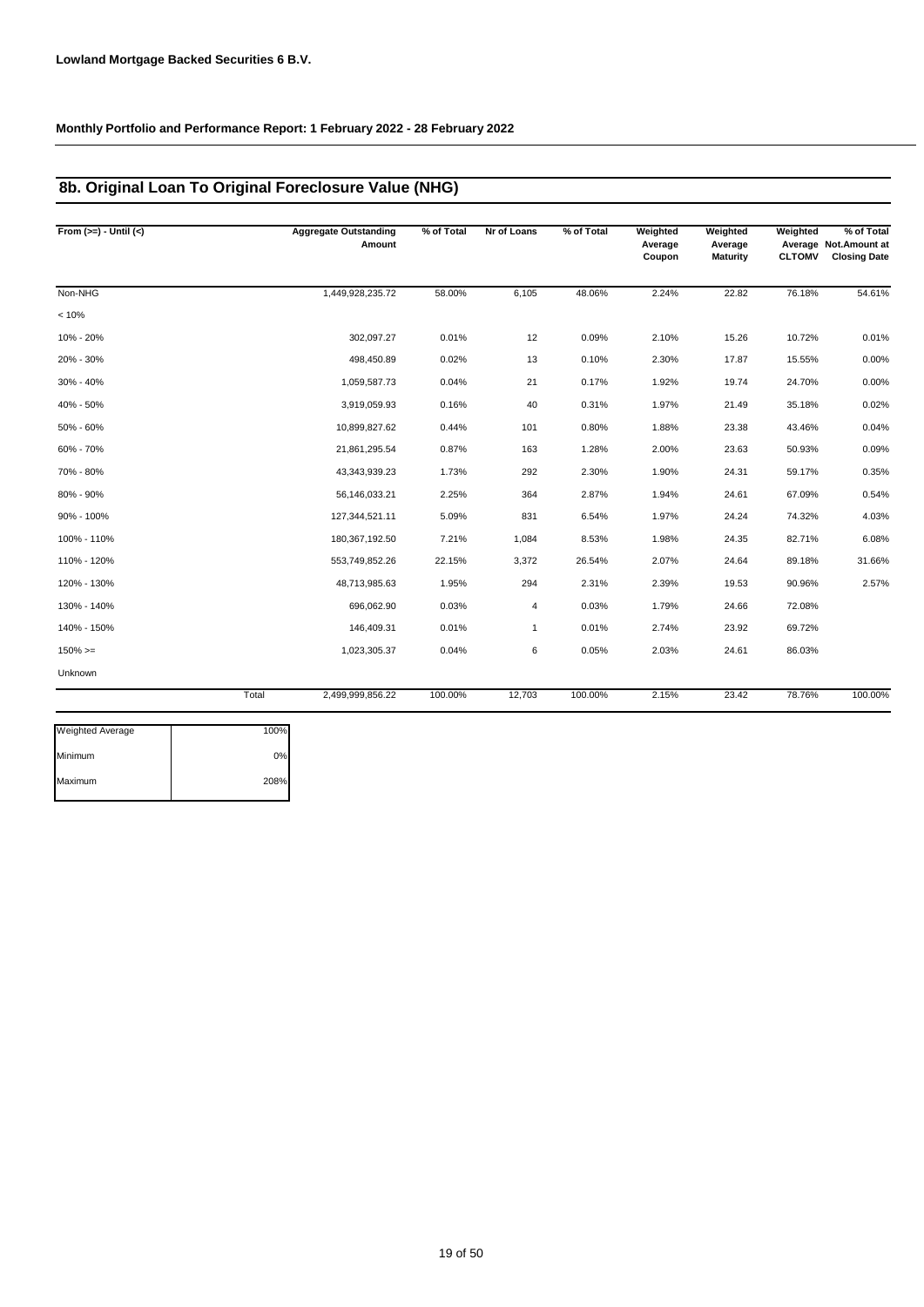## **9a. Current Loan To Original Foreclosure Value (Non-NHG)**

| From $(>=) -$ Until $(<)$ |       | <b>Aggregate Outstanding</b><br>Amount | % of Total | Nr of Loans | % of Total | Weighted<br>Average<br>Coupon | Weighted<br>Average<br>Maturity | Weighted<br><b>CLTOMV</b> | % of Total<br>Average Not.Amount at<br><b>Closing Date</b> |
|---------------------------|-------|----------------------------------------|------------|-------------|------------|-------------------------------|---------------------------------|---------------------------|------------------------------------------------------------|
| <b>NHG</b>                |       | 1,050,071,620.50                       | 42.00%     | 6,598       | 51.94%     | 2.04%                         | 24.23                           | 82.32%                    | 45.39%                                                     |
| < 10%                     |       | 837,641.71                             | 0.03%      | 68          | 0.54%      | 2.56%                         | 12.32                           | 6.28%                     | 0.01%                                                      |
| 10% - 20%                 |       | 3,258,766.40                           | 0.13%      | 87          | 0.68%      | 2.46%                         | 16.19                           | 13.80%                    | 0.05%                                                      |
| 20% - 30%                 |       | 5,767,301.99                           | 0.23%      | 76          | 0.60%      | 2.23%                         | 17.61                           | 22.56%                    | 0.05%                                                      |
| 30% - 40%                 |       | 13,273,094.06                          | 0.53%      | 123         | 0.97%      | 1.99%                         | 20.76                           | 31.37%                    | 0.11%                                                      |
| 40% - 50%                 |       | 30,646,967.50                          | 1.23%      | 201         | 1.58%      | 2.09%                         | 21.63                           | 40.35%                    | 0.26%                                                      |
| 50% - 60%                 |       | 80,560,617.83                          | 3.22%      | 417         | 3.28%      | 2.02%                         | 22.69                           | 48.62%                    | 0.63%                                                      |
| 60% - 70%                 |       | 147, 154, 272.84                       | 5.89%      | 640         | 5.04%      | 2.06%                         | 23.18                           | 57.71%                    | 1.03%                                                      |
| 70% - 80%                 |       | 221,276,207.03                         | 8.85%      | 869         | 6.84%      | 2.11%                         | 23.50                           | 66.20%                    | 2.32%                                                      |
| 80% - 90%                 |       | 300,200,432.76                         | 12.01%     | 1,126       | 8.86%      | 2.13%                         | 23.51                           | 74.95%                    | 5.09%                                                      |
| 90% - 100%                |       | 251,125,072.56                         | 10.05%     | 934         | 7.35%      | 2.22%                         | 23.29                           | 83.49%                    | 11.59%                                                     |
| 100% - 110%               |       | 253,494,238.93                         | 10.14%     | 942         | 7.42%      | 2.43%                         | 24.08                           | 92.26%                    | 9.98%                                                      |
| 110% - 120%               |       | 86,053,711.65                          | 3.44%      | 351         | 2.76%      | 2.51%                         | 20.67                           | 100.00%                   | 17.95%                                                     |
| 120% - 130%               |       | 56,279,910.46                          | 2.25%      | 271         | 2.13%      | 2.97%                         | 13.50                           | 108.63%                   | 5.55%                                                      |
| 130% - 140%               |       |                                        |            |             |            |                               |                                 |                           |                                                            |
| 140% - 150%               |       |                                        |            |             |            |                               |                                 |                           |                                                            |
| $150\%>=$                 |       |                                        |            |             |            |                               |                                 |                           |                                                            |
| Unknown                   |       |                                        |            |             |            |                               |                                 |                           | 0.00%                                                      |
|                           | Total | 2,499,999,856.22                       | 100.00%    | 12,703      | 100.00%    | 2.15%                         | 23.42                           | 78.76%                    | 100.00%                                                    |

| <b>Weighted Average</b> | 90%  |
|-------------------------|------|
| Minimum                 | 0%   |
| Maximum                 | 125% |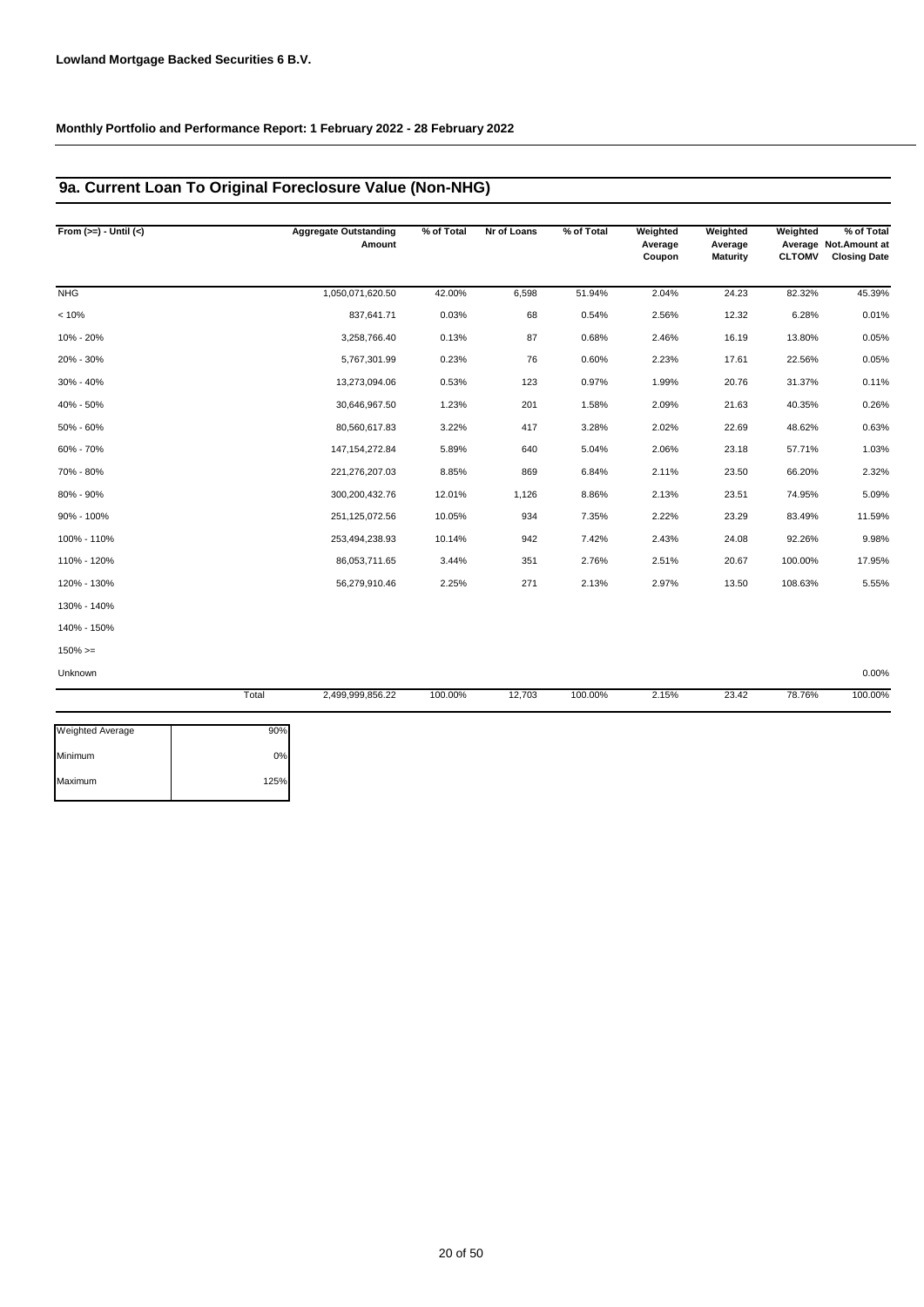## **9b. Current Loan To Original Foreclosure Value (NHG)**

| From $(>=) -$ Until $(<)$ | <b>Aggregate Outstanding</b><br>Amount | % of Total | Nr of Loans | % of Total | Weighted<br>Average<br>Coupon | Weighted<br>Average<br><b>Maturity</b> | Weighted<br><b>CLTOMV</b> | % of Total<br>Average Not.Amount at<br><b>Closing Date</b> |
|---------------------------|----------------------------------------|------------|-------------|------------|-------------------------------|----------------------------------------|---------------------------|------------------------------------------------------------|
| Non-NHG                   | 1,449,928,235.72                       | 58.00%     | 6,105       | 48.06%     | 2.24%                         | 22.82                                  | 76.18%                    | 54.61%                                                     |
| < 10%                     | 261,814.53                             | 0.01%      | 29          | 0.23%      | 2.35%                         | 14.04                                  | 6.48%                     | 0.00%                                                      |
| 10% - 20%                 | 1,055,044.98                           | 0.04%      | 32          | 0.25%      | 2.38%                         | 14.71                                  | 13.22%                    | 0.02%                                                      |
| 20% - 30%                 | 1,704,217.16                           | 0.07%      | 32          | 0.25%      | 2.79%                         | 15.82                                  | 22.22%                    | 0.00%                                                      |
| 30% - 40%                 | 4,584,585.73                           | 0.18%      | 59          | 0.46%      | 2.10%                         | 18.70                                  | 31.46%                    | 0.01%                                                      |
| 40% - 50%                 | 10,174,746.95                          | 0.41%      | 101         | 0.80%      | 2.27%                         | 20.39                                  | 40.27%                    | 0.04%                                                      |
| 50% - 60%                 | 27,408,749.22                          | 1.10%      | 224         | 1.76%      | 2.21%                         | 21.98                                  | 48.90%                    | 0.09%                                                      |
| 60% - 70%                 | 48,086,933.21                          | 1.92%      | 342         | 2.69%      | 2.05%                         | 22.84                                  | 57.66%                    | 0.23%                                                      |
| 70% - 80%                 | 81,590,528.64                          | 3.26%      | 569         | 4.48%      | 2.10%                         | 23.12                                  | 66.43%                    | 0.69%                                                      |
| 80% - 90%                 | 138,984,204.52                         | 5.56%      | 901         | 7.09%      | 2.07%                         | 23.66                                  | 75.07%                    | 2.19%                                                      |
| 90% - 100%                | 300,283,299.49                         | 12.01%     | 1,925       | 15.15%     | 2.16%                         | 23.99                                  | 84.77%                    | 5.36%                                                      |
| 100% - 110%               | 380, 393, 192. 21                      | 15.22%     | 2,136       | 16.81%     | 1.94%                         | 25.36                                  | 91.69%                    | 16.17%                                                     |
| 110% - 120%               | 50,586,788.97                          | 2.02%      | 222         | 1.75%      | 1.63%                         | 25.84                                  | 98.73%                    | 20.18%                                                     |
| 120% - 130%               | 4,957,514.89                           | 0.20%      | 26          | 0.20%      | 2.48%                         | 15.39                                  | 107.61%                   | 0.42%                                                      |
| 130% - 140%               |                                        |            |             |            |                               |                                        |                           |                                                            |
| 140% - 150%               |                                        |            |             |            |                               |                                        |                           |                                                            |
| $150\%>=$                 |                                        |            |             |            |                               |                                        |                           |                                                            |
| Unknown                   |                                        |            |             |            |                               |                                        |                           |                                                            |

|                         | Total | 2,499,999,856.22 | 100.00% | 12,703 | 100.00% | 2.15% | 23.42 | 78.76% | 100.00% |
|-------------------------|-------|------------------|---------|--------|---------|-------|-------|--------|---------|
| <b>Weighted Average</b> | 90%   |                  |         |        |         |       |       |        |         |
| Minimum                 | 0%    |                  |         |        |         |       |       |        |         |
| Maximum                 | 125%  |                  |         |        |         |       |       |        |         |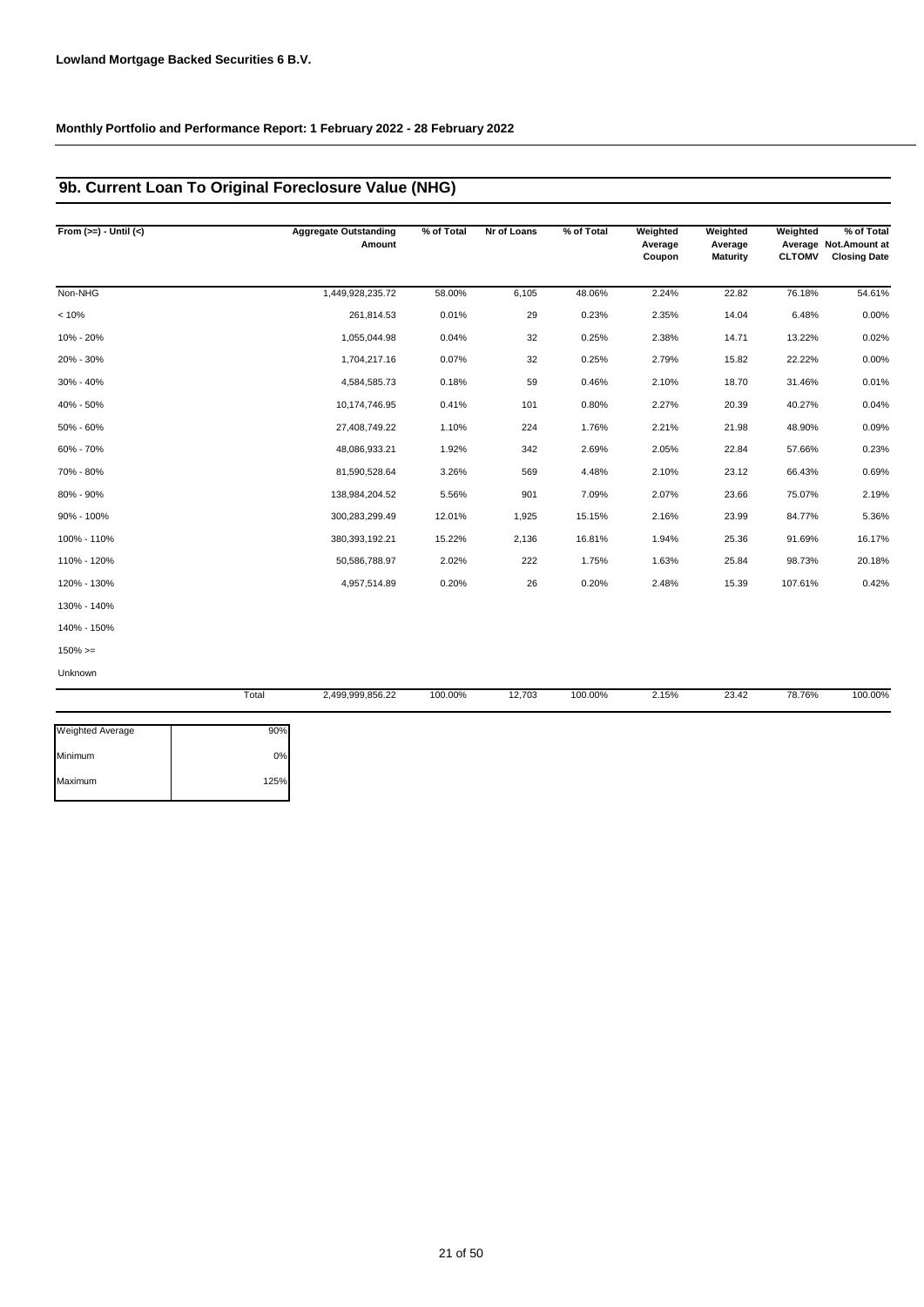## **10a. Current Loan To Indexed Foreclosure Value (Non-NHG)**

| From $(>=) -$ Until $(<)$ | <b>Aggregate Outstanding</b><br>Amount | % of Total | Nr of Loans  | % of Total | Weighted<br>Average<br>Coupon | Weighted<br>Average<br><b>Maturity</b> | Weighted<br><b>CLTOMV</b> | % of Total<br>Average Not.Amount at<br><b>Closing Date</b> |
|---------------------------|----------------------------------------|------------|--------------|------------|-------------------------------|----------------------------------------|---------------------------|------------------------------------------------------------|
| <b>NHG</b>                | 1,050,071,620.50                       | 42.00%     | 6,598        | 51.94%     | 2.04%                         | 24.23                                  | 82.32%                    | 45.39%                                                     |
| < 10%                     | 2,359,587.87                           | 0.09%      | 118          | 0.93%      | 2.40%                         | 14.28                                  | 9.87%                     | 0.01%                                                      |
| 10% - 20%                 | 7,197,194.38                           | 0.29%      | 119          | 0.94%      | 2.41%                         | 15.11                                  | 22.26%                    | 0.06%                                                      |
| 20% - 30%                 | 20,586,923.72                          | 0.82%      | 186          | 1.46%      | 2.20%                         | 18.81                                  | 34.99%                    | 0.06%                                                      |
| 30% - 40%                 | 58,309,700.54                          | 2.33%      | 353          | 2.78%      | 2.19%                         | 20.47                                  | 47.27%                    | 0.18%                                                      |
| 40% - 50%                 | 146,070,894.48                         | 5.84%      | 736          | 5.79%      | 2.19%                         | 21.63                                  | 58.34%                    | 0.34%                                                      |
| 50% - 60%                 | 312,369,414.58                         | 12.49%     | 1,278        | 10.06%     | 2.23%                         | 22.76                                  | 69.99%                    | 0.83%                                                      |
| 60% - 70%                 | 436,963,751.79                         | 17.48%     | 1,650        | 12.99%     | 2.27%                         | 23.23                                  | 80.22%                    | 1.63%                                                      |
| 70% - 80%                 | 303,898,128.74                         | 12.16%     | 1,101        | 8.67%      | 2.29%                         | 23.16                                  | 86.35%                    | 3.87%                                                      |
| 80% - 90%                 | 126,911,887.44                         | 5.08%      | 454          | 3.57%      | 2.21%                         | 23.32                                  | 92.60%                    | 8.77%                                                      |
| 90% - 100%                | 25,683,648.94                          | 1.03%      | 81           | 0.64%      | 1.96%                         | 26.47                                  | 94.79%                    | 14.30%                                                     |
| 100% - 110%               | 9,259,805.22                           | 0.37%      | 28           | 0.22%      | 1.70%                         | 28.37                                  | 97.27%                    | 15.20%                                                     |
| 110% - 120%               |                                        |            |              |            |                               |                                        |                           | 7.16%                                                      |
| 120% - 130%               | 317,298.02                             | 0.01%      | $\mathbf{1}$ | 0.01%      | 2.11%                         | 28.83                                  | 109.41%                   | 1.95%                                                      |
| 130% - 140%               |                                        |            |              |            |                               |                                        |                           | 0.0028                                                     |
| 140% - 150%               |                                        |            |              |            |                               |                                        |                           |                                                            |
| $150\%>=$                 |                                        |            |              |            |                               |                                        |                           |                                                            |
| Unknown                   |                                        |            |              |            |                               |                                        |                           |                                                            |

|                         | Total | 2,499,999,856.22 | 100.00% | 12,703 | 100.00% | 2.15% | 23.42 | 78.76% | 100.00% |
|-------------------------|-------|------------------|---------|--------|---------|-------|-------|--------|---------|
| <b>Weighted Average</b> | 64%   |                  |         |        |         |       |       |        |         |
| Minimum                 | 0%    |                  |         |        |         |       |       |        |         |
| Maximum                 | 124%  |                  |         |        |         |       |       |        |         |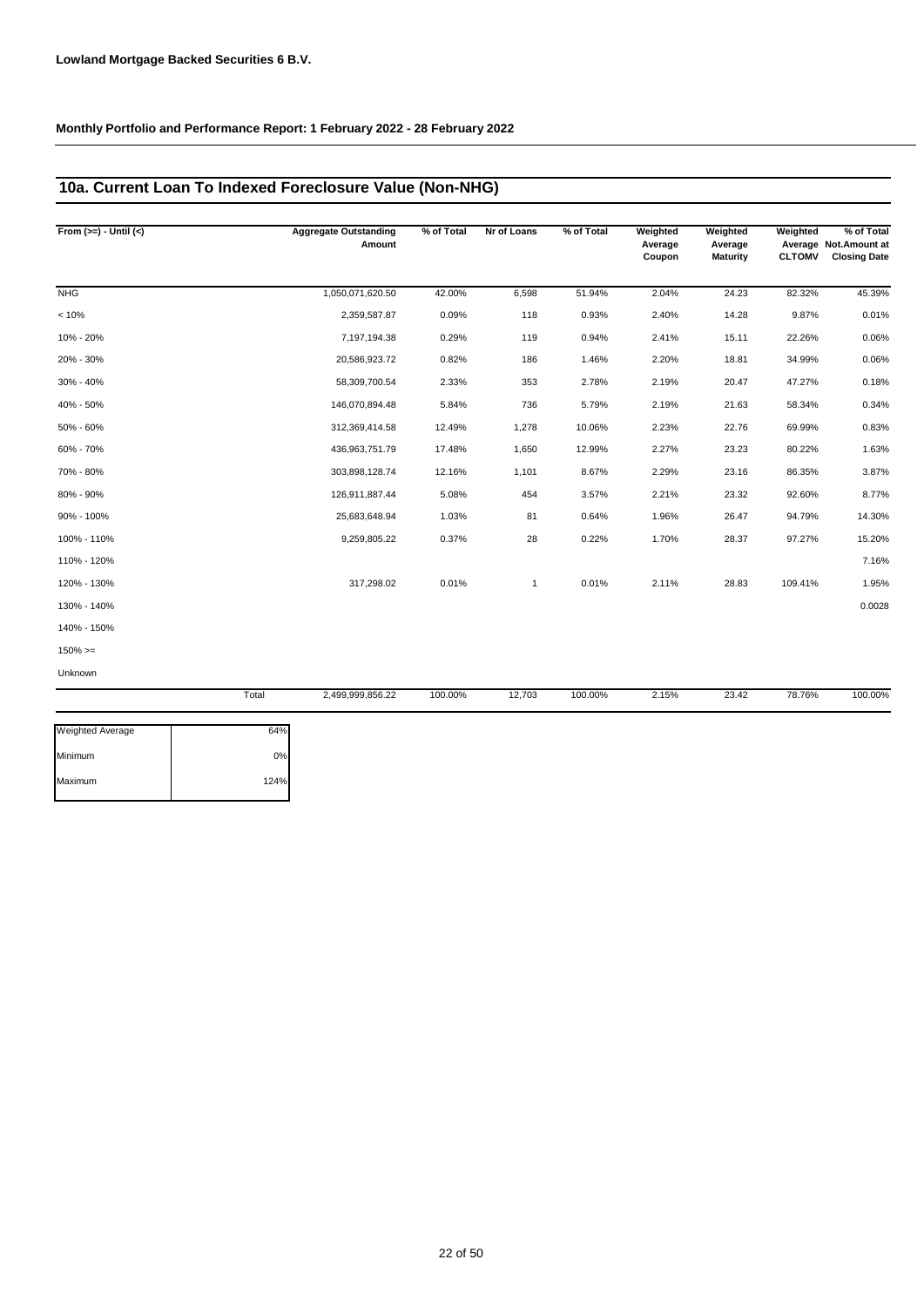### **10b. Current Loan To Indexed Foreclosure Value (NHG)**

| From $(>=) -$ Until $(<)$ |       | <b>Aggregate Outstanding</b><br>Amount | % of Total | Nr of Loans | % of Total | Weighted<br>Average<br>Coupon | Weighted<br>Average<br><b>Maturity</b> | Weighted<br><b>CLTOMV</b> | % of Total<br>Average Not. Amount at<br><b>Closing Date</b> |
|---------------------------|-------|----------------------------------------|------------|-------------|------------|-------------------------------|----------------------------------------|---------------------------|-------------------------------------------------------------|
| Non-NHG                   |       | 1,449,928,235.72                       | 58.00%     | 6,105       | 48.06%     | 2.24%                         | 22.82                                  | 76.18%                    | 54.61%                                                      |
| < 10%                     |       | 795,732.88                             | 0.03%      | 50          | 0.39%      | 2.55%                         | 13.34                                  | 10.54%                    | 0.00%                                                       |
| 10% - 20%                 |       | 2,434,368.38                           | 0.10%      | 49          | 0.39%      | 2.79%                         | 15.28                                  | 22.30%                    | 0.02%                                                       |
| 20% - 30%                 |       | 6,942,708.69                           | 0.28%      | 88          | 0.69%      | 2.23%                         | 17.35                                  | 36.47%                    | 0.00%                                                       |
| 30% - 40%                 |       | 24,365,359.16                          | 0.97%      | 232         | 1.83%      | 2.36%                         | 19.92                                  | 49.27%                    | 0.03%                                                       |
| 40% - 50%                 |       | 78,678,364.65                          | 3.15%      | 589         | 4.64%      | 2.42%                         | 21.73                                  | 63.93%                    | 0.06%                                                       |
| 50% - 60%                 |       | 260,200,324.06                         | 10.41%     | 1,785       | 14.05%     | 2.33%                         | 23.13                                  | 78.35%                    | 0.18%                                                       |
| 60% - 70%                 |       | 379,204,589.71                         | 15.17%     | 2,365       | 18.62%     | 2.01%                         | 24.42                                  | 85.56%                    | 0.59%                                                       |
| 70% - 80%                 |       | 160,928,813.32                         | 6.44%      | 850         | 6.69%      | 1.87%                         | 25.09                                  | 88.53%                    | 2.52%                                                       |
| 80% - 90%                 |       | 93,612,896.32                          | 3.74%      | 415         | 3.27%      | 1.53%                         | 27.11                                  | 92.64%                    | 6.60%                                                       |
| 90% - 100%                |       | 31,426,412.15                          | 1.26%      | 131         | 1.03%      | 1.32%                         | 28.37                                  | 95.88%                    | 14.60%                                                      |
| 100% - 110%               |       | 11,482,051.18                          | 0.46%      | 44          | 0.35%      | 1.24%                         | 29.28                                  | 98.25%                    | 15.14%                                                      |
| 110% - 120%               |       |                                        |            |             |            |                               |                                        |                           | 5.39%                                                       |
| 120% - 130%               |       |                                        |            |             |            |                               |                                        |                           | 0.22%                                                       |
| 130% - 140%               |       |                                        |            |             |            |                               |                                        |                           | 0.03%                                                       |
| 140% - 150%               |       |                                        |            |             |            |                               |                                        |                           |                                                             |
| $150\%>=$                 |       |                                        |            |             |            |                               |                                        |                           |                                                             |
| Unknown                   |       |                                        |            |             |            |                               |                                        |                           |                                                             |
|                           | Total | 2,499,999,856.22                       | 100.00%    | 12,703      | 100.00%    | 2.15%                         | 23.42                                  | 78.76%                    | 100.00%                                                     |

| <b>Weighted Average</b> | 64%  |
|-------------------------|------|
| Minimum                 | 0%   |
| Maximum                 | 124% |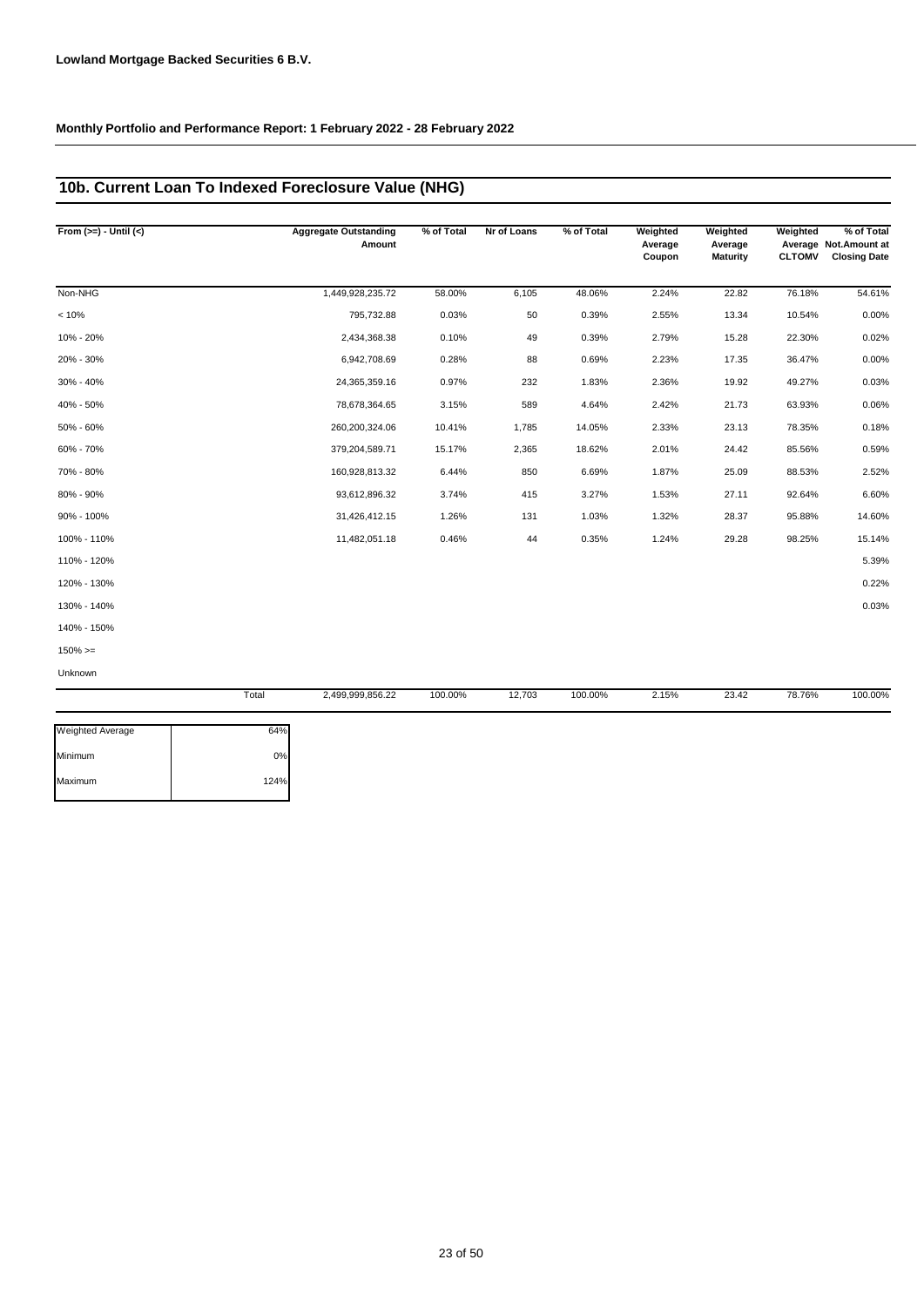## **11a. Original Loan To Original Market Value (Non-NHG)**

| From $(>=) -$ Until $(<)$ |       | <b>Aggregate Outstanding</b><br>Amount | % of Total | Nr of Loans    | % of Total | Weighted<br>Average<br>Coupon | Weighted<br>Average<br><b>Maturity</b> | Weighted<br><b>CLTOMV</b> | % of Total<br>Average Not.Amount at<br><b>Closing Date</b> |
|---------------------------|-------|----------------------------------------|------------|----------------|------------|-------------------------------|----------------------------------------|---------------------------|------------------------------------------------------------|
| <b>NHG</b>                |       | 1,050,071,620.50                       | 42.00%     | 6,598          | 51.94%     | 2.04%                         | 24.23                                  | 82.32%                    | 45.39%                                                     |
| < 10%                     |       | 550,725.71                             | 0.02%      | 12             | 0.09%      | 1.65%                         | 15.31                                  | 41.58%                    | 0.00%                                                      |
| 10% - 20%                 |       | 1,186,664.27                           | 0.05%      | 35             | 0.28%      | 2.18%                         | 17.64                                  | 14.29%                    | 0.03%                                                      |
| 20% - 30%                 |       | 4,350,094.77                           | 0.17%      | 69             | 0.54%      | 2.01%                         | 20.47                                  | 22.57%                    | 0.07%                                                      |
| 30% - 40%                 |       | 9,278,176.84                           | 0.37%      | 88             | 0.69%      | 1.95%                         | 22.30                                  | 32.21%                    | 0.15%                                                      |
| 40% - 50%                 |       | 37,895,218.17                          | 1.52%      | 242            | 1.91%      | 1.93%                         | 24.03                                  | 42.41%                    | 0.36%                                                      |
| 50% - 60%                 |       | 77,571,538.02                          | 3.10%      | 390            | 3.07%      | 1.92%                         | 23.48                                  | 50.85%                    | 0.80%                                                      |
| 60% - 70%                 |       | 166,379,719.71                         | 6.66%      | 706            | 5.56%      | 2.05%                         | 23.75                                  | 59.78%                    | 1.67%                                                      |
| 70% - 80%                 |       | 243,599,383.04                         | 9.74%      | 924            | 7.27%      | 2.05%                         | 23.92                                  | 68.61%                    | 3.28%                                                      |
| 80% - 90%                 |       | 341,956,696.56                         | 13.68%     | 1,279          | 10.07%     | 2.16%                         | 23.44                                  | 76.81%                    | 12.26%                                                     |
| 90% - 100%                |       | 247,255,390.73                         | 9.89%      | 943            | 7.42%      | 2.29%                         | 23.24                                  | 85.87%                    | 10.51%                                                     |
| 100% - 110%               |       | 303,842,468.35                         | 12.15%     | 1,336          | 10.52%     | 2.62%                         | 20.56                                  | 94.40%                    | 24.60%                                                     |
| 110% - 120%               |       | 14,798,313.63                          | 0.59%      | 75             | 0.59%      | 2.97%                         | 15.07                                  | 102.91%                   | 0.88%                                                      |
| 120% - 130%               |       | 759,478.81                             | 0.03%      | 3              | 0.02%      | 2.74%                         | 23.74                                  | 90.43%                    |                                                            |
| 130% - 140%               |       | 408,037.86                             | 0.02%      | $\overline{2}$ | 0.02%      | 3.59%                         | 20.72                                  | 82.47%                    |                                                            |
| 140% - 150%               |       |                                        |            |                |            |                               |                                        |                           |                                                            |
| $150\%>=$                 |       | 96,329.25                              | 0.00%      | $\mathbf{1}$   | 0.01%      | 2.85%                         | 26.67                                  | 99.31%                    |                                                            |
| Unknown                   |       |                                        |            |                |            |                               |                                        |                           |                                                            |
|                           | Total | 2,499,999,856.22                       | 100.00%    | 12,703         | 100.00%    | 2.15%                         | 23.42                                  | 78.76%                    | 100.00%                                                    |
|                           |       |                                        |            |                |            |                               |                                        |                           |                                                            |

| <b>Weighted Average</b> | 88%  |
|-------------------------|------|
| Minimum                 | 0%   |
| Maximum                 | 183% |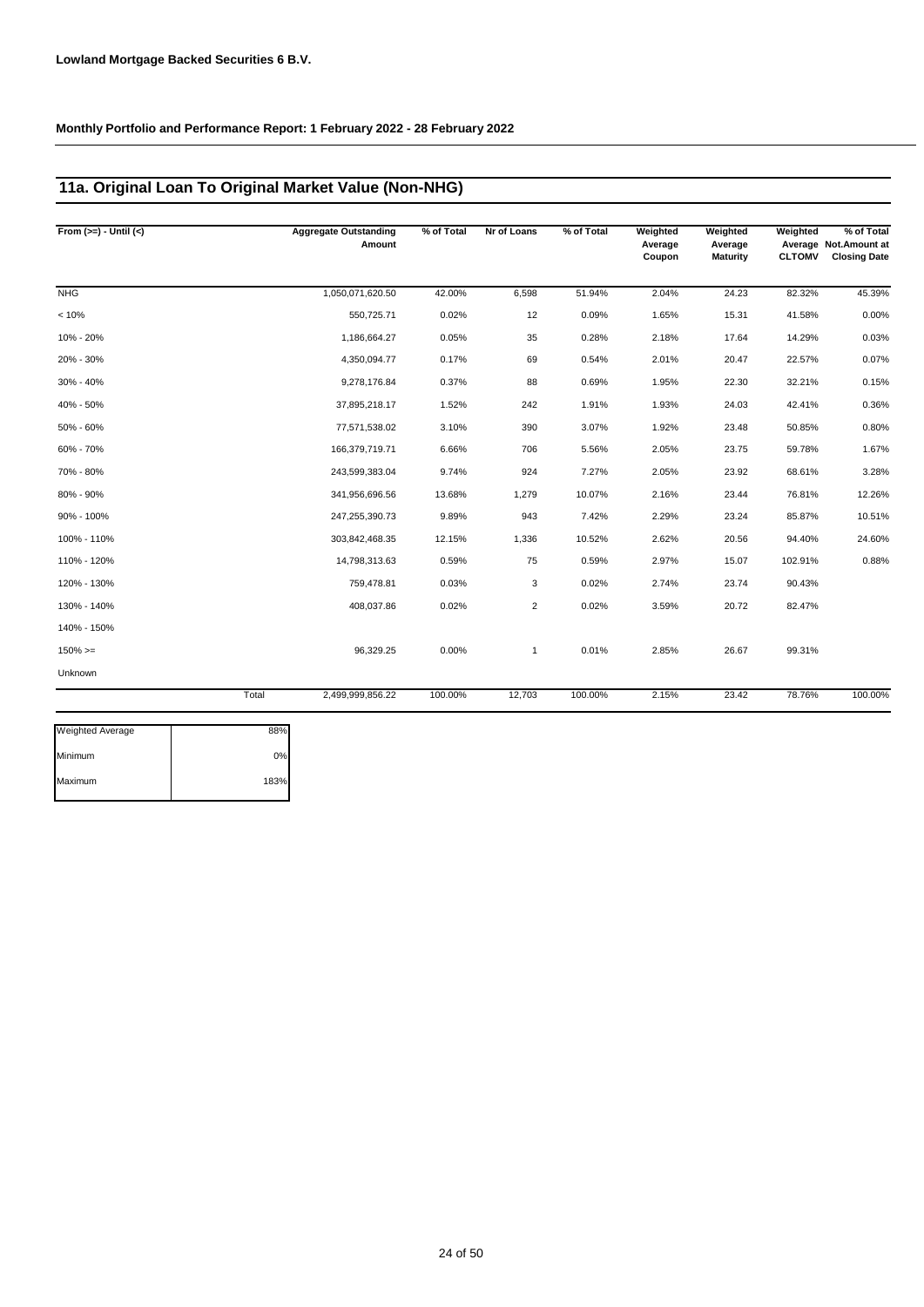Maximum 183%

## **11b. Original Loan To Original Market Value (NHG)**

| From $(>=) -$ Until $(<)$ |       | <b>Aggregate Outstanding</b><br>Amount | % of Total | Nr of Loans    | % of Total | Weighted<br>Average<br>Coupon | Weighted<br>Average<br><b>Maturity</b> | Weighted<br><b>CLTOMV</b> | % of Total<br>Average Not.Amount at<br><b>Closing Date</b> |
|---------------------------|-------|----------------------------------------|------------|----------------|------------|-------------------------------|----------------------------------------|---------------------------|------------------------------------------------------------|
| Non-NHG                   |       | 1,449,928,235.72                       | 58.00%     | 6,105          | 48.06%     | 2.24%                         | 22.82                                  | 76.18%                    | 54.61%                                                     |
| < 10%                     |       |                                        |            |                |            |                               |                                        |                           |                                                            |
| 10% - 20%                 |       | 503,706.26                             | 0.02%      | 14             | 0.11%      | 2.14%                         | 16.80                                  | 11.77%                    | 0.01%                                                      |
| 20% - 30%                 |       | 570,622.76                             | 0.02%      | 18             | 0.14%      | 2.07%                         | 18.82                                  | 20.46%                    | 0.00%                                                      |
| 30% - 40%                 |       | 1,952,703.20                           | 0.08%      | 28             | 0.22%      | 1.98%                         | 20.38                                  | 29.59%                    | 0.01%                                                      |
| 40% - 50%                 |       | 9,101,305.87                           | 0.36%      | 89             | 0.70%      | 1.88%                         | 22.61                                  | 39.52%                    | 0.03%                                                      |
| 50% - 60%                 |       | 21,587,550.15                          | 0.86%      | 165            | 1.30%      | 2.02%                         | 23.50                                  | 49.24%                    | 0.07%                                                      |
| 60% - 70%                 |       | 45,401,368.17                          | 1.82%      | 309            | 2.43%      | 1.90%                         | 24.34                                  | 58.54%                    | 0.36%                                                      |
| 70% - 80%                 |       | 69,912,625.94                          | 2.80%      | 460            | 3.62%      | 1.93%                         | 24.46                                  | 67.25%                    | 0.89%                                                      |
| 80% - 90%                 |       | 152,548,216.94                         | 6.10%      | 981            | 7.72%      | 1.98%                         | 24.31                                  | 75.88%                    | 4.83%                                                      |
| 90% - 100%                |       | 282,467,674.12                         | 11.30%     | 1,660          | 13.07%     | 1.95%                         | 24.70                                  | 86.16%                    | 11.09%                                                     |
| 100% - 110%               |       | 462,715,559.59                         | 18.51%     | 2,852          | 22.45%     | 2.15%                         | 23.98                                  | 89.48%                    | 28.08%                                                     |
| 110% - 120%               |       | 1,868,469.78                           | 0.07%      | 13             | 0.10%      | 2.15%                         | 21.86                                  | 79.77%                    | 0.02%                                                      |
| 120% - 130%               |       | 418,512.35                             | 0.02%      | 3              | 0.02%      | 1.97%                         | 25.51                                  | 62.44%                    |                                                            |
| 130% - 140%               |       | 729,531.60                             | 0.03%      | 4              | 0.03%      | 2.04%                         | 25.47                                  | 86.08%                    |                                                            |
| 140% - 150%               |       | 293,773.77                             | 0.01%      | $\overline{2}$ | 0.02%      | 2.02%                         | 22.50                                  | 85.91%                    |                                                            |
| $150\%>=$                 |       |                                        |            |                |            |                               |                                        |                           |                                                            |
| Unknown                   |       |                                        |            |                |            |                               |                                        |                           |                                                            |
|                           | Total | 2,499,999,856.22                       | 100.00%    | 12,703         | 100.00%    | 2.15%                         | 23.42                                  | 78.76%                    | 100.00%                                                    |
| Weighted Average          | 88%   |                                        |            |                |            |                               |                                        |                           |                                                            |
| Minimum                   | 0%    |                                        |            |                |            |                               |                                        |                           |                                                            |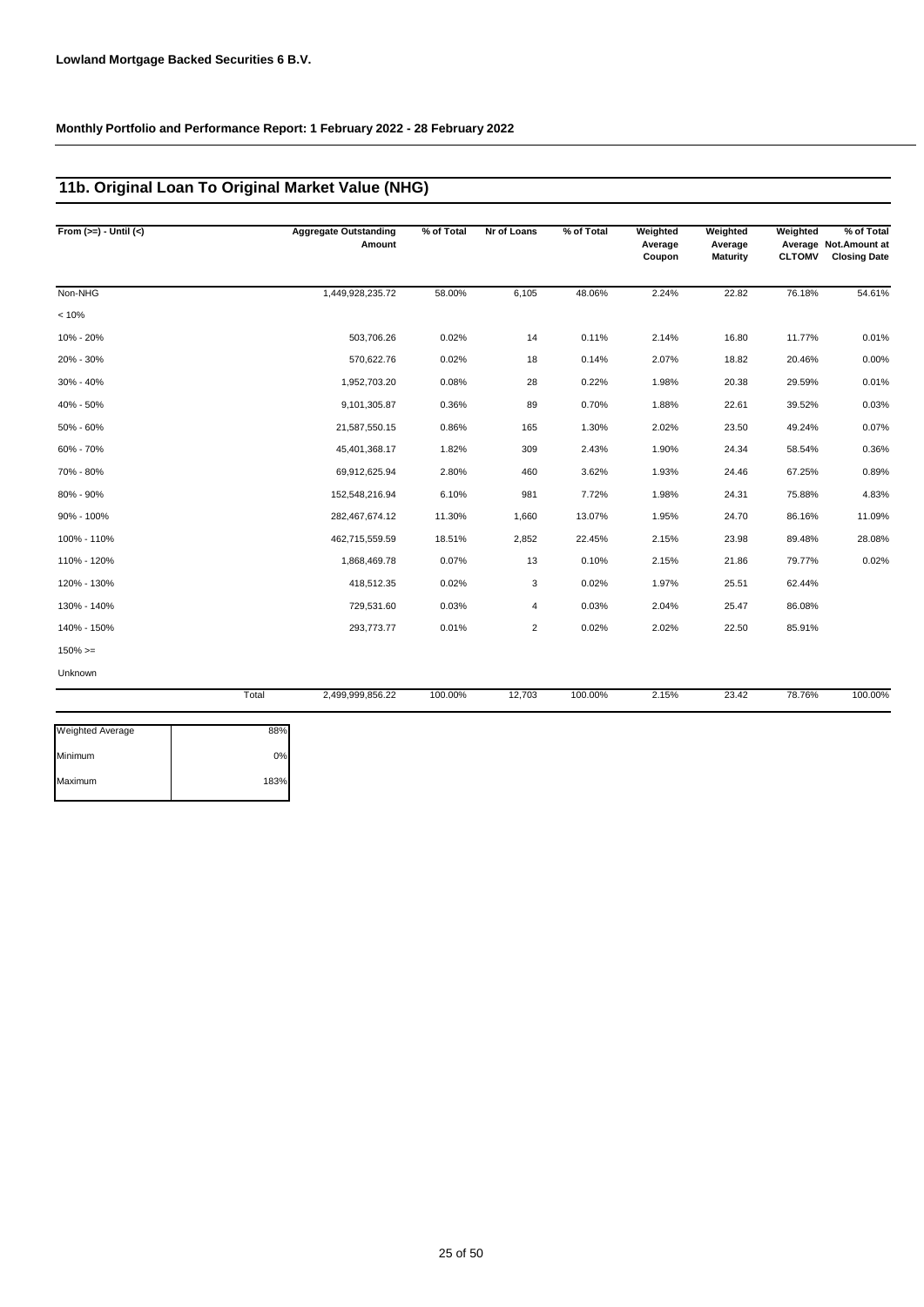## **12a. Current Loan To Original Market Value (Non-NHG)**

| From $(>=) -$ Until $(<)$ |       | <b>Aggregate Outstanding</b><br>Amount | % of Total | Nr of Loans | % of Total | Weighted<br>Average<br>Coupon | Weighted<br>Average<br>Maturity | Weighted<br><b>CLTOMV</b> | % of Total<br>Average Not.Amount at<br><b>Closing Date</b> |
|---------------------------|-------|----------------------------------------|------------|-------------|------------|-------------------------------|---------------------------------|---------------------------|------------------------------------------------------------|
| <b>NHG</b>                |       | 1,050,071,620.50                       | 42.00%     | 6,598       | 51.94%     | 2.04%                         | 24.23                           | 82.32%                    | 45.39%                                                     |
| < 10%                     |       | 994,325.49                             | 0.04%      | 75          | 0.59%      | 2.57%                         | 13.03                           | 6.79%                     | 0.01%                                                      |
| 10% - 20%                 |       | 4,352,329.21                           | 0.17%      | 102         | 0.80%      | 2.42%                         | 15.95                           | 15.37%                    | 0.06%                                                      |
| 20% - 30%                 |       | 8,544,125.79                           | 0.34%      | 97          | 0.76%      | 2.21%                         | 18.59                           | 25.86%                    | 0.09%                                                      |
| 30% - 40%                 |       | 21,672,155.44                          | 0.87%      | 173         | 1.36%      | 1.98%                         | 21.02                           | 35.69%                    | 0.21%                                                      |
| 40% - 50%                 |       | 71,829,683.71                          | 2.87%      | 387         | 3.05%      | 2.06%                         | 22.75                           | 45.93%                    | 0.54%                                                      |
| 50% - 60%                 |       | 140,484,858.42                         | 5.62%      | 633         | 4.98%      | 2.03%                         | 23.09                           | 55.75%                    | 1.03%                                                      |
| 60% - 70%                 |       | 243,478,245.14                         | 9.74%      | 966         | 7.60%      | 2.12%                         | 23.38                           | 65.26%                    | 2.42%                                                      |
| 70% - 80%                 |       | 333,824,242.67                         | 13.35%     | 1,261       | 9.93%      | 2.13%                         | 23.51                           | 75.10%                    | 5.87%                                                      |
| 80% - 90%                 |       | 295,300,158.14                         | 11.81%     | 1,099       | 8.65%      | 2.27%                         | 23.40                           | 85.03%                    | 12.74%                                                     |
| 90% - 100%                |       | 239,050,222.10                         | 9.56%      | 888         | 6.99%      | 2.41%                         | 23.96                           | 94.46%                    | 20.47%                                                     |
| 100% - 110%               |       | 82,165,613.10                          | 3.29%      | 384         | 3.02%      | 2.91%                         | 14.96                           | 105.98%                   | 10.65%                                                     |
| 110% - 120%               |       | 8,232,276.51                           | 0.33%      | 40          | 0.31%      | 2.95%                         | 13.52                           | 110.00%                   | 0.53%                                                      |
| 120% - 130%               |       |                                        |            |             |            |                               |                                 |                           |                                                            |
| 130% - 140%               |       |                                        |            |             |            |                               |                                 |                           |                                                            |
| 140% - 150%               |       |                                        |            |             |            |                               |                                 |                           |                                                            |
| $150\%>=$                 |       |                                        |            |             |            |                               |                                 |                           |                                                            |
| Unknown                   |       |                                        |            |             |            |                               |                                 |                           | 0.00%                                                      |
|                           | Total | 2,499,999,856.22                       | 100.00%    | 12,703      | 100.00%    | 2.15%                         | 23.42                           | 78.76%                    | 100.00%                                                    |

| 79%  |
|------|
| 0%   |
| 110% |
|      |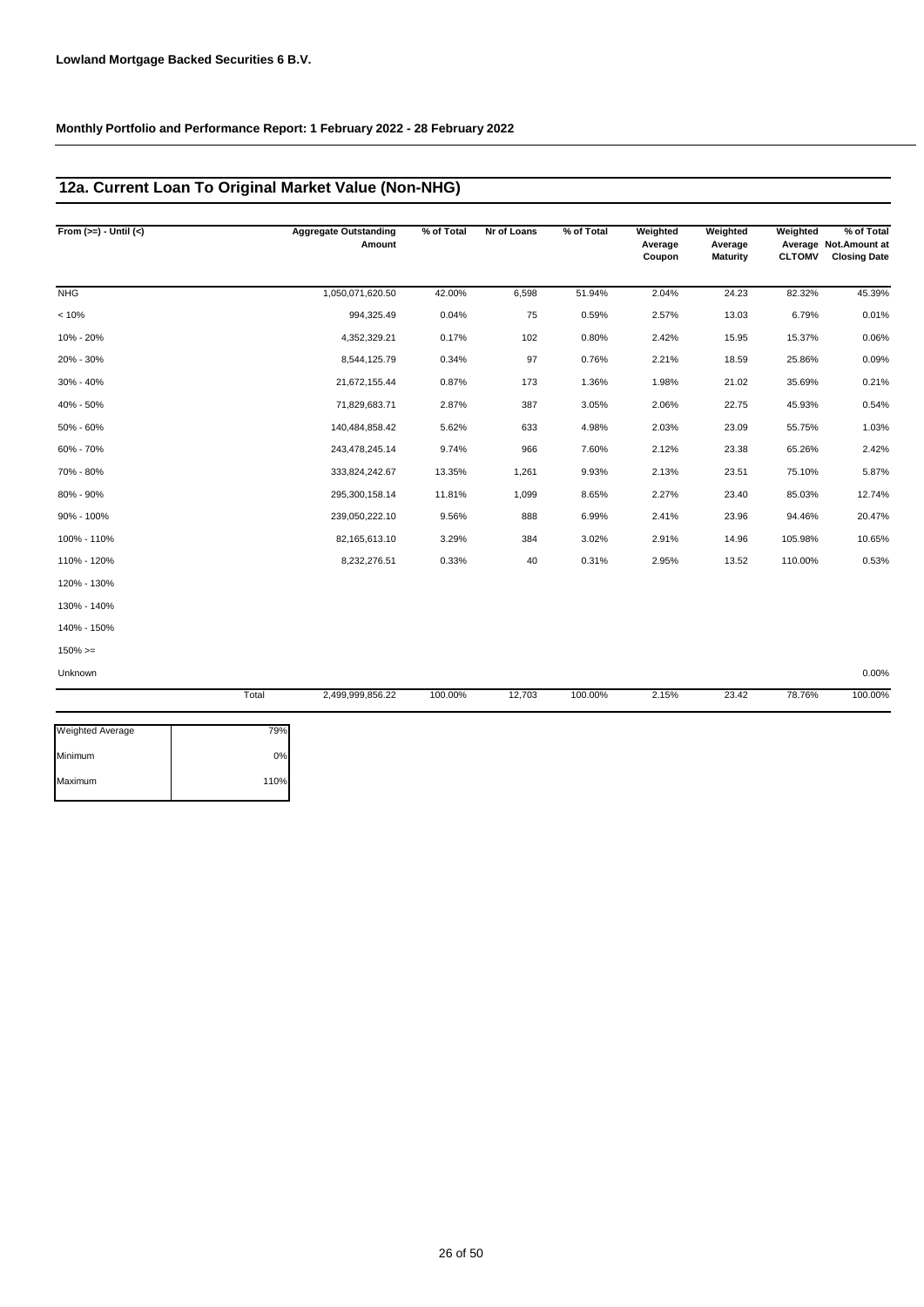## **12b. Current Loan To Original Market Value (NHG)**

| From $(>=) -$ Until $(<)$ |       | <b>Aggregate Outstanding</b><br>Amount | % of Total | Nr of Loans | % of Total | Weighted<br>Average<br>Coupon | Weighted<br>Average<br>Maturity | Weighted<br><b>CLTOMV</b> | % of Total<br>Average Not. Amount at<br><b>Closing Date</b> |
|---------------------------|-------|----------------------------------------|------------|-------------|------------|-------------------------------|---------------------------------|---------------------------|-------------------------------------------------------------|
| Non-NHG                   |       | 1,449,928,235.72                       | 58.00%     | 6,105       | 48.06%     | 2.24%                         | 22.82                           | 76.18%                    | 54.61%                                                      |
| < 10%                     |       | 332,919.48                             | 0.01%      | 32          | 0.25%      | 2.34%                         | 14.17                           | 7.15%                     | 0.00%                                                       |
| 10% - 20%                 |       | 1,301,310.96                           | 0.05%      | 35          | 0.28%      | 2.60%                         | 15.04                           | 14.81%                    | 0.02%                                                       |
| 20% - 30%                 |       | 2,609,515.34                           | 0.10%      | 44          | 0.35%      | 2.34%                         | 16.62                           | 25.39%                    | 0.00%                                                       |
| 30% - 40%                 |       | 8,121,537.37                           | 0.32%      | 91          | 0.72%      | 2.24%                         | 19.41                           | 35.89%                    | 0.02%                                                       |
| 40% - 50%                 |       | 23, 121, 099.43                        | 0.92%      | 200         | 1.57%      | 2.20%                         | 21.60                           | 46.26%                    | 0.06%                                                       |
| 50% - 60%                 |       | 46,293,970.70                          | 1.85%      | 342         | 2.69%      | 2.12%                         | 22.48                           | 55.57%                    | 0.20%                                                       |
| 60% - 70%                 |       | 88,168,878.05                          | 3.53%      | 609         | 4.79%      | 2.07%                         | 23.21                           | 65.49%                    | 0.74%                                                       |
| 70% - 80%                 |       | 158,491,071.31                         | 6.34%      | 1,033       | 8.13%      | 2.08%                         | 23.67                           | 75.34%                    | 2.64%                                                       |
| 80% - 90%                 |       | 420,378,427.24                         | 16.82%     | 2,678       | 21.08%     | 2.12%                         | 24.28                           | 86.30%                    | 6.59%                                                       |
| 90% - 100%                |       | 287,580,161.61                         | 11.50%     | 1,466       | 11.54%     | 1.86%                         | 25.78                           | 93.89%                    | 32.31%                                                      |
| 100% - 110%               |       | 13,672,729.01                          | 0.55%      | 68          | 0.54%      | 2.13%                         | 19.32                           | 104.03%                   | 2.80%                                                       |
| 110% - 120%               |       |                                        |            |             |            |                               |                                 |                           |                                                             |
| 120% - 130%               |       |                                        |            |             |            |                               |                                 |                           |                                                             |
| 130% - 140%               |       |                                        |            |             |            |                               |                                 |                           |                                                             |
| 140% - 150%               |       |                                        |            |             |            |                               |                                 |                           |                                                             |
| $150\%>=$                 |       |                                        |            |             |            |                               |                                 |                           |                                                             |
| Unknown                   |       |                                        |            |             |            |                               |                                 |                           |                                                             |
|                           | Total | 2,499,999,856.22                       | 100.00%    | 12,703      | 100.00%    | 2.15%                         | 23.42                           | 78.76%                    | 100.00%                                                     |

| <b>Weighted Average</b> | 79%  |
|-------------------------|------|
| Minimum                 | 0%   |
| Maximum                 | 110% |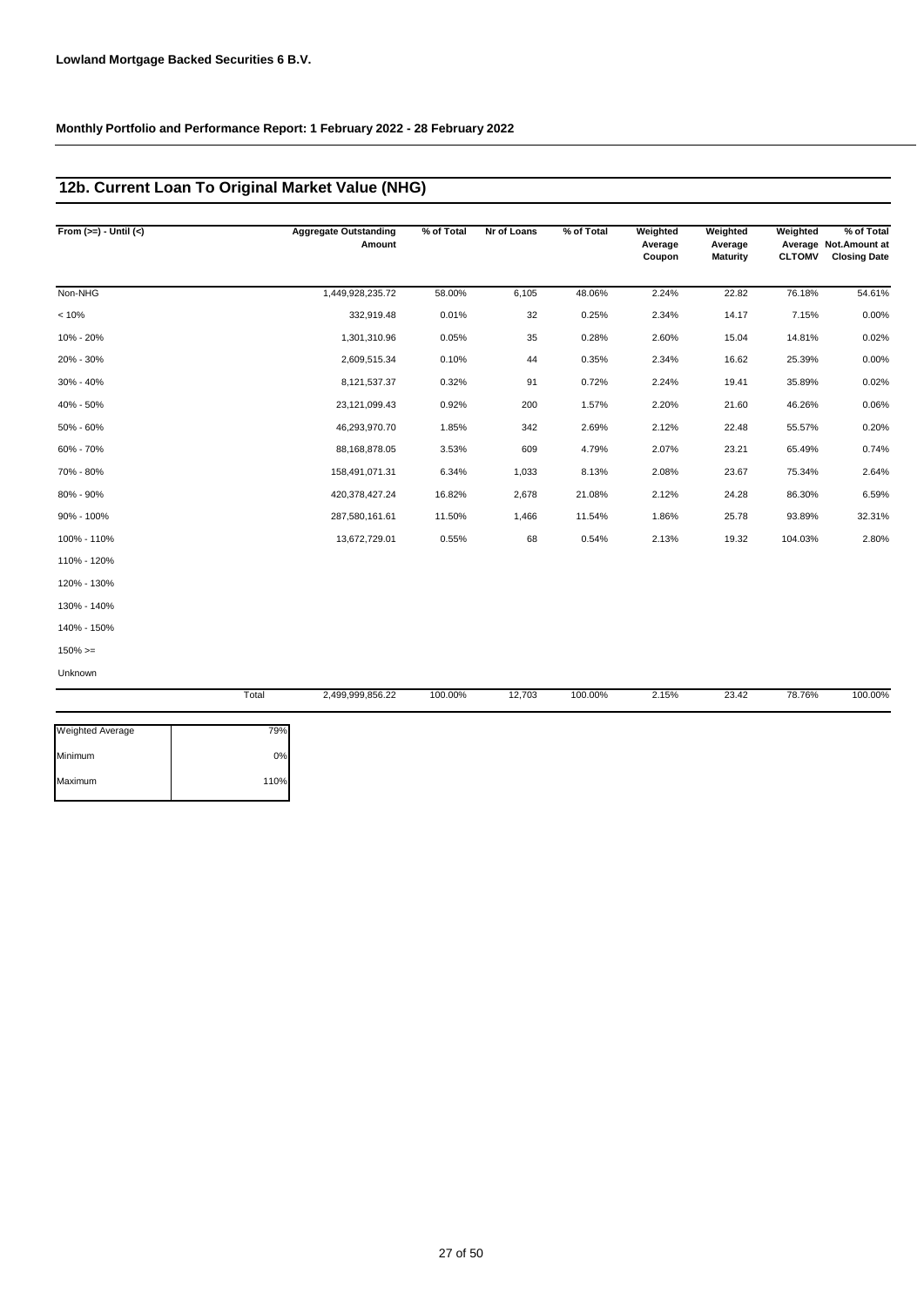### **13a. Current Loan To Indexed Market Value (Non-NHG)**

| From $(>=) -$ Until $(<)$ |       | <b>Aggregate Outstanding</b><br>Amount | % of Total | Nr of Loans  | % of Total | Weighted<br>Average<br>Coupon | Weighted<br>Average<br>Maturity | Weighted<br><b>CLTOMV</b> | % of Total<br>Average Not. Amount at<br><b>Closing Date</b> |
|---------------------------|-------|----------------------------------------|------------|--------------|------------|-------------------------------|---------------------------------|---------------------------|-------------------------------------------------------------|
| <b>NHG</b>                |       | 1,050,071,620.50                       | 42.00%     | 6,598        | 51.94%     | 2.04%                         | 24.23                           | 82.32%                    | 45.39%                                                      |
| < 10%                     |       | 3,376,729.29                           | 0.14%      | 143          | 1.13%      | 2.46%                         | 14.06                           | 11.57%                    | 0.02%                                                       |
| 10% - 20%                 |       | 9,251,380.26                           | 0.37%      | 128          | 1.01%      | 2.33%                         | 16.15                           | 25.43%                    | 0.06%                                                       |
| 20% - 30%                 |       | 34,988,373.55                          | 1.40%      | 274          | 2.16%      | 2.18%                         | 19.72                           | 39.19%                    | 0.12%                                                       |
| 30% - 40%                 |       | 102,424,092.61                         | 4.10%      | 561          | 4.42%      | 2.19%                         | 21.18                           | 53.08%                    | 0.22%                                                       |
| 40% - 50%                 |       | 284,224,423.62                         | 11.37%     | 1,240        | 9.76%      | 2.18%                         | 22.38                           | 65.15%                    | 0.76%                                                       |
| 50% - 60%                 |       | 473,409,300.41                         | 18.94%     | 1,814        | 14.28%     | 2.28%                         | 23.08                           | 78.61%                    | 1.51%                                                       |
| 60% - 70%                 |       | 372,530,266.81                         | 14.90%     | 1,354        | 10.66%     | 2.29%                         | 23.24                           | 85.60%                    | 4.01%                                                       |
| 70% - 80%                 |       | 140,195,800.44                         | 5.61%      | 499          | 3.93%      | 2.20%                         | 23.43                           | 92.34%                    | 9.98%                                                       |
| 80% - 90%                 |       | 25,286,114.27                          | 1.01%      | 79           | 0.62%      | 1.88%                         | 27.54                           | 95.03%                    | 17.06%                                                      |
| 90% - 100%                |       | 3,924,456.44                           | 0.16%      | 12           | 0.09%      | 1.79%                         | 27.38                           | 96.20%                    | 15.98%                                                      |
| 100% - 110%               |       | 317,298.02                             | 0.01%      | $\mathbf{1}$ | 0.01%      | 2.11%                         | 28.83                           | 109.41%                   | 3.81%                                                       |
| 110% - 120%               |       |                                        |            |              |            |                               |                                 |                           | 1.06%                                                       |
| 120% - 130%               |       |                                        |            |              |            |                               |                                 |                           |                                                             |
| 130% - 140%               |       |                                        |            |              |            |                               |                                 |                           |                                                             |
| 140% - 150%               |       |                                        |            |              |            |                               |                                 |                           |                                                             |
| $150\%>=$                 |       |                                        |            |              |            |                               |                                 |                           |                                                             |
| Unknown                   |       |                                        |            |              |            |                               |                                 |                           | 0.00%                                                       |
|                           | Total | 2,499,999,856.22                       | 100.00%    | 12,703       | 100.00%    | 2.15%                         | 23.42                           | 78.76%                    | 100.00%                                                     |

| 56%  |
|------|
| 0%   |
| 109% |
|      |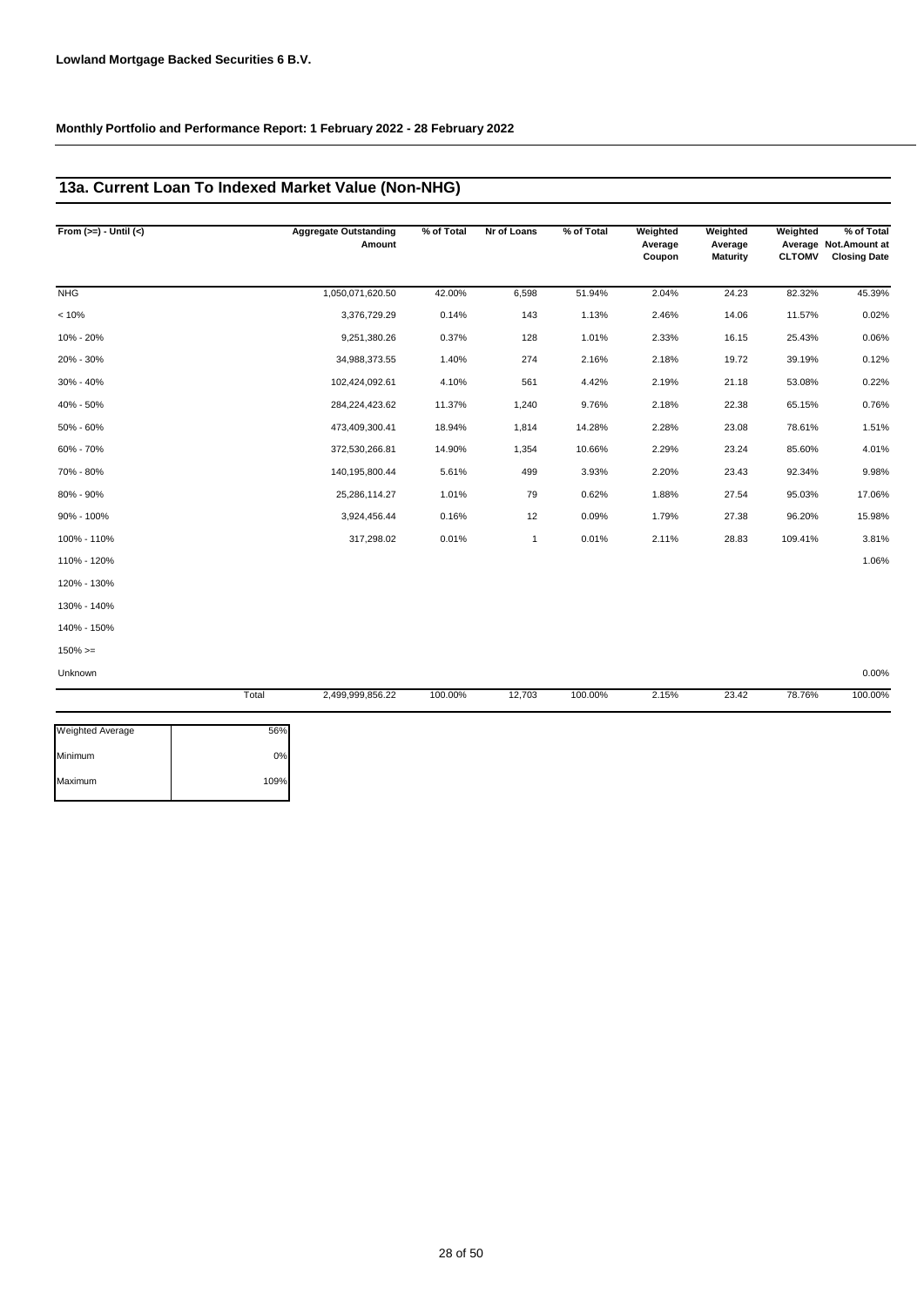## **13b. Current Loan To Indexed Market Value (NHG)**

| From $(>=) -$ Until $(<)$ | <b>Aggregate Outstanding</b><br>Amount | % of Total | Nr of Loans | % of Total | Weighted<br>Average<br>Coupon | Weighted<br>Average<br><b>Maturity</b> | Weighted<br><b>CLTOMV</b> | % of Total<br>Average Not.Amount at<br><b>Closing Date</b> |
|---------------------------|----------------------------------------|------------|-------------|------------|-------------------------------|----------------------------------------|---------------------------|------------------------------------------------------------|
| Non-NHG                   | 1,449,928,235.72                       | 58.00%     | 6,105       | 48.06%     | 2.24%                         | 22.82                                  | 76.18%                    | 54.61%                                                     |
| < 10%                     | 927,155.91                             | 0.04%      | 55          | 0.43%      | 2.55%                         | 13.54                                  | 10.93%                    | 0.01%                                                      |
| 10% - 20%                 | 3,335,379.44                           | 0.13%      | 60          | 0.47%      | 2.58%                         | 15.34                                  | 24.65%                    | 0.01%                                                      |
| 20% - 30%                 | 13, 171, 163. 29                       | 0.53%      | 145         | 1.14%      | 2.31%                         | 18.72                                  | 41.26%                    | 0.01%                                                      |
| 30% - 40%                 | 46, 169, 142. 96                       | 1.85%      | 390         | 3.07%      | 2.37%                         | 20.62                                  | 56.34%                    | 0.04%                                                      |
| 40% - 50%                 | 202,621,788.51                         | 8.10%      | 1,421       | 11.19%     | 2.39%                         | 22.73                                  | 73.83%                    | 0.12%                                                      |
| 50% - 60%                 | 425,055,415.03                         | 17.00%     | 2,722       | 21.43%     | 2.09%                         | 24.08                                  | 84.26%                    | 0.50%                                                      |
| 60% - 70%                 | 218,709,073.19                         | 8.75%      | 1,198       | 9.43%      | 1.89%                         | 25.10                                  | 88.17%                    | 2.53%                                                      |
| 70% - 80%                 | 103,700,914.99                         | 4.15%      | 460         | 3.62%      | 1.54%                         | 27.11                                  | 92.77%                    | 7.77%                                                      |
| 80% - 90%                 | 30,556,587.36                          | 1.22%      | 124         | 0.98%      | 1.29%                         | 28.61                                  | 96.55%                    | 17.63%                                                     |
| 90% - 100%                | 5,824,999.82                           | 0.23%      | 23          | 0.18%      | 1.25%                         | 29.17                                  | 98.46%                    | 15.77%                                                     |
| 100% - 110%               |                                        |            |             |            |                               |                                        |                           | 0.89%                                                      |
| 110% - 120%               |                                        |            |             |            |                               |                                        |                           | 0.11%                                                      |
| 120% - 130%               |                                        |            |             |            |                               |                                        |                           |                                                            |
| 130% - 140%               |                                        |            |             |            |                               |                                        |                           |                                                            |
| 140% - 150%               |                                        |            |             |            |                               |                                        |                           |                                                            |
| $150\%>=$                 |                                        |            |             |            |                               |                                        |                           |                                                            |
| Unknown                   |                                        |            |             |            |                               |                                        |                           |                                                            |

|                         | Total | 2,499,999,856.22 | 100.00% | 12,703 | 100.00% | 2.15% | 23.42 | 78.76% | 100.00% |
|-------------------------|-------|------------------|---------|--------|---------|-------|-------|--------|---------|
| <b>Weighted Average</b> | 56%   |                  |         |        |         |       |       |        |         |
| Minimum                 | 0%    |                  |         |        |         |       |       |        |         |
| Maximum                 | 109%  |                  |         |        |         |       |       |        |         |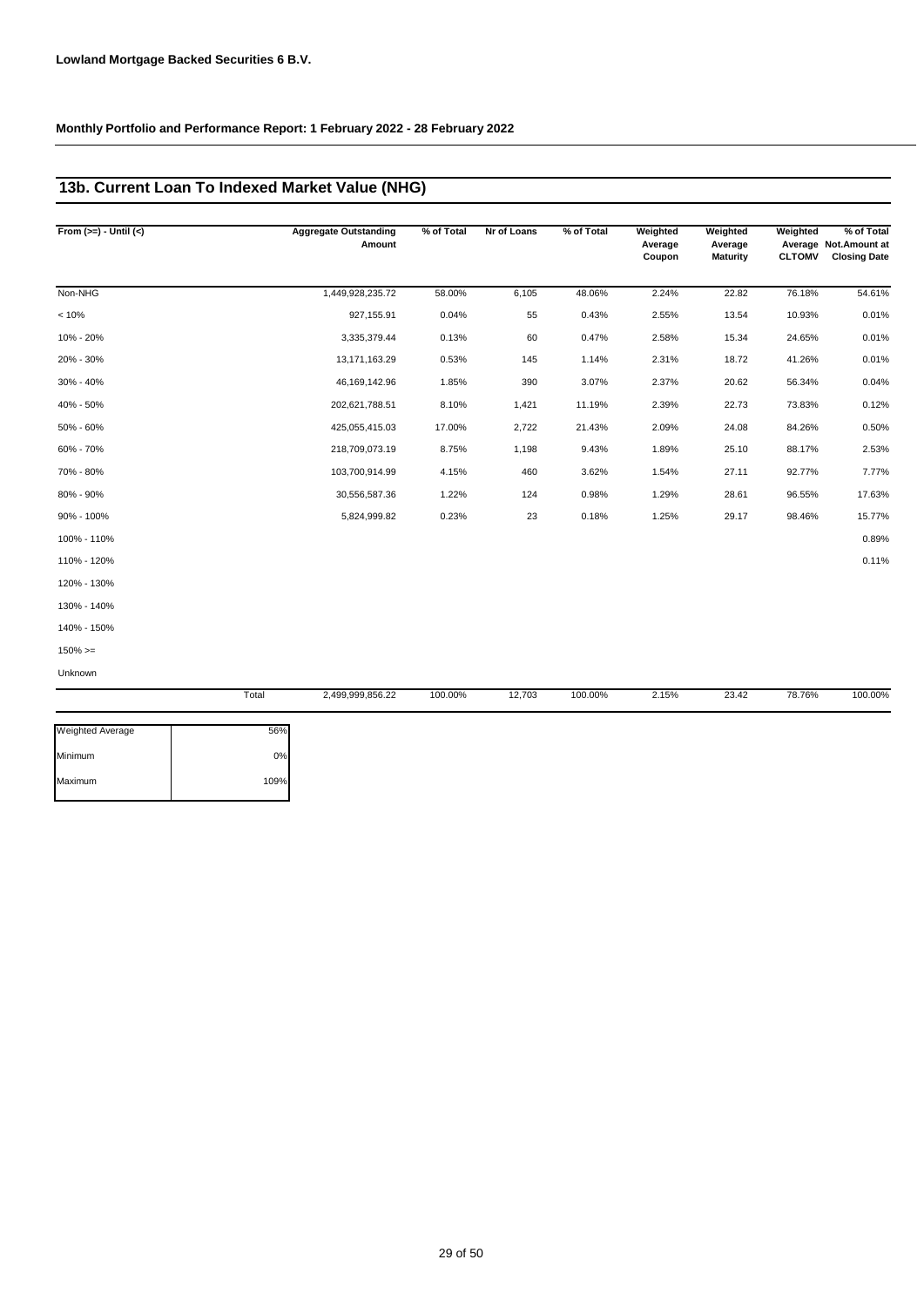### **14. Loanpart Coupon (interest rate bucket)**

| From $(>=) -$ Until $(<)$ |       | <b>Aggregate Outstanding</b><br>Amount | % of Total | Nr of<br>Loanparts | % of Total | Weighted<br>Average<br>Coupon | Weighted<br>Average<br><b>Maturity</b> | Weighted<br><b>CLTOMV</b> | % of Total<br>Average Not. Amount at<br><b>Closing Date</b> |
|---------------------------|-------|----------------------------------------|------------|--------------------|------------|-------------------------------|----------------------------------------|---------------------------|-------------------------------------------------------------|
| $< 0.50\%$                |       |                                        |            |                    |            |                               |                                        |                           |                                                             |
| $0.50\% - 1.00\%$         |       | 16,483,353.56                          | 0.66%      | 255                | 0.90%      | 0.91%                         | 25.44                                  | 74.12%                    |                                                             |
| 1.00% - 1.50%             |       | 270, 167, 633.85                       | 10.81%     | 3,507              | 12.43%     | 1.29%                         | 25.16                                  | 76.12%                    | 0.07%                                                       |
| 1.50% - 2.00%             |       | 1,029,974,543.77                       | 41.20%     | 11,539             | 40.90%     | 1.75%                         | 24.88                                  | 77.34%                    | 31.42%                                                      |
| 2.00% - 2.50%             |       | 525,392,312.60                         | 21.02%     | 5,490              | 19.46%     | 2.22%                         | 23.11                                  | 80.42%                    | 25.37%                                                      |
| 2.50% - 3.00%             |       | 362,468,262.87                         | 14.50%     | 4,015              | 14.23%     | 2.72%                         | 21.78                                  | 79.55%                    | 20.36%                                                      |
| 3.00% - 3.50%             |       | 167,578,089.88                         | 6.70%      | 1,842              | 6.53%      | 3.19%                         | 19.71                                  | 83.61%                    | 11.24%                                                      |
| 3.50% - 4.00%             |       | 73,438,594.73                          | 2.94%      | 823                | 2.92%      | 3.72%                         | 19.48                                  | 83.98%                    | 6.03%                                                       |
| 4.00% - 4.50%             |       | 27,603,074.57                          | 1.10%      | 297                | 1.05%      | 4.10%                         | 19.40                                  | 81.19%                    | 2.13%                                                       |
| 4.50% - 5.00%             |       | 10,375,939.96                          | 0.42%      | 157                | 0.56%      | 4.72%                         | 15.70                                  | 78.20%                    | 1.46%                                                       |
| 5.00% - 5.50%             |       | 6,673,488.17                           | 0.27%      | 120                | 0.43%      | 5.18%                         | 14.54                                  | 69.74%                    | 1.10%                                                       |
| 5.50% - 6.00%             |       | 6,494,174.34                           | 0.26%      | 103                | 0.37%      | 5.70%                         | 14.88                                  | 72.97%                    | 0.58%                                                       |
| $6.00\% - 6.50\%$         |       | 2,578,852.87                           | 0.10%      | 52                 | 0.18%      | 6.16%                         | 13.06                                  | 60.92%                    | 0.20%                                                       |
| $6.50\% - 7.00\%$         |       | 464,972.08                             | 0.02%      | 9                  | 0.03%      | 6.74%                         | 11.11                                  | 49.93%                    | 0.03%                                                       |
| $7.00\%>=$                |       | 306,562.97                             | 0.01%      | 6                  | 0.02%      | 7.43%                         | 12.39                                  | 44.35%                    | 0.01%                                                       |
| Unknown                   |       |                                        |            |                    |            |                               |                                        |                           |                                                             |
|                           | Total | 2,499,999,856.22                       | 100.00%    | 28,215             | 100.00%    | 2.15%                         | 23.42                                  | 78.76%                    | 100.00%                                                     |
| <b>Weighted Average</b>   | 2.15% |                                        |            |                    |            |                               |                                        |                           |                                                             |

| 2.15% |
|-------|
| 0.51% |
| 8.30% |
|       |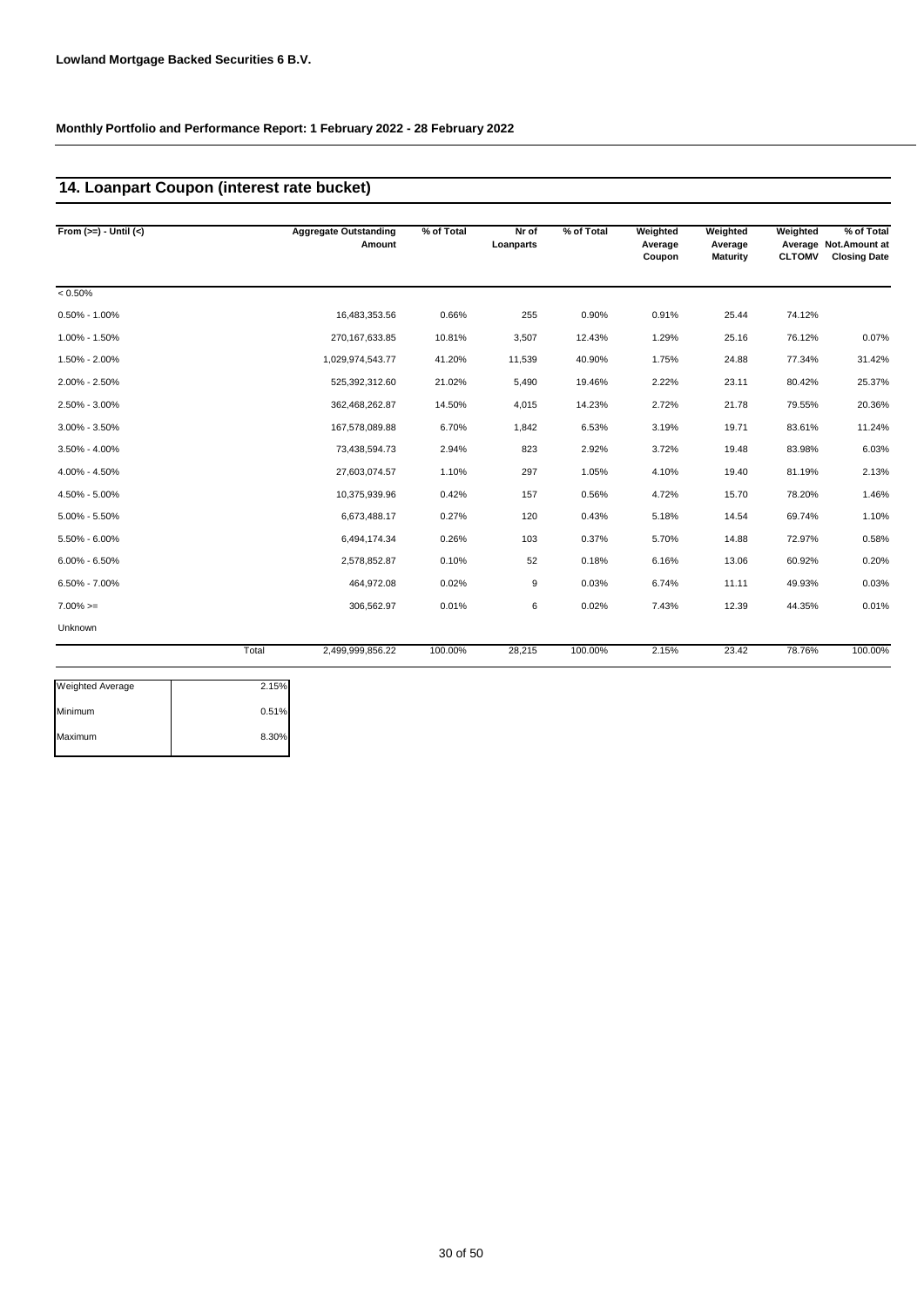### **15. Remaining Interest Rate Fixed Period**

| From $(>=) -$ Until $(<)$     | <b>Aggregate Outstanding</b><br>Amount | % of Total | Nr of<br>Loanparts | % of Total | Weighted<br>Average<br>Coupon | Weighted<br>Average<br><b>Maturity</b> | Weighted<br><b>CLTOMV</b> | % of Total<br>Average Not.Amount at<br><b>Closing Date</b> |
|-------------------------------|----------------------------------------|------------|--------------------|------------|-------------------------------|----------------------------------------|---------------------------|------------------------------------------------------------|
| $<$ 12 month(s)               | 78,496,228.17                          | 3.14%      | 1,153              | 4.09%      | 2.09%                         | 16.70                                  | 78.75%                    | 4.05%                                                      |
| 12 month(s) - 24 month(s)     | 26,902,737.19                          | 1.08%      | 378                | 1.34%      | 3.55%                         | 18.45                                  | 80.00%                    | 1.53%                                                      |
| $24$ month(s) - 36 month(s)   | 64,547,517.83                          | 2.58%      | 858                | 3.04%      | 3.39%                         | 19.86                                  | 77.13%                    | 1.49%                                                      |
| 36 month(s) - 48 month(s)     | 127,099,687.40                         | 5.08%      | 1,553              | 5.50%      | 2.77%                         | 18.79                                  | 80.29%                    | 0.64%                                                      |
| 48 month(s) - 60 month(s)     | 296,559,968.24                         | 11.86%     | 3,406              | 12.07%     | 2.24%                         | 21.05                                  | 80.01%                    | 0.57%                                                      |
| $60$ month(s) - 72 month(s)   | 424,077,008.87                         | 16.96%     | 4,550              | 16.13%     | 2.00%                         | 23.71                                  | 80.51%                    | 3.10%                                                      |
| 72 month(s) - 84 month(s)     | 379,732,480.45                         | 15.19%     | 3,978              | 14.10%     | 1.98%                         | 24.69                                  | 77.08%                    | 7.10%                                                      |
| 84 month(s) - 96 month(s)     | 100,964,879.82                         | 4.04%      | 1,234              | 4.37%      | 1.96%                         | 23.52                                  | 78.52%                    | 12.35%                                                     |
| 96 month(s) - 108 month(s)    | 185,336,816.28                         | 7.41%      | 2,019              | 7.16%      | 1.61%                         | 25.04                                  | 79.54%                    | 22.13%                                                     |
| 108 month(s) - 120 month(s)   | 79,356,328.54                          | 3.17%      | 974                | 3.45%      | 1.78%                         | 22.77                                  | 75.21%                    | 29.08%                                                     |
| 120 month(s) - 132 month(s)   | 32,926,962.34                          | 1.32%      | 365                | 1.29%      | 2.43%                         | 22.53                                  | 77.33%                    | 0.16%                                                      |
| 132 month(s) - 144 month(s)   | 39,754,272.79                          | 1.59%      | 427                | 1.51%      | 2.25%                         | 23.19                                  | 76.42%                    | 0.70%                                                      |
| 144 month(s) - 156 month(s)   | 10,431,035.96                          | 0.42%      | 128                | 0.45%      | 2.97%                         | 21.81                                  | 78.37%                    | 0.81%                                                      |
| 156 month(s) - 168 month(s)   | 43,361,552.69                          | 1.73%      | 484                | 1.72%      | 2.53%                         | 22.65                                  | 74.96%                    | 1.26%                                                      |
| 168 month(s) - 180 month(s)   | 95,214,167.74                          | 3.81%      | 1,004              | 3.56%      | 2.81%                         | 23.00                                  | 77.50%                    | 1.38%                                                      |
| 180 month(s) - 192 month(s)   | 100,279,763.57                         | 4.01%      | 1,036              | 3.67%      | 2.83%                         | 24.70                                  | 79.26%                    | 0.04%                                                      |
| 192 month(s) - 204 month(s)   | 70,843,796.30                          | 2.83%      | 788                | 2.79%      | 2.74%                         | 25.15                                  | 76.09%                    | 0.56%                                                      |
| 204 month(s) - 216 month(s)   | 31,965,852.33                          | 1.28%      | 383                | 1.36%      | 2.31%                         | 25.30                                  | 79.30%                    | 3.49%                                                      |
| 216 month(s) - 228 month(s)   | 183,791,496.79                         | 7.35%      | 1,911              | 6.77%      | 1.80%                         | 27.13                                  | 80.92%                    | 4.83%                                                      |
| 228 month(s) - 240 month(s)   | 126,889,593.73                         | 5.08%      | 1,545              | 5.48%      | 1.49%                         | 26.89                                  | 76.74%                    | 4.72%                                                      |
| 240 month(s) - 252 month(s)   | 1,467,709.19                           | 0.06%      | 41                 | 0.15%      | 1.56%                         | 29.77                                  | 62.19%                    | 0.00%                                                      |
| 252 month(s) - 264 month(s)   |                                        |            |                    |            |                               |                                        |                           |                                                            |
| 264 month(s) - 276 month(s)   |                                        |            |                    |            |                               |                                        |                           | 0.01%                                                      |
| 276 month(s) - 288 month(s)   |                                        |            |                    |            |                               |                                        |                           |                                                            |
| 288 month(s) - 300 month(s)   |                                        |            |                    |            |                               |                                        |                           |                                                            |
| 300 month(s) - 312 month(s)   |                                        |            |                    |            |                               |                                        |                           |                                                            |
| $312$ month(s) - 324 month(s) |                                        |            |                    |            |                               |                                        |                           |                                                            |
| 324 month(s) - 336 month(s)   |                                        |            |                    |            |                               |                                        |                           |                                                            |
| 336 month(s) - 348 month(s)   |                                        |            |                    |            |                               |                                        |                           |                                                            |

348 month(s) - 360 month(s)  $360$  month(s)  $>=$ 

Unknown

|                         | Total             | 2,499,999,856.22 | 100.00% | 28,215 | 100.00% | 2.15% | 23.42 | 78.76% | 100.00% |
|-------------------------|-------------------|------------------|---------|--------|---------|-------|-------|--------|---------|
| <b>Weighted Average</b> | $104.93$ month(s) |                  |         |        |         |       |       |        |         |
| Minimum                 | month(s)          |                  |         |        |         |       |       |        |         |
| Maximum                 | 240 month(s)      |                  |         |        |         |       |       |        |         |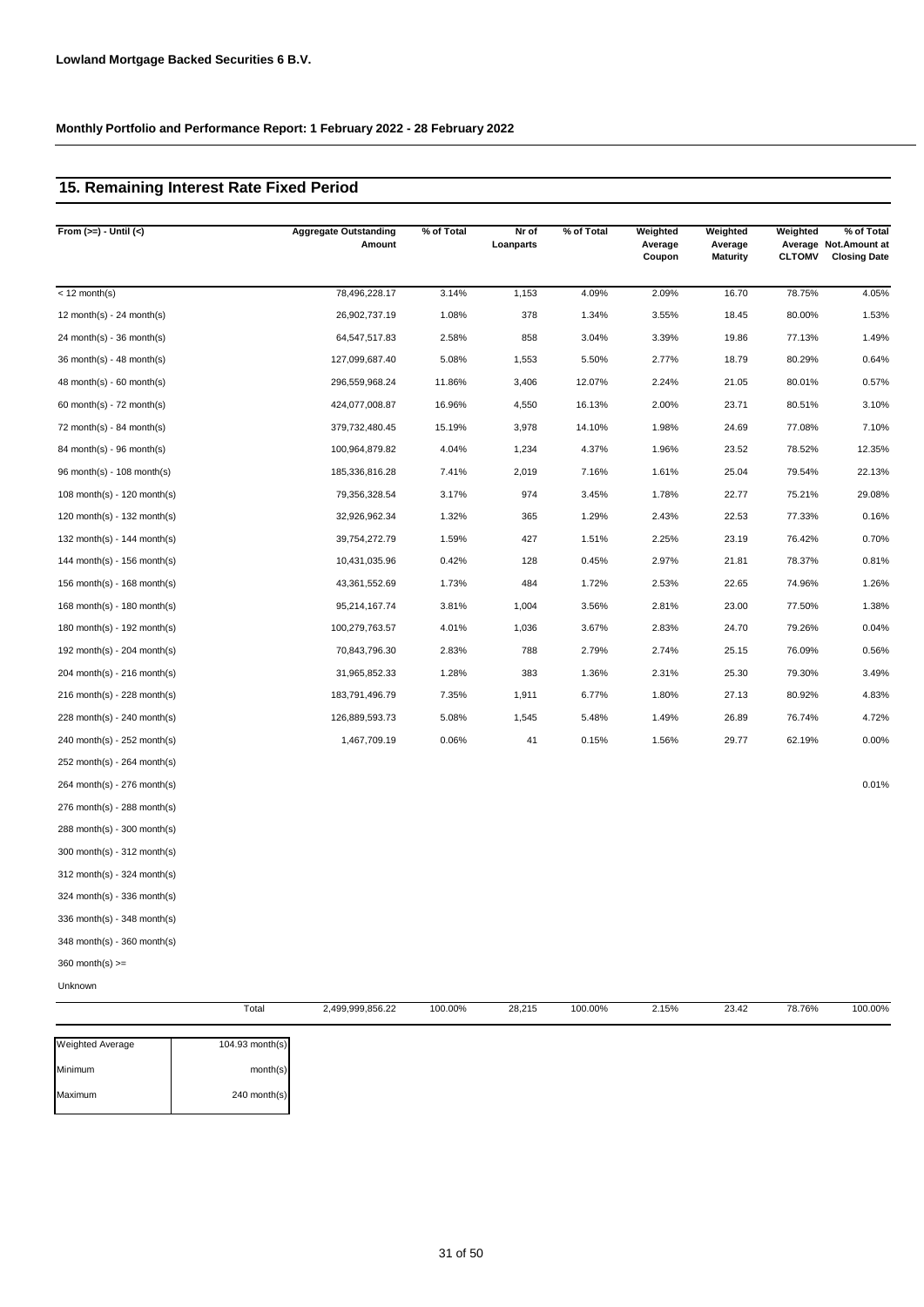### **16. Interest Payment Type**

| <b>Description</b>              |       | <b>Aggregate Outstanding</b><br>Amount | % of Total | Nr of<br>Loanparts | % of Total | Weighted<br>Average<br>Coupon | Weighted<br>Average<br><b>Maturity</b> | Weighted<br><b>CLTOMV</b> | % of Total<br>Average Not.Amount at<br><b>Closing Date</b> |
|---------------------------------|-------|----------------------------------------|------------|--------------------|------------|-------------------------------|----------------------------------------|---------------------------|------------------------------------------------------------|
| Fixed Interest Rate Mortgage    |       | 2,464,086,669.50                       | 98.56%     | 27.692             | 98.15%     | 2.16%                         | 23.55                                  | 78.70%                    | 98.00%                                                     |
| Floating Interest Rate Mortgage |       | 35,913,186.72                          | 1.44%      | 523                | 1.85%      | 1.84%                         | 14.62                                  | 82.58%                    | 2.00%                                                      |
| <b>Unknown</b>                  |       |                                        |            |                    |            |                               |                                        |                           |                                                            |
|                                 | Total | 2,499,999,856.22                       | 100.00%    | 28.215             | 100.00%    | 2.15%                         | 23.42                                  | 78.76%                    | 100.00%                                                    |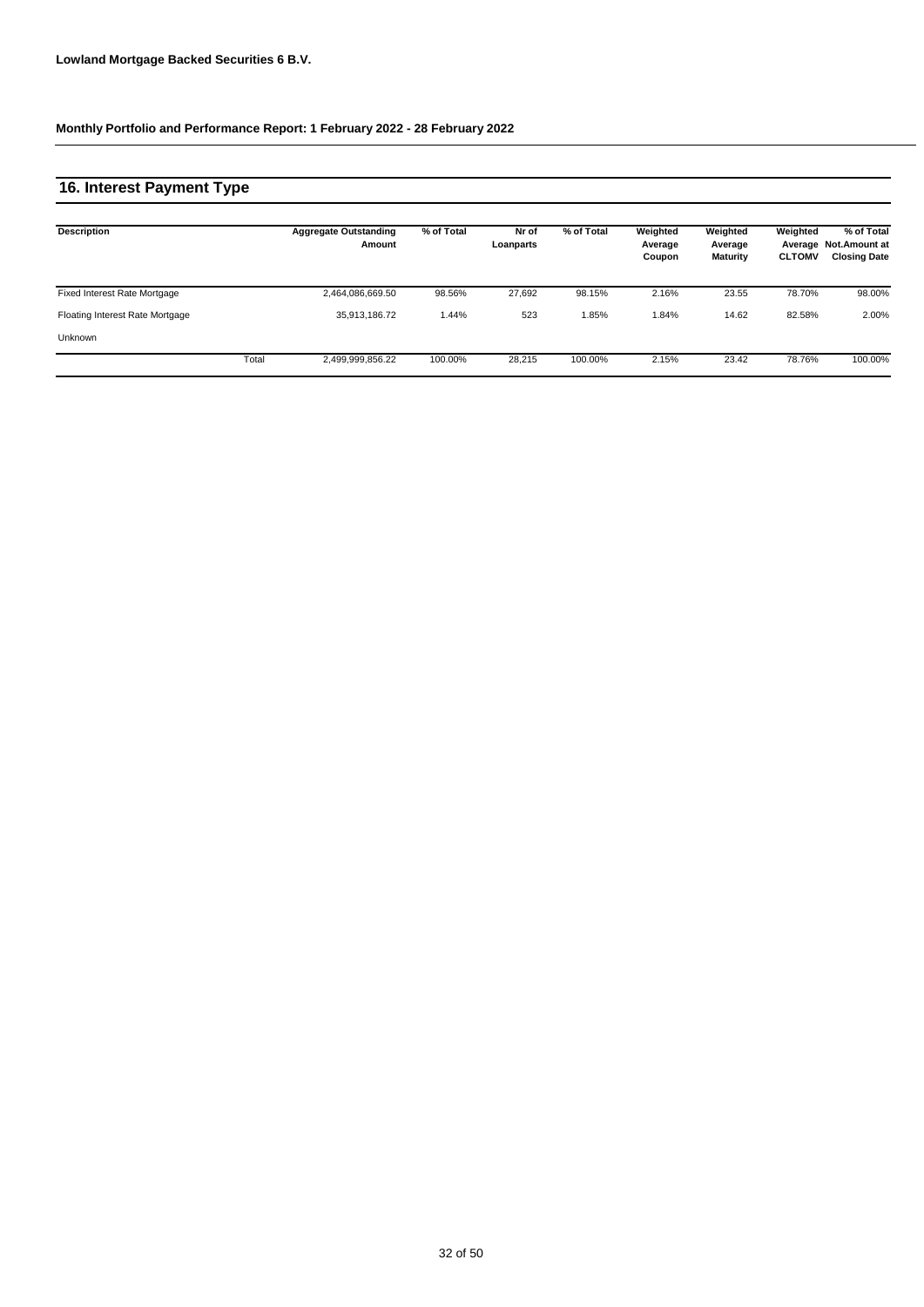## **17. Property Description**

| <b>Description</b> |       | <b>Aggregate Outstanding</b><br>Amount | % of Total | Nr of<br><b>Borrowers</b> | % of Total | Weighted<br>Average<br>Coupon | Weighted<br>Average<br><b>Maturity</b> | Weighted<br><b>CLTOMV</b> | % of Total<br>Average Not.Amount at<br><b>Closing Date</b> |
|--------------------|-------|----------------------------------------|------------|---------------------------|------------|-------------------------------|----------------------------------------|---------------------------|------------------------------------------------------------|
| House              |       | 2,168,912,482.26                       | 86.76%     | 10.570                    | 83.21%     | 2.18%                         | 23.34                                  | 78.84%                    | 84.43%                                                     |
| Apartment          |       | 327,160,883.24                         | 13.09%     | 2,103                     | 16.56%     | 1.99%                         | 23.99                                  | 78.47%                    | 15.47%                                                     |
| Other              |       | 3.926.490.72                           | 0.16%      | 30                        | 0.24%      | 2.21%                         | 20.68                                  | 59.60%                    | 0.10%                                                      |
|                    | Total | 2,499,999,856.22                       | 100.00%    | 12,703                    | 100.00%    | 2.15%                         | 23.42                                  | 78.76%                    | 100.00%                                                    |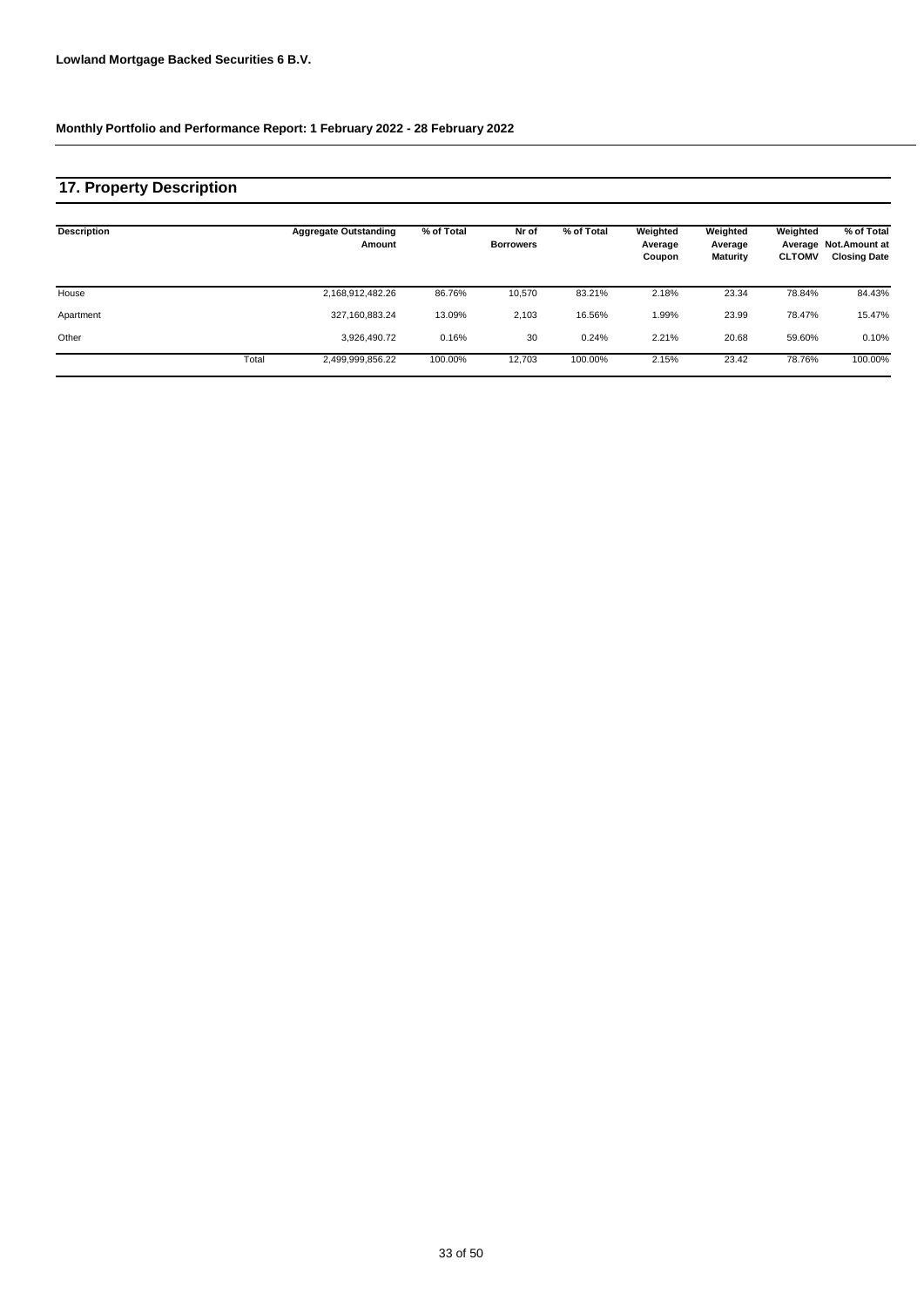## **18. Geographical Distribution (by province)**

| Province              |       | <b>Aggregate Outstanding</b><br>Amount | % of Total | Nr of Loans | % of Total | Weighted<br>Average<br>Coupon | Weighted<br>Average<br><b>Maturity</b> | Weighted<br><b>CLTOMV</b> | % of Total<br>Average Not.Amount at<br><b>Closing Date</b> |
|-----------------------|-------|----------------------------------------|------------|-------------|------------|-------------------------------|----------------------------------------|---------------------------|------------------------------------------------------------|
| Drenthe               |       | 86,051,571.75                          | 3.44%      | 508         | 4.00%      | 2.24%                         | 23.30                                  | 83.10%                    | 3.27%                                                      |
| Flevoland             |       | 91,827,863.55                          | 3.67%      | 498         | 3.92%      | 2.17%                         | 22.57                                  | 82.61%                    | 3.82%                                                      |
| Friesland             |       | 63,884,192.06                          | 2.56%      | 377         | 2.97%      | 2.12%                         | 23.71                                  | 82.03%                    | 2.36%                                                      |
| Gelderland            |       | 385,309,845.66                         | 15.41%     | 1,881       | 14.81%     | 2.18%                         | 23.32                                  | 79.40%                    | 15.79%                                                     |
| Groningen             |       | 66,457,669.42                          | 2.66%      | 437         | 3.44%      | 2.21%                         | 22.59                                  | 81.61%                    | 2.51%                                                      |
| Limburg               |       | 283,336,864.32                         | 11.33%     | 1,643       | 12.93%     | 2.35%                         | 22.12                                  | 79.48%                    | 10.57%                                                     |
| Noord-Brabant         |       | 366,236,365.85                         | 14.65%     | 1,715       | 13.50%     | 2.14%                         | 23.80                                  | 78.78%                    | 15.32%                                                     |
| Noord-Holland         |       | 338,586,834.81                         | 13.54%     | 1,490       | 11.73%     | 2.05%                         | 23.85                                  | 75.38%                    | 13.29%                                                     |
| Overijssel            |       | 185,297,946.82                         | 7.41%      | 998         | 7.86%      | 2.19%                         | 23.45                                  | 80.59%                    | 8.08%                                                      |
| Utrecht               |       | 165,237,990.05                         | 6.61%      | 756         | 5.95%      | 2.10%                         | 23.71                                  | 74.44%                    | 6.99%                                                      |
| Zeeland               |       | 39,193,027.72                          | 1.57%      | 246         | 1.94%      | 2.21%                         | 22.61                                  | 77.58%                    | 1.45%                                                      |
| Zuid-Holland          |       | 428,579,684.21                         | 17.14%     | 2,154       | 16.96%     | 2.07%                         | 23.92                                  | 78.72%                    | 16.55%                                                     |
| Unknown/Not specified |       |                                        |            |             |            |                               |                                        |                           | 0.00%                                                      |
|                       | Total | 2,499,999,856.22                       | 100.00%    | 12,703      | 100.00%    | 2.15%                         | 23.42                                  | 78.76%                    | 100.00%                                                    |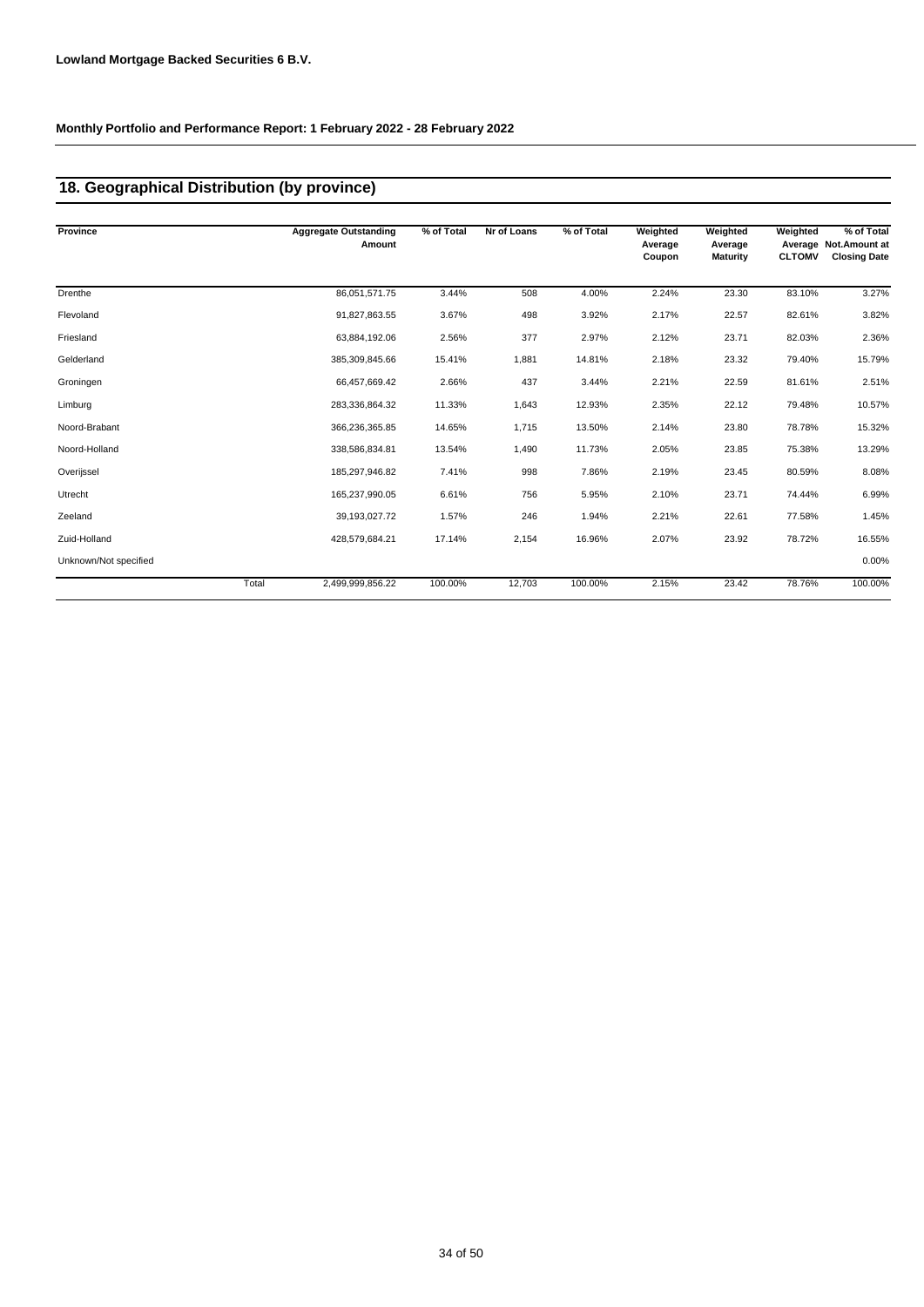### **19. Geographical Distribution (by economic region)**

| <b>Economic Region</b>                     | <b>Aggregate Outstanding</b><br>Amount | % of Total | Nr of Loans | % of Total | Weighted<br>Average<br>Coupon | Weighted<br>Average<br><b>Maturity</b> | Weighted<br><b>CLTOMV</b> | % of Total<br>Average Not. Amount at<br><b>Closing Date</b> |
|--------------------------------------------|----------------------------------------|------------|-------------|------------|-------------------------------|----------------------------------------|---------------------------|-------------------------------------------------------------|
| NL111 - Oost-Groningen                     | 20,194,361.84                          | 0.81%      | 141         | 1.11%      | 2.24%                         | 22.71                                  | 84.79%                    | 0.77%                                                       |
| NL112 - Delfzijl en omgeving               | 6,070,335.70                           | 0.24%      | 40          | 0.31%      | 2.15%                         | 23.28                                  | 86.85%                    | 0.22%                                                       |
| NL113- Overig Groningen                    | 40,192,971.88                          | 1.61%      | 256         | 2.02%      | 2.21%                         | 22.43                                  | 79.22%                    | 1.53%                                                       |
| NL121- Noord-Friesland                     | 30,277,582.49                          | 1.21%      | 184         | 1.45%      | 2.13%                         | 24.11                                  | 81.90%                    | 1.00%                                                       |
| NL122- Zuidwest-Friesland                  | 12,826,259.46                          | 0.51%      | 77          | 0.61%      | 2.06%                         | 23.81                                  | 81.65%                    | 0.52%                                                       |
| NL123- Zuidoost-Friesland                  | 20,780,350.11                          | 0.83%      | 116         | 0.91%      | 2.15%                         | 23.07                                  | 82.44%                    | 0.84%                                                       |
| NL131- Noord-Drenthe                       | 30,199,656.43                          | 1.21%      | 156         | 1.23%      | 2.27%                         | 23.78                                  | 81.29%                    | 0.88%                                                       |
| NL132- Zuidoost-Drenthe                    | 35,515,167.24                          | 1.42%      | 232         | 1.83%      | 2.26%                         | 22.85                                  | 84.30%                    | 1.55%                                                       |
| NL133- Zuidwest-Drenthe                    | 20,336,748.08                          | 0.81%      | 120         | 0.94%      | 2.16%                         | 23.36                                  | 83.70%                    | 0.84%                                                       |
| NL211- Noord-Overijssel                    | 58,958,083.93                          | 2.36%      | 308         | 2.42%      | 2.14%                         | 23.42                                  | 79.96%                    | 2.53%                                                       |
| NL212- Zuidwest-Overijssel                 | 24,036,644.78                          | 0.96%      | 130         | 1.02%      | 2.20%                         | 23.30                                  | 78.33%                    | 1.01%                                                       |
| NL213-Twente                               | 102,303,218.11                         | 4.09%      | 560         | 4.41%      | 2.22%                         | 23.50                                  | 81.48%                    | 4.54%                                                       |
| NL221- Veluwe                              | 105,291,522.61                         | 4.21%      | 485         | 3.82%      | 2.14%                         | 23.99                                  | 77.54%                    | 4.43%                                                       |
| NL224- Zuidwest-Gelderland                 | 43,937,286.27                          | 1.76%      | 207         | 1.63%      | 2.15%                         | 24.13                                  | 80.50%                    | 1.67%                                                       |
| NL225- Achterhoek                          | 88,542,731.69                          | 3.54%      | 449         | 3.53%      | 2.29%                         | 22.97                                  | 80.50%                    | 3.54%                                                       |
| NL226- Arnhem/Nijmegen                     | 147,894,977.82                         | 5.92%      | 742         | 5.84%      | 2.15%                         | 22.82                                  | 79.73%                    | 6.17%                                                       |
| NL230- Flevoland                           | 91,827,863.55                          | 3.67%      | 498         | 3.92%      | 2.17%                         | 22.57                                  | 82.61%                    | 3.82%                                                       |
| NL310- Utrecht                             | 164,881,317.32                         | 6.60%      | 754         | 5.94%      | 2.10%                         | 23.71                                  | 74.44%                    | 6.97%                                                       |
| NL321- Kop van Noord-Holland               | 44,067,884.69                          | 1.76%      | 244         | 1.92%      | 2.11%                         | 24.04                                  | 78.51%                    | 1.79%                                                       |
| NL322- Alkmaar en omgeving                 | 35,999,169.91                          | 1.44%      | 172         | 1.35%      | 2.05%                         | 23.80                                  | 78.57%                    | 1.43%                                                       |
| NL323- IJmond                              | 22,946,761.66                          | 0.92%      | 105         | 0.83%      | 2.01%                         | 24.25                                  | 77.62%                    | 0.76%                                                       |
| NL324- Agglomeratie Haarlem                | 30,771,107.56                          | 1.23%      | 119         | 0.94%      | 2.04%                         | 23.91                                  | 73.07%                    | 1.14%                                                       |
| NL325- Zaanstreek                          | 18,942,512.58                          | 0.76%      | 87          | 0.68%      | 1.98%                         | 24.35                                  | 82.20%                    | 0.61%                                                       |
| NL326- Groot-Amsterdam                     | 148,679,998.92                         | 5.95%      | 608         | 4.79%      | 2.04%                         | 23.73                                  | 73.09%                    | 6.09%                                                       |
| NL327- Het Gooi en Vechtstreek             | 37,179,399.49                          | 1.49%      | 155         | 1.22%      | 2.10%                         | 23.61                                  | 74.81%                    | 1.47%                                                       |
| NL331- Agglomeratie Leiden en Bollenstreek | 59,859,438.35                          | 2.39%      | 254         | 2.00%      | 2.05%                         | 24.59                                  | 75.31%                    | 2.15%                                                       |
| NL332- Agglomeratie 's-Gravenhage          | 94,657,533.84                          | 3.79%      | 462         | 3.64%      | 2.03%                         | 24.08                                  | 77.64%                    | 3.58%                                                       |
| NL333- Delft en Westland                   | 22,945,588.80                          | 0.92%      | 115         | 0.91%      | 2.09%                         | 23.78                                  | 76.28%                    | 1.00%                                                       |
| NL334- Oost-Zuid-Holland                   | 42,732,677.69                          | 1.71%      | 209         | 1.65%      | 2.06%                         | 24.36                                  | 78.55%                    | 1.58%                                                       |
| NL335- Groot-Rijnmond                      | 151,145,836.40                         | 6.05%      | 800         | 6.30%      | 2.05%                         | 23.74                                  | 80.48%                    | 5.90%                                                       |
| NL336- Zuidoost-Zuid-Holland               | 57,238,609.13                          | 2.29%      | 314         | 2.47%      | 2.20%                         | 23.20                                  | 80.55%                    | 2.32%                                                       |
| NL341- Zeeuwsch-Vlaanderen                 | 12,517,630.96                          | 0.50%      | 88          | 0.69%      | 2.19%                         | 22.22                                  | 76.52%                    | 0.43%                                                       |
| NL342- Overig Zeeland                      | 26,675,396.76                          | 1.07%      | 158         | 1.24%      | 2.23%                         | 22.79                                  | 78.08%                    | 1.01%                                                       |
| NL411- West-Noord-Brabant                  | 85,645,368.07                          | 3.43%      | 413         | 3.25%      | 2.11%                         | 23.85                                  | 79.34%                    | 3.66%                                                       |
| NL412- Midden-Noord-Brabant                | 65,028,196.84                          | 2.60%      | 315         | 2.48%      | 2.11%                         | 23.97                                  | 80.13%                    | 2.58%                                                       |
| NL413- Noordoost-Noord-Brabant             | 109,910,947.58                         | 4.40%      | 497         | 3.91%      | 2.17%                         | 23.81                                  | 77.95%                    | 4.34%                                                       |
| NL414- Zuidoost-Noord-Brabant              | 105,651,853.36                         | 4.23%      | 490         | 3.86%      | 2.16%                         | 23.63                                  | 78.35%                    | 4.72%                                                       |
| NL421- Noord-Limburg                       | 69,986,183.70                          | 2.80%      | 373         | 2.94%      | 2.29%                         | 22.71                                  | 78.60%                    | 2.78%                                                       |
| NL422- Midden-Limburg                      | 68,902,099.95                          | 2.76%      | 384         | 3.02%      | 2.36%                         | 22.69                                  | 78.20%                    | 2.37%                                                       |
| NL423- Zuid-Limburg                        | 144,448,580.67                         | 5.78%      | 886         | 6.97%      | 2.37%                         | 21.57                                  | 80.52%                    | 5.43%                                                       |
| Unknown/Not specified                      |                                        |            |             |            |                               |                                        |                           | 0.02%                                                       |
|                                            | Total<br>2,499,999,856.22              | 100.00%    | 12,703      | 100.00%    | 2.15%                         | 23.42                                  | 78.76%                    | 100.00%                                                     |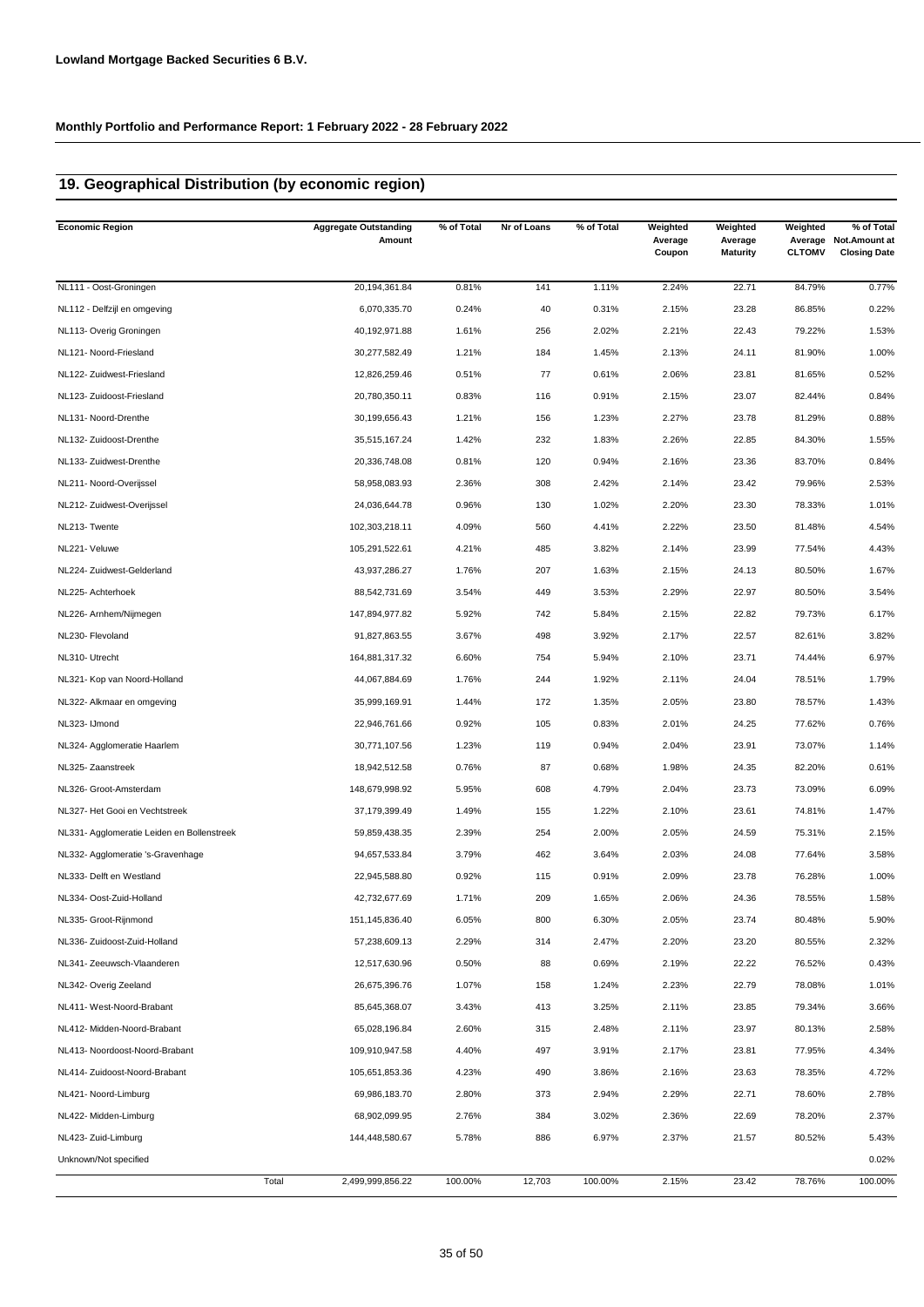### **20. Construction Deposits (% of net princ. amount)**

| From $(>=) -$ Until $(<)$ |       | <b>Aggregate Outstanding</b><br>Amount | % of Total | Nr of<br><b>Borrowers</b> | % of Total | Weighted<br>Average<br>Coupon | Weighted<br>Average<br><b>Maturity</b> | Weighted<br><b>CLTOMV</b> | % of Total<br>Average Not. Amount at<br><b>Closing Date</b> |
|---------------------------|-------|----------------------------------------|------------|---------------------------|------------|-------------------------------|----------------------------------------|---------------------------|-------------------------------------------------------------|
| 0%                        |       | 2,345,699,687.96                       | 93.83%     | 12,108                    | 95.32%     | 2.19%                         | 23.18                                  | 78.79%                    | 84.95%                                                      |
| 0% - 10%                  |       | 114,046,103.84                         | 4.56%      | 439                       | 3.46%      | 1.66%                         | 27.10                                  | 80.28%                    | 11.67%                                                      |
| 10% - 20%                 |       | 23, 157, 664. 52                       | 0.93%      | 92                        | 0.72%      | 1.73%                         | 26.58                                  | 74.09%                    | 1.37%                                                       |
| 20% - 30%                 |       | 8,657,513.40                           | 0.35%      | 33                        | 0.26%      | 1.77%                         | 26.92                                  | 72.41%                    | 0.56%                                                       |
| 30% - 40%                 |       | 3,337,995.51                           | 0.13%      | 13                        | 0.10%      | 1.73%                         | 26.43                                  | 67.25%                    | 0.50%                                                       |
| 40% - 50%                 |       | 1,337,237.14                           | 0.05%      | 5                         | 0.04%      | 1.45%                         | 26.93                                  | 69.54%                    | 0.30%                                                       |
| 50% - 60%                 |       | 1,805,592.79                           | 0.07%      | 6                         | 0.05%      | 1.46%                         | 28.96                                  | 68.70%                    | 0.24%                                                       |
| 60% - 70%                 |       | 557,382.19                             | 0.02%      | $\overline{2}$            | 0.02%      | 1.41%                         | 28.23                                  | 94.88%                    | 0.22%                                                       |
| 70% - 80%                 |       | 354,144.74                             | 0.01%      | $\overline{2}$            | 0.02%      | 1.60%                         | 26.59                                  | 43.46%                    | 0.06%                                                       |
| 80% - 90%                 |       | 946,534.13                             | 0.04%      | $\overline{2}$            | 0.02%      | 1.49%                         | 23.59                                  | 69.64%                    | 0.05%                                                       |
| 90% - 100%                |       | 100,000.00                             | 0.00%      |                           | 0.01%      | 1.58%                         | 29.42                                  | 23.53%                    | 0.06%                                                       |
| $100\% >$                 |       |                                        |            |                           |            |                               |                                        |                           | 0.01%                                                       |
|                           | Total | 2,499,999,856.22                       | 100.00%    | 12,703                    | 100.00%    | 2.15%                         | 23.42                                  | 78.76%                    | 100.00%                                                     |

| <b>Weighted Average</b> | 1%   |
|-------------------------|------|
| Minimum                 | 0%   |
| Maximum                 | 100% |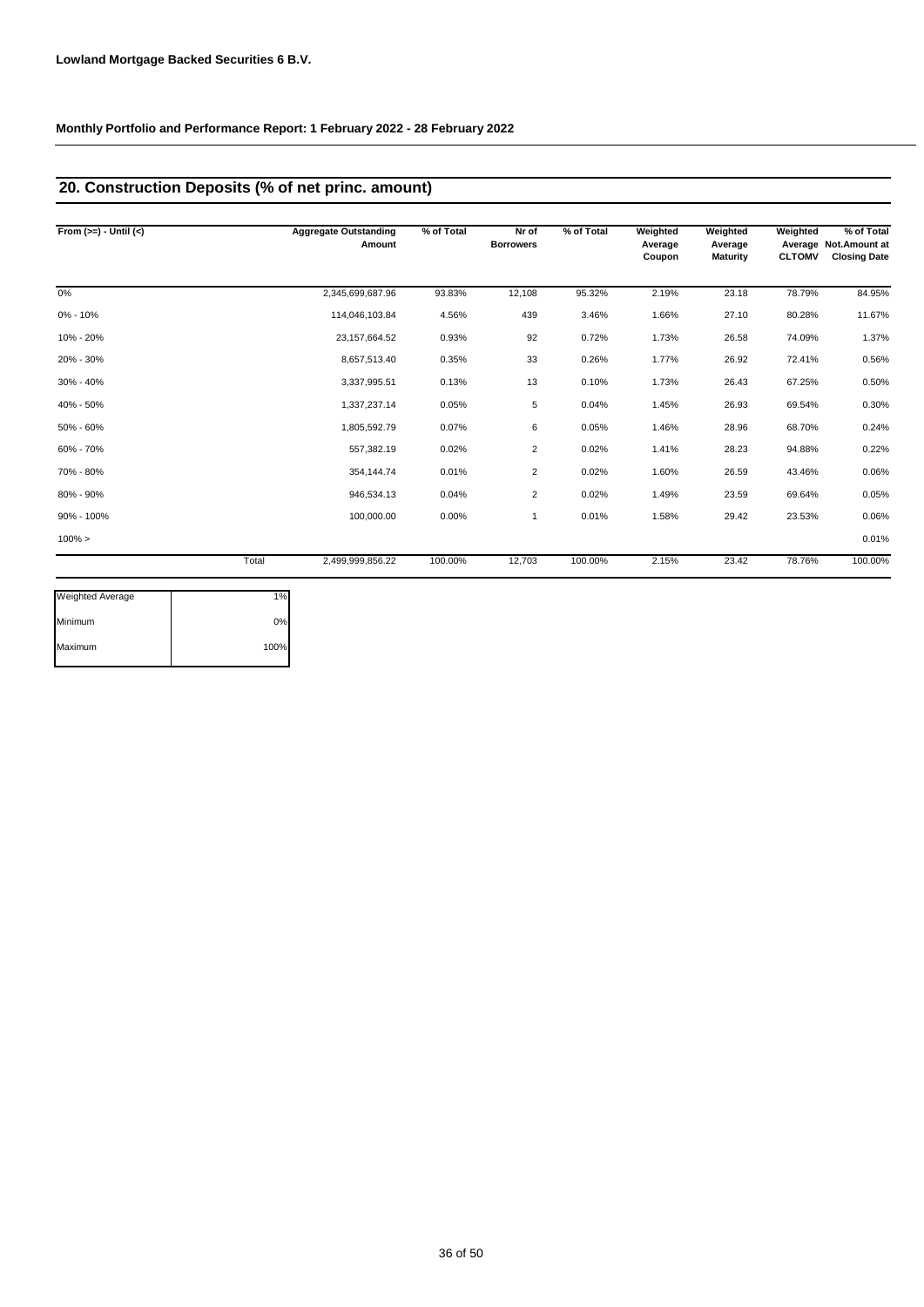## **21. Occupancy**

| <b>Description</b> |       | <b>Aggregate Outstanding</b><br>Amount | % of Total | Nr of<br><b>Borrowers</b> | % of Total | Weighted<br>Average<br>Coupon | Weighted<br>Average<br>Maturity | Weighted<br><b>CLTOMV</b> | % of Total<br>Average Not.Amount at<br><b>Closing Date</b> |
|--------------------|-------|----------------------------------------|------------|---------------------------|------------|-------------------------------|---------------------------------|---------------------------|------------------------------------------------------------|
| Owner Occupied     |       | 2,499,999,856.22                       | 100.00%    | 12,703                    | 100.00%    | 2.15%                         | 23.42                           | 78.76%                    | 100.00%                                                    |
| Buy-to-let         |       |                                        |            |                           |            |                               |                                 |                           |                                                            |
| Unknown            |       |                                        |            |                           |            |                               |                                 |                           |                                                            |
|                    | Total | 2,499,999,856.22                       | 100.00%    | 12,703                    | 100.00%    | 2.15%                         | 23.42                           | 78.76%                    | 100.00%                                                    |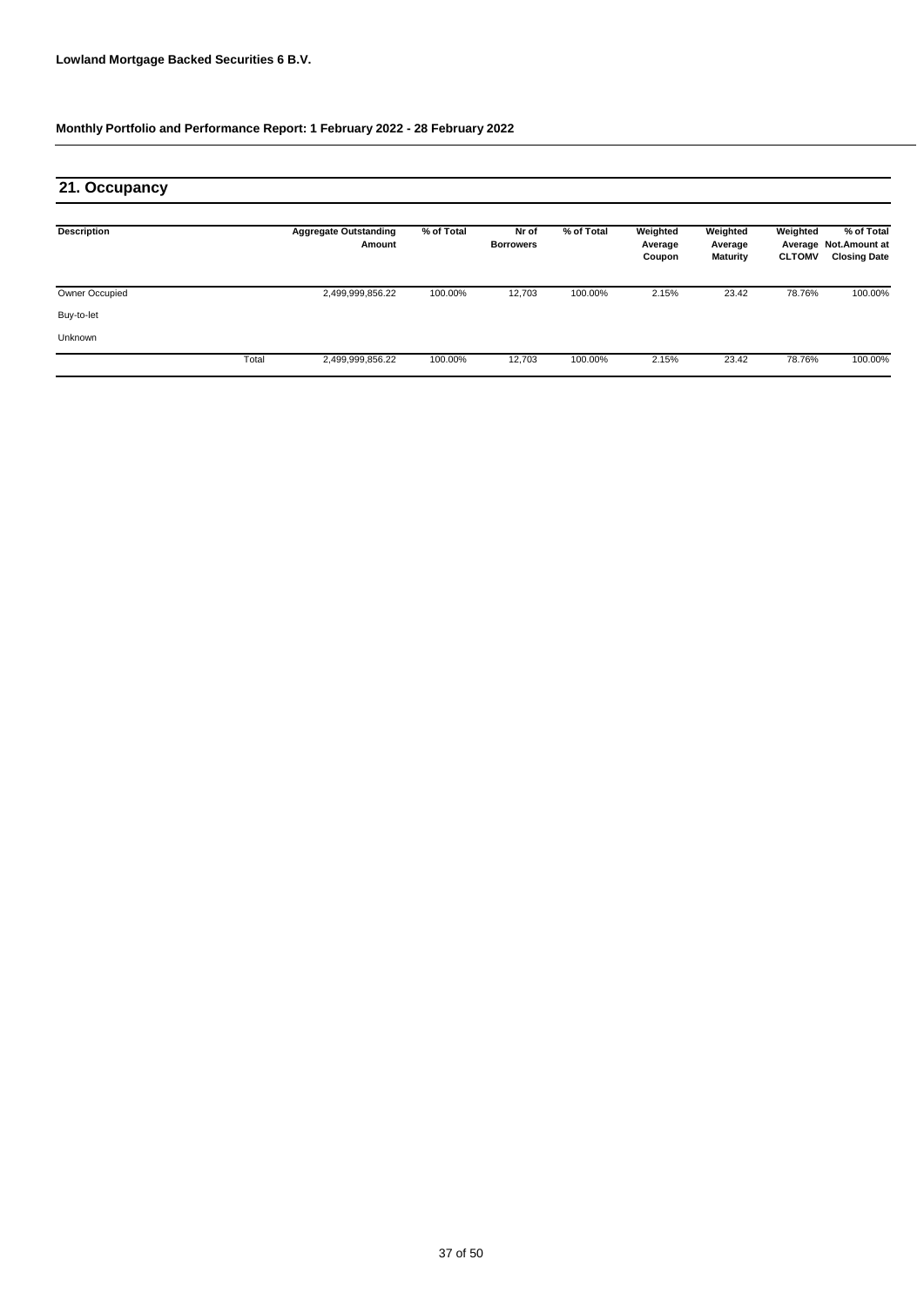### **22. Employment Status Borrower**

| <b>Description</b> |       | <b>Aggregate Outstanding</b><br>Amount | % of Total | Nr of<br><b>Borrowers</b> | % of Total | Weighted<br>Average<br>Coupon | Weighted<br>Average<br>Maturity | Weighted<br><b>CLTOMV</b> | % of Total<br>Average Not.Amount at<br><b>Closing Date</b> |
|--------------------|-------|----------------------------------------|------------|---------------------------|------------|-------------------------------|---------------------------------|---------------------------|------------------------------------------------------------|
| Employed           |       | 2,403,469,495.67                       | 96.14%     | 12,294                    | 96.78%     | 2.15%                         | 23.43                           | 78.99%                    | 95.31%                                                     |
| Self Employed      |       | 63,529,436.47                          | 2.54%      | 205                       | 1.61%      | 2.12%                         | 24.63                           | 72.56%                    | 2.98%                                                      |
| Other              |       | 21,619,723.41                          | 0.86%      | 148                       | 1.17%      | 2.15%                         | 21.71                           | 69.50%                    | 0.57%                                                      |
| Unknown            |       | 11,381,200.67                          | 0.46%      | 56                        | 0.44%      | 2.54%                         | 17.41                           | 81.60%                    | 1.15%                                                      |
| Null values        |       |                                        |            |                           |            |                               |                                 |                           |                                                            |
|                    | Total | 2,499,999,856.22                       | 100.00%    | 12,703                    | 100.00%    | 2.15%                         | 23.42                           | 78.76%                    | 100.00%                                                    |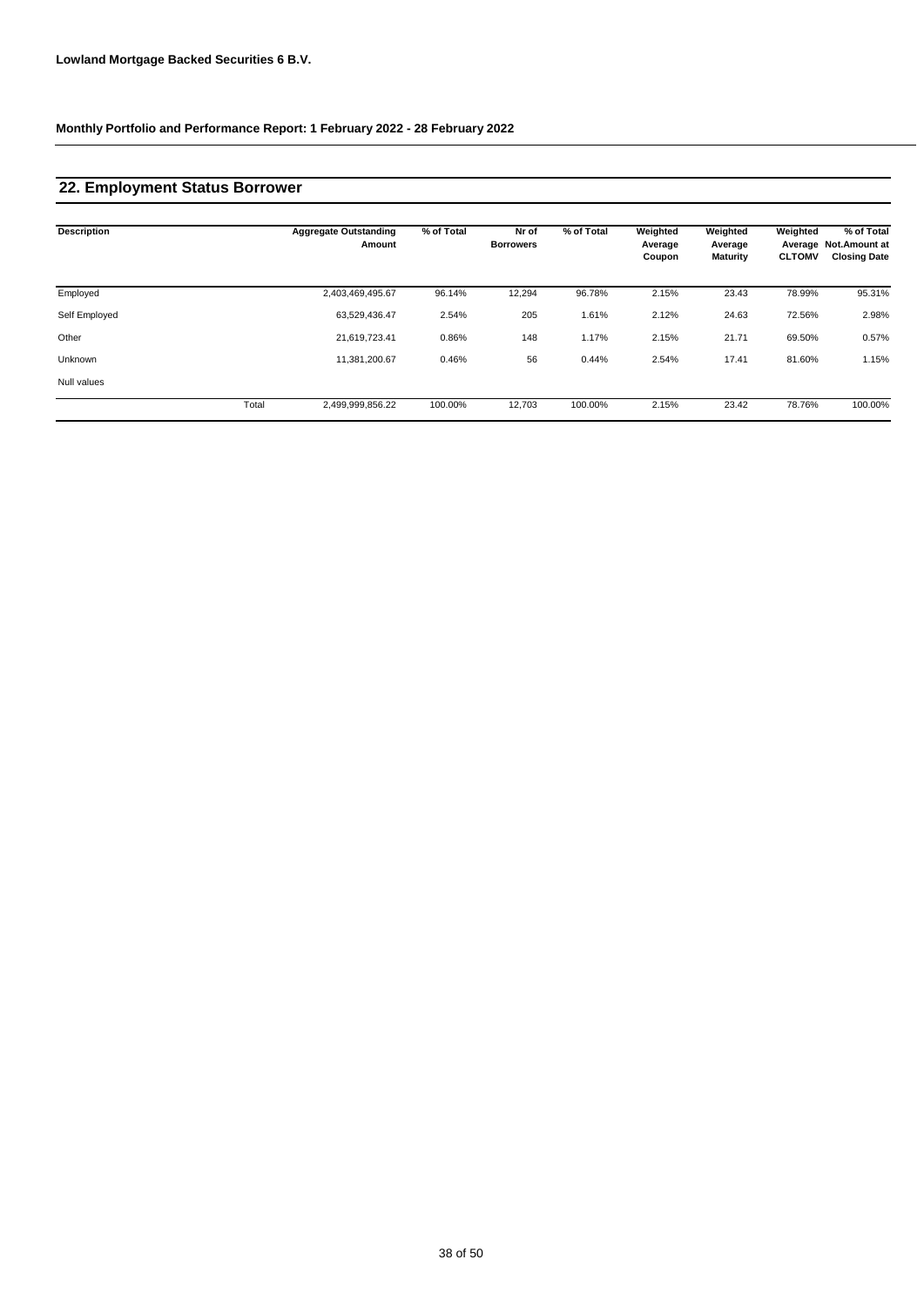### **23. Loan To Income**

| From $(>=) -$ Until $(<)$ |       | <b>Aggregate Outstanding</b><br>Amount | % of Total | Nr of<br><b>Borrowers</b> | % of Total | Weighted<br>Average<br>Coupon | Weighted<br>Average<br>Maturity | Weighted<br><b>CLTOMV</b> | % of Total<br>Average Not.Amount at<br><b>Closing Date</b> |
|---------------------------|-------|----------------------------------------|------------|---------------------------|------------|-------------------------------|---------------------------------|---------------------------|------------------------------------------------------------|
| Self Certified (main)     |       |                                        |            |                           |            |                               |                                 |                           | 0.03%                                                      |
| < 0.5                     |       | 5,532,326.23                           | 0.22%      | 141                       | 1.11%      | 2.07%                         | 21.11                           | 59.59%                    | 0.03%                                                      |
| $0.5 - 1.0$               |       | 8,169,780.30                           | 0.33%      | 150                       | 1.18%      | 2.39%                         | 16.29                           | 30.17%                    | 0.17%                                                      |
| $1.0 - 1.5$               |       | 22, 133, 397. 35                       | 0.89%      | 238                       | 1.87%      | 2.33%                         | 18.15                           | 46.45%                    | 0.27%                                                      |
| $1.5 - 2.0$               |       | 54,422,393.21                          | 2.18%      | 392                       | 3.09%      | 2.31%                         | 20.45                           | 59.74%                    | 1.05%                                                      |
| $2.0 - 2.5$               |       | 123,323,110.63                         | 4.93%      | 778                       | 6.12%      | 2.30%                         | 21.68                           | 67.42%                    | 2.72%                                                      |
| $2.5 - 3.0$               |       | 236,526,605.95                         | 9.46%      | 1,334                     | 10.50%     | 2.25%                         | 22.73                           | 73.63%                    | 6.16%                                                      |
| $3.0 - 3.5$               |       | 385,439,625.94                         | 15.42%     | 2,015                     | 15.86%     | 2.20%                         | 23.48                           | 77.96%                    | 11.94%                                                     |
| $3.5 - 4.0$               |       | 603,714,481.73                         | 24.15%     | 3,076                     | 24.21%     | 2.17%                         | 24.08                           | 80.74%                    | 18.84%                                                     |
| $4.0 - 4.5$               |       | 540,610,373.69                         | 21.62%     | 2,514                     | 19.79%     | 2.05%                         | 24.59                           | 82.11%                    | 30.59%                                                     |
| $4.5 - 5.0$               |       | 273,251,399.55                         | 10.93%     | 1,075                     | 8.46%      | 2.01%                         | 24.42                           | 82.99%                    | 16.48%                                                     |
| $5.0 - 5.5$               |       | 108,355,601.89                         | 4.33%      | 408                       | 3.21%      | 2.13%                         | 22.79                           | 82.96%                    | 5.89%                                                      |
| $5.5 - 6.0$               |       | 45,630,181.34                          | 1.83%      | 180                       | 1.42%      | 2.23%                         | 21.38                           | 82.00%                    | 2.20%                                                      |
| $6.0 - 6.5$               |       | 28,818,259.68                          | 1.15%      | 119                       | 0.94%      | 2.18%                         | 19.87                           | 83.98%                    | 1.57%                                                      |
| $6.5 - 7.0$               |       | 20,693,927.99                          | 0.83%      | 85                        | 0.67%      | 2.39%                         | 17.87                           | 84.12%                    | 0.86%                                                      |
| $7.0 ==$                  |       | 43,378,390.74                          | 1.74%      | 198                       | 1.56%      | 2.32%                         | 18.17                           | 82.09%                    | 1.17%                                                      |
| Unknown                   |       |                                        |            |                           |            |                               |                                 |                           |                                                            |
|                           | Total | 2,499,999,856.22                       | 100.00%    | 12,703                    | 100.00%    | 2.15%                         | 23.42                           | 78.76%                    | 100.00%                                                    |

| <b>Weighted Average</b> |       |
|-------------------------|-------|
| Minimum                 |       |
| Maximum                 | 612.7 |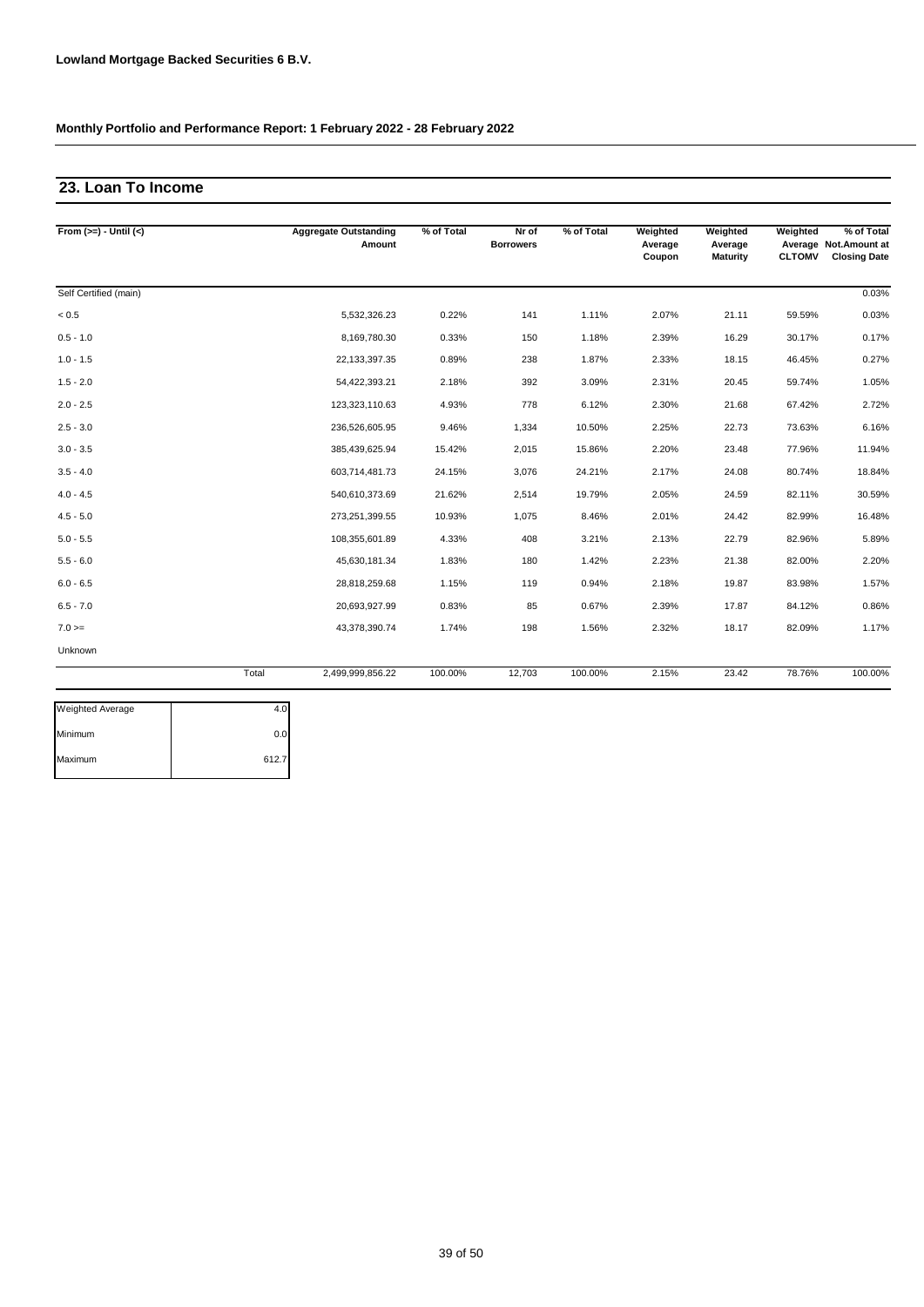### **24. Debt Service to Income**

| From $(>=) -$ Until $(<)$ |       | <b>Aggregate Outstanding</b><br>Amount | % of Total | Nr of<br><b>Borrowers</b> | % of Total | Weighted<br>Average<br>Coupon | Weighted<br>Average<br><b>Maturity</b> | Weighted<br><b>CLTOMV</b> | % of Total<br>Average Not.Amount at<br><b>Closing Date</b> |
|---------------------------|-------|----------------------------------------|------------|---------------------------|------------|-------------------------------|----------------------------------------|---------------------------|------------------------------------------------------------|
| $< 5\%$                   |       | 35,018,219.29                          | 1.40%      | 401                       | 3.16%      | 2.04%                         | 23.73                                  | 75.92%                    | 0.46%                                                      |
| 5% - 10%                  |       | 202,172,813.10                         | 8.09%      | 1,182                     | 9.30%      | 2.23%                         | 22.48                                  | 79.21%                    | 4.61%                                                      |
| 10% - 15%                 |       | 671,788,377.09                         | 26.87%     | 3,301                     | 25.99%     | 2.23%                         | 22.56                                  | 78.73%                    | 21.67%                                                     |
| 15% - 20%                 |       | 1,025,969,461.21                       | 41.04%     | 5,059                     | 39.83%     | 1.99%                         | 24.87                                  | 80.94%                    | 42.55%                                                     |
| 20% - 25%                 |       | 464,909,827.28                         | 18.60%     | 2,233                     | 17.58%     | 2.33%                         | 24.58                                  | 82.20%                    | 24.62%                                                     |
| 25% - 30%                 |       | 73,689,503.72                          | 2.95%      | 380                       | 2.99%      | 2.97%                         | 23.02                                  | 80.75%                    | 4.96%                                                      |
| 30% - 35%                 |       | 11,973,536.93                          | 0.48%      | 68                        | 0.54%      | 2.58%                         | 20.72                                  | 78.00%                    | 0.86%                                                      |
| 35% - 40%                 |       | 5,084,050.83                           | 0.20%      | 26                        | 0.20%      | 2.19%                         | 20.14                                  | 71.13%                    | 0.18%                                                      |
| 40% - 45%                 |       | 1,296,817.10                           | 0.05%      | 8                         | 0.06%      | 3.19%                         | 14.56                                  | 73.78%                    | 0.04%                                                      |
| 45% - 50%                 |       | 1,547,890.56                           | 0.06%      | 11                        | 0.09%      | 2.88%                         | 18.86                                  | 72.79%                    | 0.02%                                                      |
| 50% - 55%                 |       | 1,094,331.43                           | 0.04%      | 6                         | 0.05%      | 1.82%                         | 24.31                                  | 78.97%                    |                                                            |
| 55% - 60%                 |       | 908333.76                              | 0.04%      | 5                         | 0.04%      | 4.25%                         | 15.92                                  | 72.94%                    | 0.02%                                                      |
| 60% - 65%                 |       | 655,268.67                             | 0.03%      | $\overline{4}$            | 0.03%      | 4.25%                         | 15.83                                  | 66.00%                    |                                                            |
| 65% - 70%                 |       | 725,922.10                             | 0.03%      | 4                         | 0.03%      | 3.35%                         | 16.75                                  | 80.68%                    |                                                            |
| $70\%>=$                  |       | 3,165,503.15                           | 0.13%      | 15                        | 0.12%      | 2.39%                         | 22.55                                  | 73.91%                    |                                                            |
| Unknown                   |       |                                        |            |                           |            |                               |                                        |                           |                                                            |
|                           | Total | 2,499,999,856.22                       | 100.00%    | 12,703                    | 100.00%    | 2.15%                         | 23.42                                  | 78.76%                    | 100.00%                                                    |

| <b>Weighted Average</b> | 11%    |
|-------------------------|--------|
| Minimum                 | 0%     |
| Maximum                 | 3,093% |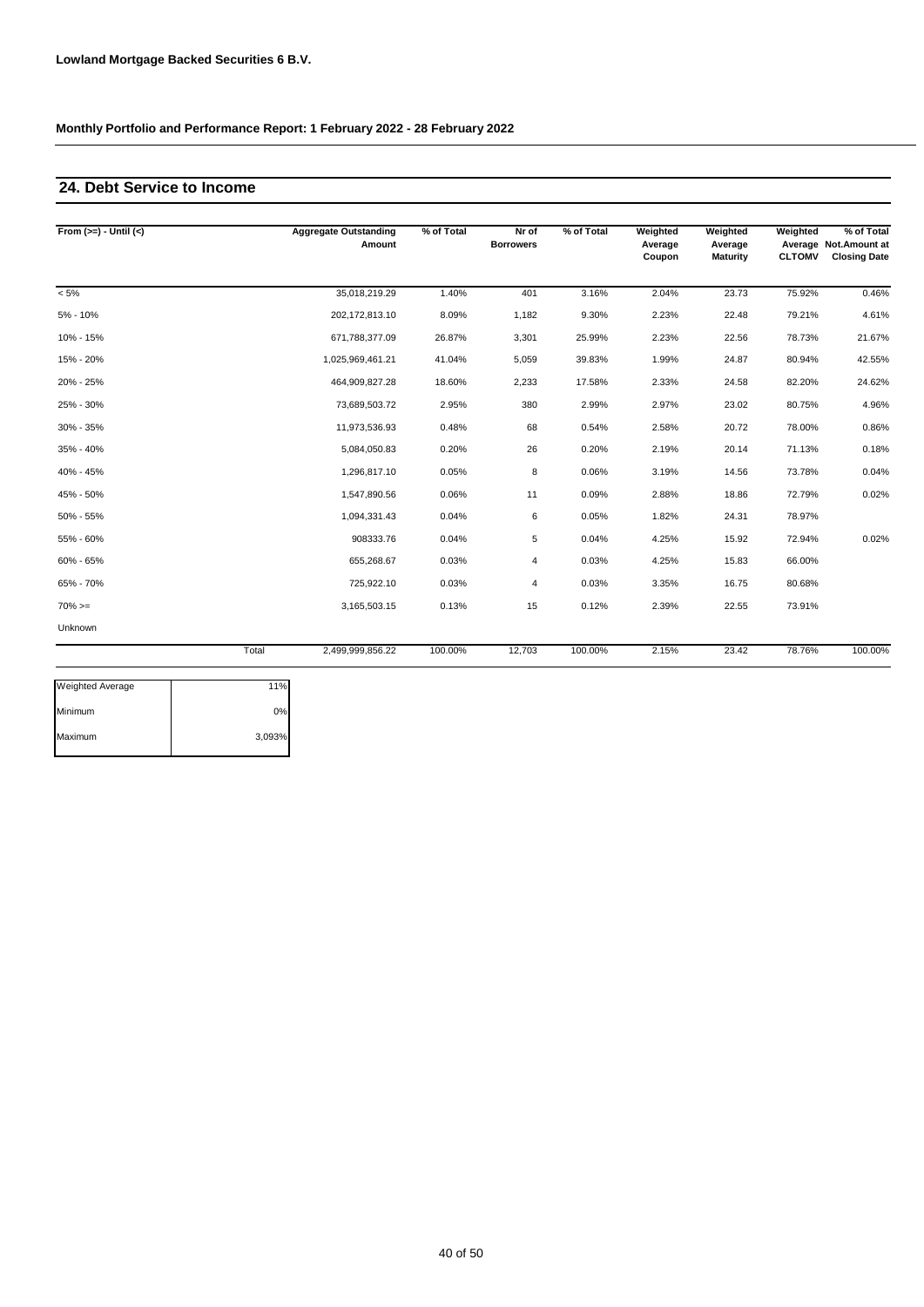## **25. Loanpart Payment Frequency**

| <b>Description</b> |       | <b>Aggregate Outstanding</b><br>Amount | % of Total | Nr of Loans | % of Total | Weighted<br>Average<br>Coupon | Weighted<br>Average<br>Maturity | Weighted<br><b>CLTOMV</b> | % of Total<br>Average Not. Amount at<br><b>Closing Date</b> |
|--------------------|-------|----------------------------------------|------------|-------------|------------|-------------------------------|---------------------------------|---------------------------|-------------------------------------------------------------|
| Monthly            |       | 2,499,999,856.22                       | 100.00%    | 12,703      | 100.00%    | 2.15%                         | 23.42                           | 78.76%                    | 100.00%                                                     |
| Quarterly          |       |                                        |            |             |            |                               |                                 |                           |                                                             |
| Semi-annualy       |       |                                        |            |             |            |                               |                                 |                           |                                                             |
| Annualy            |       |                                        |            |             |            |                               |                                 |                           |                                                             |
| Unknown            |       |                                        |            |             |            |                               |                                 |                           | 0.00%                                                       |
|                    | Total | 2,499,999,856.22                       | 100.00%    | 12,703      | 100.00%    | 2.15%                         | 23.42                           | 78.76%                    | 100.00%                                                     |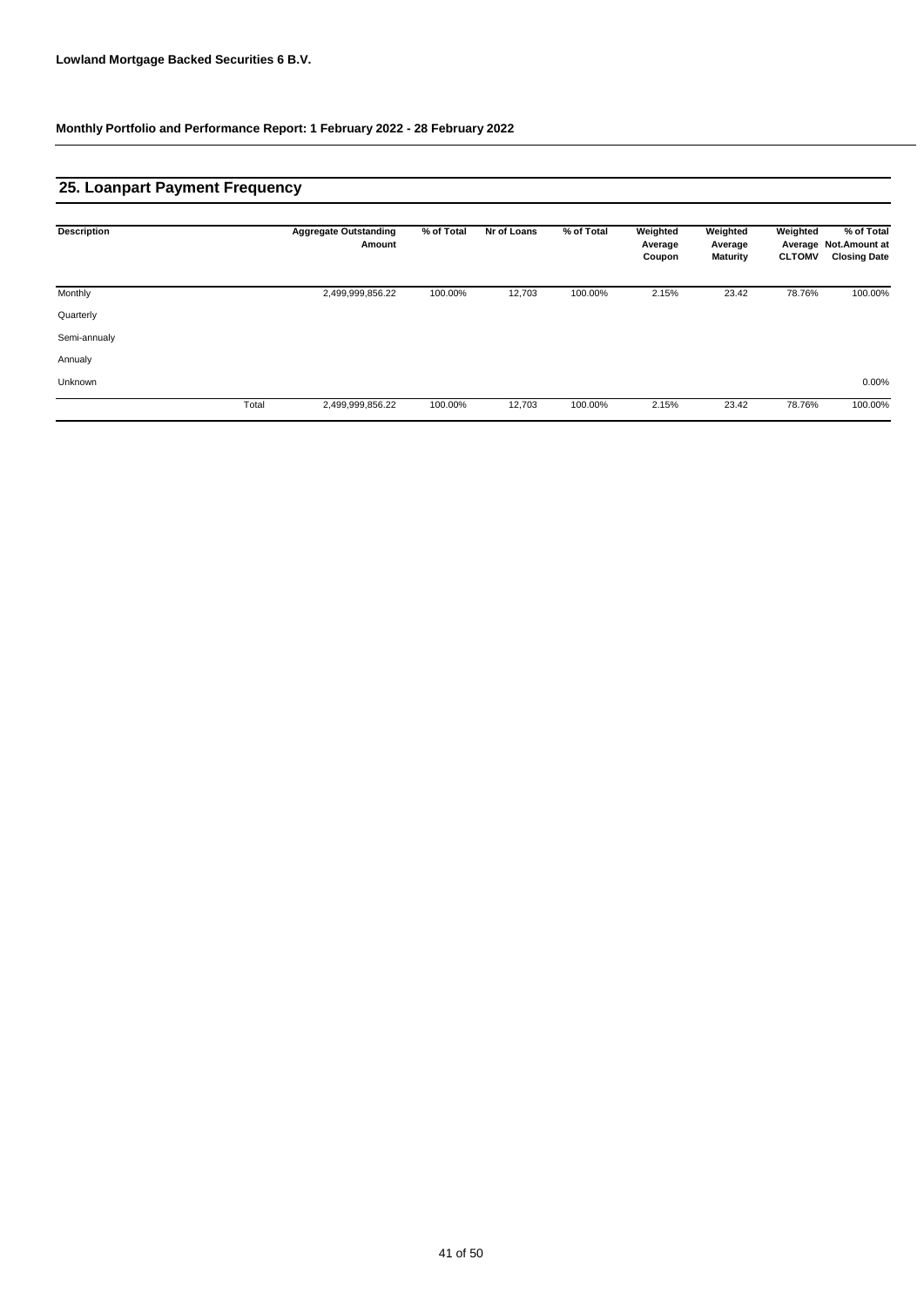## **26a. Guarantee Type - Loan**

| <b>Description</b>   |       | <b>Aggregate Outstanding</b><br>Amount | % of Total | Nr of Loans | % of Total | Weighted<br>Average<br>Coupon | Weighted<br>Average<br><b>Maturity</b> | Weighted<br><b>CLTOMV</b> | % of Total<br>Average Not. Amount at<br><b>Closing Date</b> |
|----------------------|-------|----------------------------------------|------------|-------------|------------|-------------------------------|----------------------------------------|---------------------------|-------------------------------------------------------------|
| <b>NHG Guarantee</b> |       | 1,050,071,620.50                       | 42.00%     | 6,598       | 51.94%     | 2.04%                         | 24.23                                  | 82.32%                    | 45.39%                                                      |
| Non-NHG Guarantee    |       | 1.449.928.235.72                       | 58.00%     | 6,105       | 48.06%     | 2.24%                         | 22.82                                  | 76.18%                    | 54.61%                                                      |
| Other                |       |                                        |            |             |            |                               |                                        |                           |                                                             |
|                      | Total | 2,499,999,856.22                       | 100.00%    | 12,703      | 100.00%    | 2.15%                         | 23.42                                  | 78.76%                    | 100.00%                                                     |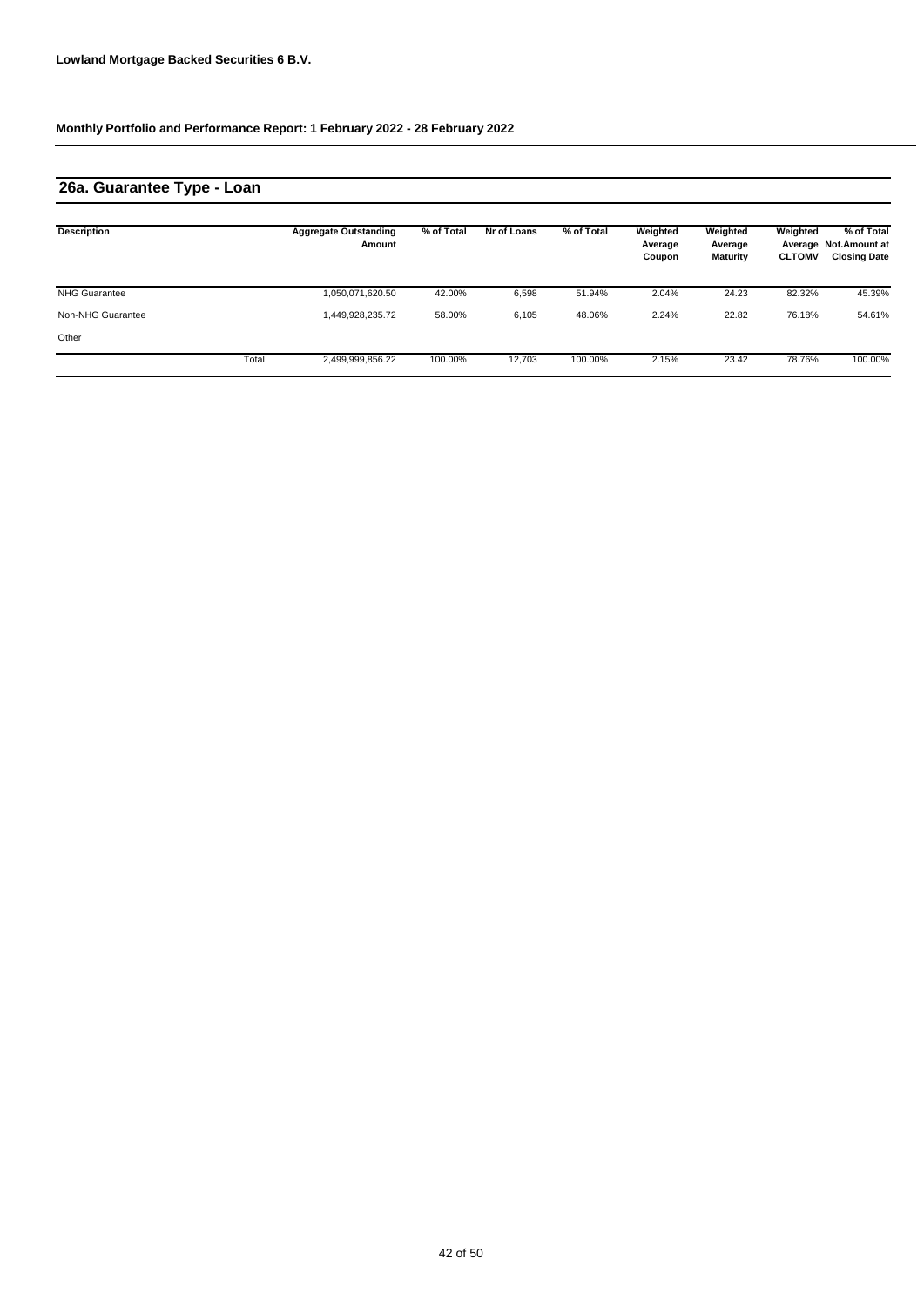### **26b. Guarantee Type - Loanpart**

| <b>Description</b>   |       | <b>Aggregate Outstanding</b><br>Amount | % of Total | Nr of<br>Loanparts | % of Total | Weighted<br>Average<br>Coupon | Weighted<br>Average<br>Maturity | Weighted<br>Average<br><b>CLTOMV</b> | % of Total<br><b>Not.Amount at</b><br><b>Closing Date</b> |
|----------------------|-------|----------------------------------------|------------|--------------------|------------|-------------------------------|---------------------------------|--------------------------------------|-----------------------------------------------------------|
| <b>NHG Guarantee</b> |       | 1,128,530,988.45                       | 45.14%     | 13.724             | 48.64%     | 2.05%                         | 24.03                           | 82.09%                               | 47.56%                                                    |
| Non-NHG Guarantee    |       | 1,371,468,867.77                       | 54.86%     | 14,491             | 51.36%     | 2.24%                         | 22.91                           | 76.02%                               | 52.44%                                                    |
| <b>Unknown</b>       |       |                                        |            |                    |            |                               |                                 |                                      |                                                           |
|                      | Total | 2,499,999,856.22                       | 100.00%    | 28.215             | 100.00%    | 2.15%                         | 23.42                           | 78.76%                               | 100.00%                                                   |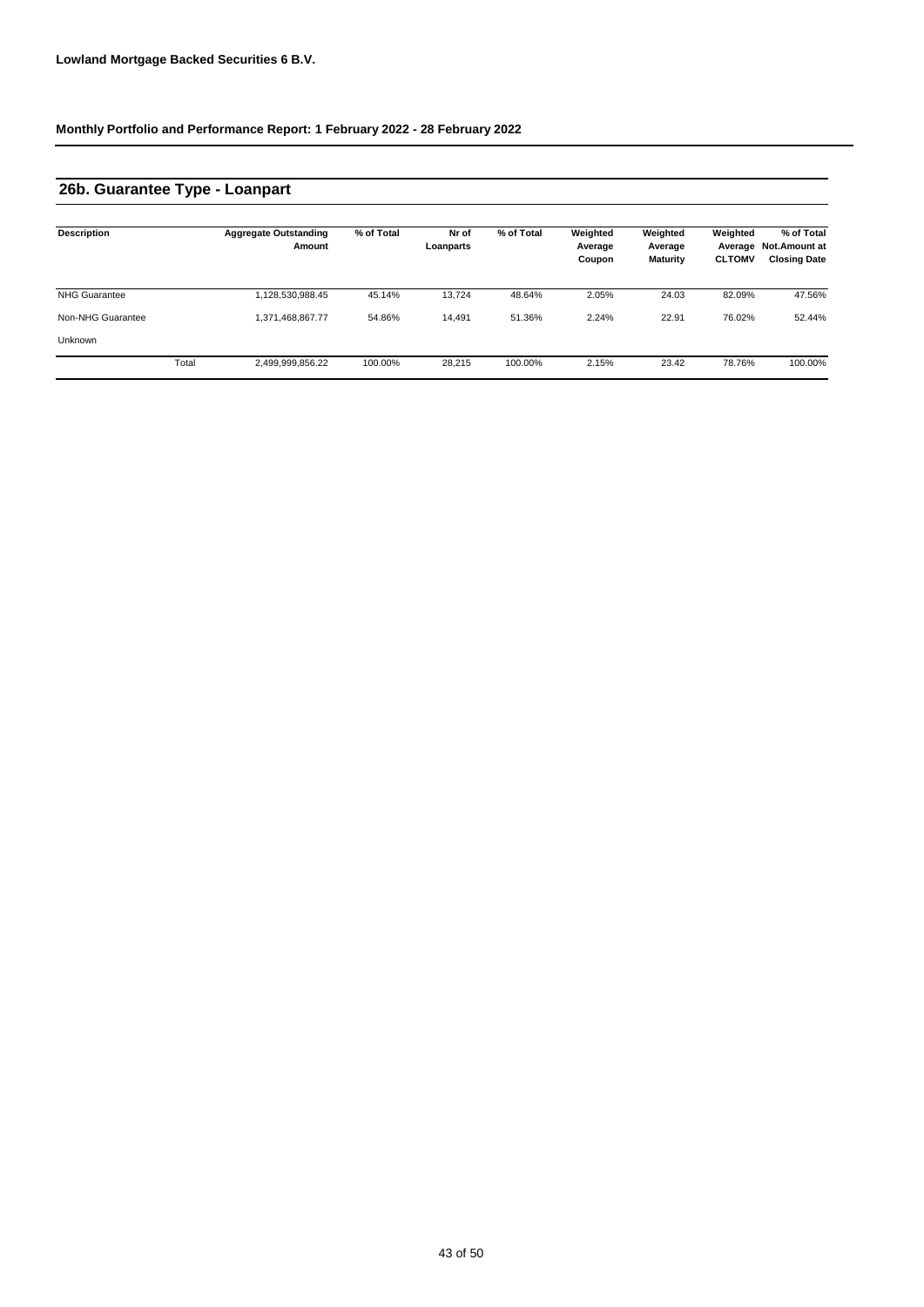## **27. Originator**

| Originator   |       | <b>Aggregate Outstanding</b><br>Amount | % of Total | Nr of Loans | % of Total | Weighted<br>Average<br>Coupon | Weighted<br>Average<br><b>Maturity</b> | Weighted<br><b>CLTOMV</b> | % of Total<br>Average Not. Amount at<br><b>Closing Date</b> |
|--------------|-------|----------------------------------------|------------|-------------|------------|-------------------------------|----------------------------------------|---------------------------|-------------------------------------------------------------|
| de Volksbank |       | 2,499,999,856.22                       | 100.00%    | 12,703      | 100.00%    | 2.15%                         | 23.42                                  | 78.76%                    | 100.00%                                                     |
| Reaal        |       |                                        |            |             |            |                               |                                        |                           |                                                             |
|              | Total | 2,499,999,856.22                       | 100.00%    | 12.703      | 100.00%    | 2.15%                         | 23.42                                  | 78.76%                    | 100.00%                                                     |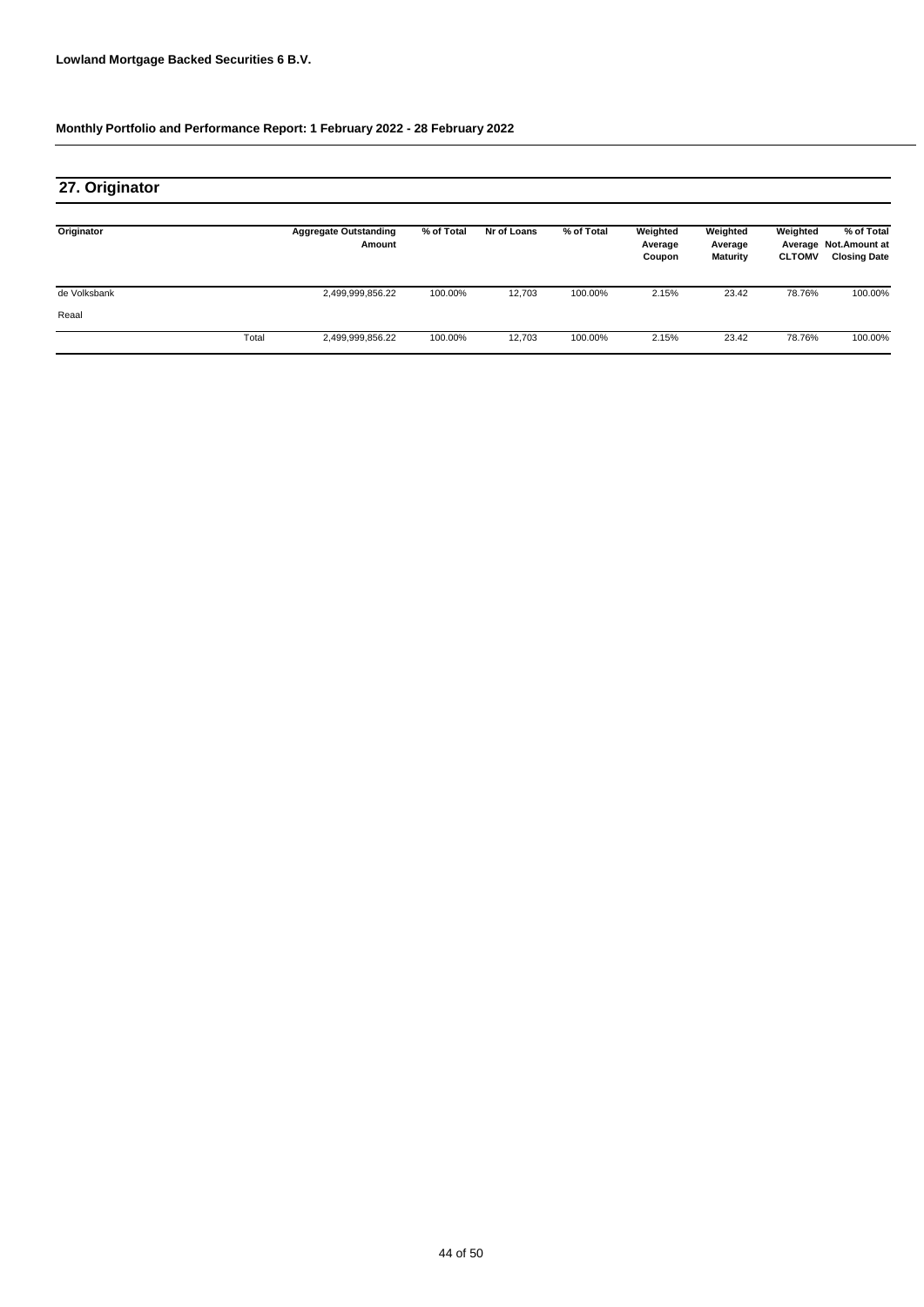| 28. Servicer |       |                                        |            |             |            |                               |                                 |                           |                                                             |
|--------------|-------|----------------------------------------|------------|-------------|------------|-------------------------------|---------------------------------|---------------------------|-------------------------------------------------------------|
| Servicer     |       | <b>Aggregate Outstanding</b><br>Amount | % of Total | Nr of Loans | % of Total | Weighted<br>Average<br>Coupon | Weighted<br>Average<br>Maturity | Weighted<br><b>CLTOMV</b> | % of Total<br>Average Not. Amount at<br><b>Closing Date</b> |
| de Volksbank |       | 2,499,999,856.22                       | 100.00%    | 12,703      | 100.00%    | 2.15%                         | 23.42                           | 78.76%                    | 100.00%                                                     |
|              | Total | 2,499,999,856.22                       | 100.00%    | 12,703      | 100.00%    | 2.15%                         | 23.42                           | 78.76%                    | 100.00%                                                     |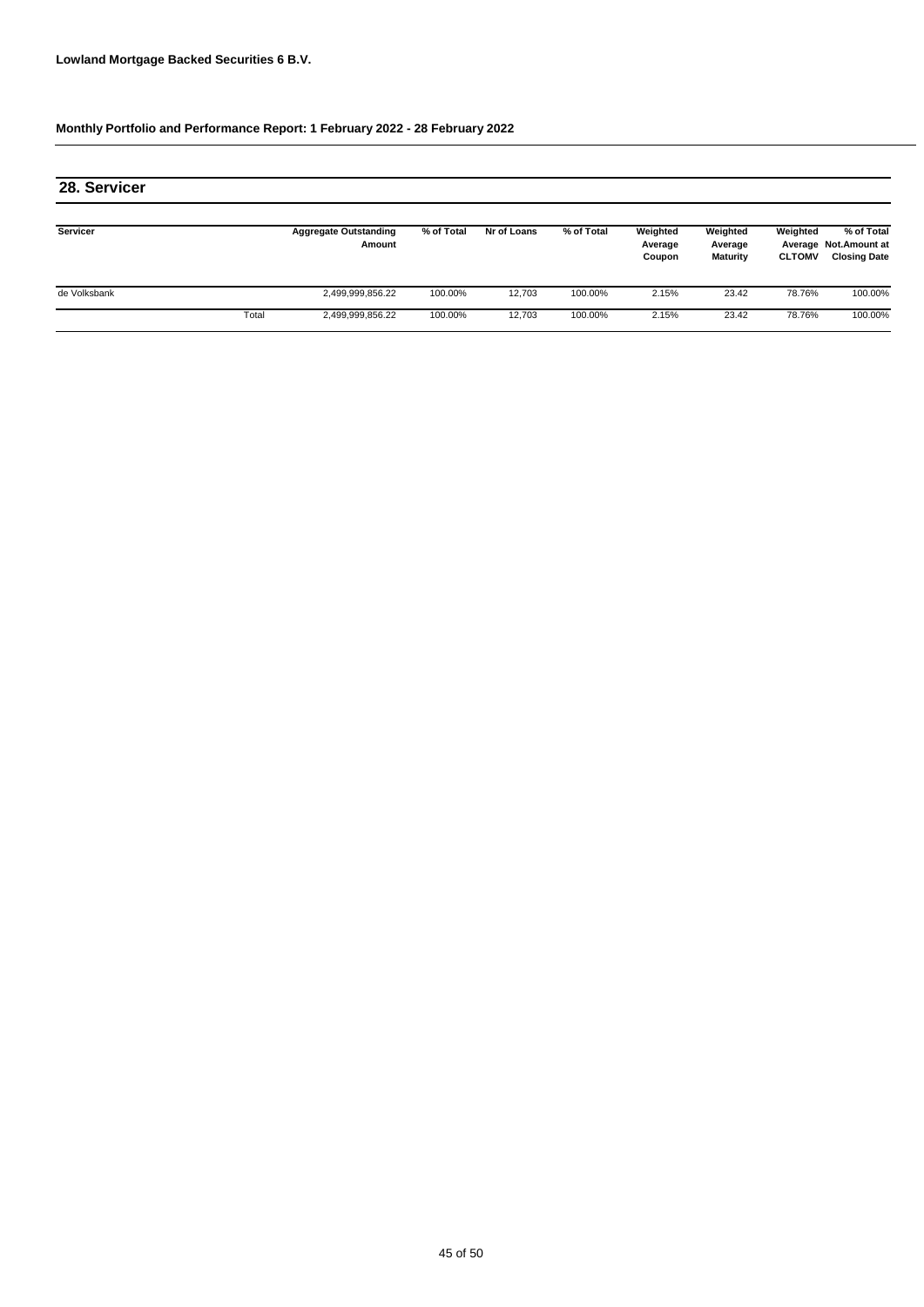## **29. Capital Insurance**

| <b>Insurance Policy Provider</b> |       | <b>Aggregate Outstanding</b><br>Amount | % of Total | Nr of<br>Loanparts | % of Total | Weighted<br>Average<br>Coupon | Weighted<br>Average<br>Maturity | Average<br><b>CLTOMV</b> | Weighted % of Total Not.<br><b>Amount at</b><br>Closing |
|----------------------------------|-------|----------------------------------------|------------|--------------------|------------|-------------------------------|---------------------------------|--------------------------|---------------------------------------------------------|
| SRLEV                            |       | 35,541,990.90                          | .42%       | 749                | 2.65%      | 3.06%                         | 12.95                           | 68.50%                   | .54%                                                    |
| <b>Unknown</b>                   |       | 2,464,457,865.32                       | 98.58%     | 27.466             | 97.35%     | 2.14%                         | 23.57                           | 78.91%                   | 98.46%                                                  |
|                                  | Total | 2,499,999,856.22                       | 100.00%    | 28,215             | 100.00%    | 2.15%                         | 23.42                           | 78.76%                   | 100.00%                                                 |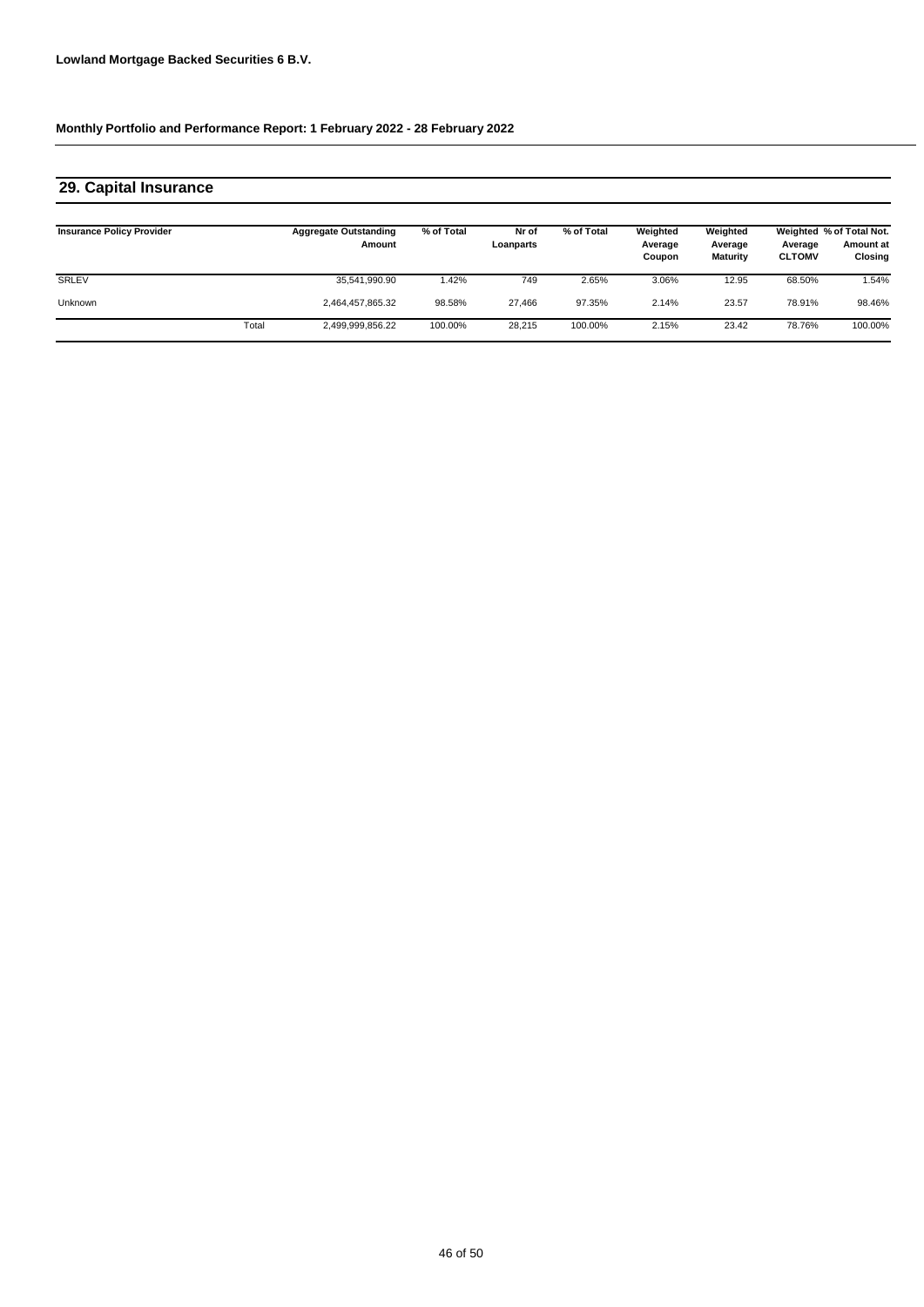#### **Glossary**

| Term                                               | <b>Definition / Calculation</b>                                                                                                                                                                                                                                                                  |
|----------------------------------------------------|--------------------------------------------------------------------------------------------------------------------------------------------------------------------------------------------------------------------------------------------------------------------------------------------------|
| Arrears                                            | means an amount that is overdue exceeding EUR 11;                                                                                                                                                                                                                                                |
| Article 405 of the CRR                             | means Article 405 of Regulation (EU) No 575/2013 of the European Parliament and of the Council of 26 June 2013 on prudential requirements                                                                                                                                                        |
| Article 51 of the AIFMR                            | for credit institutions and investment firms and amending Regulation (EU) No 648/2012;<br>means Article 51 of the Commission Delegated Regulation No 231/2013 of 19 December 2012 supplementing Directive 2011/61/EU of the                                                                      |
| Back-Up Servicer                                   | European Parliament and of the Council with regard to exemptions, general operating conditions, depositaries, leverage, transparency and<br>N/A:                                                                                                                                                 |
| Cash Advance Facility                              | means the cash advance facility as referred to in Clause 3.1 of the Cash Advance Facility Agreement;                                                                                                                                                                                             |
| Cash Advance Facility Maximum Available Amount     | means an amount equal to the greater of (i) 1.6 per cent. of the Principal Amount Outstanding of the Class A Notes on such date and (ii) 0.6 per                                                                                                                                                 |
| Cash Advance Facility Provider                     | cent of the Principal Amount Outstanding of the Class A Notes as at the Closing Date.<br>means de Volkbank N.V.;                                                                                                                                                                                 |
| Cash Advance Facility Stand-by Drawing Account     | means the Issuer Collection Account on which any Cash Advance Facility Stand-by Drawing will be deposited;                                                                                                                                                                                       |
| Constant Default Rate (CDR)                        | represents the percentage of outstanding principal balances in the pool that are in default in relation to the principal balance of the mortgage pool;                                                                                                                                           |
| Constant Prepayment Rate (CPR)                     |                                                                                                                                                                                                                                                                                                  |
|                                                    | means prepayment as ratio of the principal mortgage balance outstanding at the beginning of the relevant period;                                                                                                                                                                                 |
| <b>Construction Deposit</b>                        | means in relation to a Mortgage Loan, that part of the Mortgage Loan which the relevant Borrower requested to be disbursed into a blocked<br>account held in his name with the relevant Seller, the proceeds of which may be applied towards construction of, or improvements to, the relevant   |
| <b>Construction Deposit Guarantee</b>              | $N/A$ :                                                                                                                                                                                                                                                                                          |
| Coupon                                             | means the interest coupons appertaining to the Notes;                                                                                                                                                                                                                                            |
| <b>Credit Enhancement</b>                          | the combined structural features that improve the credit worthiness of the respective notes.                                                                                                                                                                                                     |
| <b>Credit Rating</b>                               | an assessment of the credit worthiness of the notes assigned by the Credit Rating Agencies;                                                                                                                                                                                                      |
| Curr. Loan to Original Foreclosure Value (CLTOFV)  | means the ratio calculated by dividing the current outstanding loan amount by the Orignal Foreclosure Value;                                                                                                                                                                                     |
| Current Loan to Indexed Foreclosure Value (CLTIFV) | means the ratio calculated by dividing the current outstanding loan amount by the Indexed Foreclosure Value;                                                                                                                                                                                     |
| Current Loan to Indexed Market Value (CLTIMV)      | means the ratio calculated by dividing the current outstanding loan amount by the Indexed Market Value;                                                                                                                                                                                          |
| Current Loan to Original Market Value (CLTOMV)     | means the ratio calculated by dividing the current outstanding loan amount by the Original Market Value;                                                                                                                                                                                         |
| Custodian                                          | means ING Bank N.V.                                                                                                                                                                                                                                                                              |
| Cut-Off Date                                       | means (i) with respect to the Mortgage Receivables purchased on the Closing Date, 30 september 2018 and (ii) with respect to Further Advance                                                                                                                                                     |
| Day Count Convention                               | Receivables purchased on a Notes Pavment Date. the first dav of the month of the relevant Notes Pavment Date:<br>means Actual/360 for the class A1 notes and 30/360 for the class A2 notes;                                                                                                      |
| Debt Service to Income                             | means the ratio calculated by dividing the amount a borrower is required to pay (in interest and principal repayments) on an annual basis by the                                                                                                                                                 |
| Deferred Purchase Price                            | borrower(s) disposable income;<br>means part of the purchase price for the Mortgage Receivables equal to the sum of all Deferred Purchase Price Instalments;                                                                                                                                     |
| Deferred Purchase Price Installment                | means, after application of the relevant available amounts in accordance with the relevant Priority of Payments, any amount remaining after all                                                                                                                                                  |
| Delinquency                                        | items ranking higher than the item relating to the Deferred Purchase Price have been satisfied;<br>refer to Arrears;                                                                                                                                                                             |
| Economic Region (NUTS)                             | The Nomenclature of Territorial Units for Statistics (NUTS) was drawn up by Eurostat more than 30 years ago in order to provide a single uniform<br>breakdown of territorial units for the production of regional statistics for the European Union. The NUTS classification has been used in EU |
| <b>Equivalent Securities</b>                       | legislation since 1988;<br>securities equivalent to Purchased Securities under that Transaction. If and to the extent that such Purchased Securities have been redeemed,                                                                                                                         |
| <b>Excess Spread</b>                               | the expression shall mean a sum of money equivalent to the proceeds of the redemption (other than Distributions);<br>N/A;                                                                                                                                                                        |
| <b>Excess Spread Margin</b>                        | $N/A$ ;                                                                                                                                                                                                                                                                                          |
| <b>Final Maturity Date</b>                         | means the Notes Payment Date falling in October 2055;                                                                                                                                                                                                                                            |
| First Optional Redemption Date                     | means the Notes Payment Date falling in October 2023;                                                                                                                                                                                                                                            |
| Foreclosed Mortgage Loan                           | means all mortgage rights and ancillary rights have been exercised;                                                                                                                                                                                                                              |
| Foreclosed NHG Loan                                | means all mortgage rights and ancillary rights have been exercised on mortgage loan that has the benefit of an NHG Guarantee;                                                                                                                                                                    |
| Foreclosed Non NHG Loan                            | means all mortgage rights and ancillary rights have been exercised on mortgage loan that does not have the benefit of an NHG Guarantee;                                                                                                                                                          |
| Foreclosure                                        | means forced (partial) repayment of the mortgage loan;                                                                                                                                                                                                                                           |
| Foreclosure Value                                  | means the estimated value of the mortgaged property if the mortgaged property would be sold in a public auction;                                                                                                                                                                                 |
| Further Advances / Modified Loans                  | "Further Advance" means a loan or a further advance to be made to a Borrower under a Mortgage Loan, which is secured by the same Mortgage;                                                                                                                                                       |
| Indexed Foreclosure Value                          | means the estimated value of the mortgaged property if the mortgaged property would be sold in a public auction multiplied with the indexation                                                                                                                                                   |
| Indexed Market Value                               | rate per the valuation date;<br>means the value of the collateral multiplied with the indexation rate per the valuation date, multiplied with the market value factor;                                                                                                                           |
| <b>Interest Rate Fixed Period</b>                  | relates to the period for which mortgage loan interest has been fixed;                                                                                                                                                                                                                           |
| <b>Issuer Account Bank</b>                         | means Rabobank.                                                                                                                                                                                                                                                                                  |
| <b>Issuer Transaction Account</b>                  | means the Issuer Collection Account.                                                                                                                                                                                                                                                             |
|                                                    |                                                                                                                                                                                                                                                                                                  |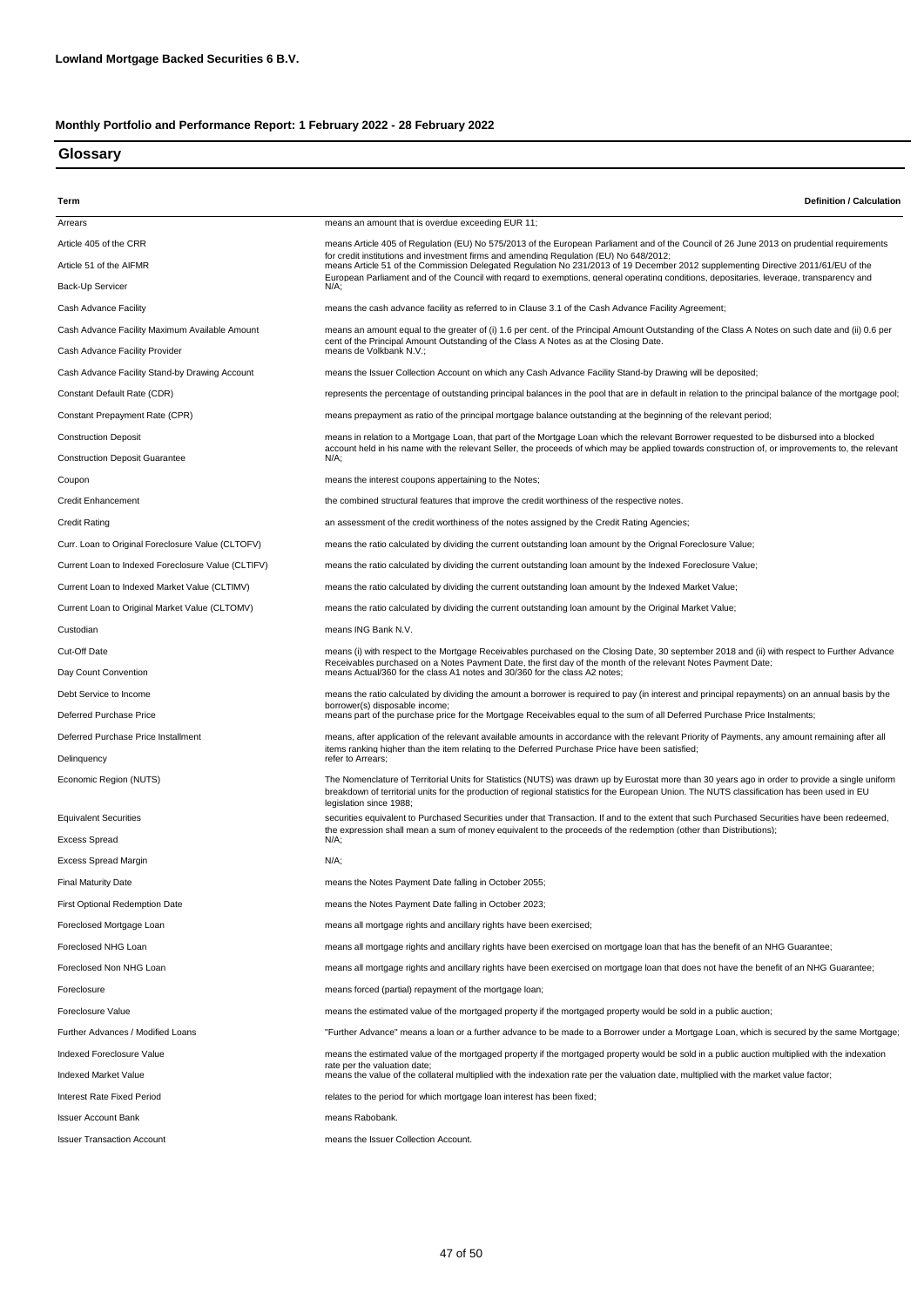| Loan to Income (LTI)                              | means the ratio calculated by dividing the original loan amount by the income of the borrower at the moment of origination of the Mortgage Loan;                                                                                                                                                                                                                                                                                                                                                                                                                                                                                                                                                                                                                                                                                                                                                                                                                                                                                                                                                                                                                                                                                                                                                                                                                                                                                                                                                                                                                                                                                                                                                                                                                                                                                                                                                                                                                                                                                                                                                                                                                                                                                                                                                                                                                                                                                                     |
|---------------------------------------------------|------------------------------------------------------------------------------------------------------------------------------------------------------------------------------------------------------------------------------------------------------------------------------------------------------------------------------------------------------------------------------------------------------------------------------------------------------------------------------------------------------------------------------------------------------------------------------------------------------------------------------------------------------------------------------------------------------------------------------------------------------------------------------------------------------------------------------------------------------------------------------------------------------------------------------------------------------------------------------------------------------------------------------------------------------------------------------------------------------------------------------------------------------------------------------------------------------------------------------------------------------------------------------------------------------------------------------------------------------------------------------------------------------------------------------------------------------------------------------------------------------------------------------------------------------------------------------------------------------------------------------------------------------------------------------------------------------------------------------------------------------------------------------------------------------------------------------------------------------------------------------------------------------------------------------------------------------------------------------------------------------------------------------------------------------------------------------------------------------------------------------------------------------------------------------------------------------------------------------------------------------------------------------------------------------------------------------------------------------------------------------------------------------------------------------------------------------|
| <b>Loanpart Payment Frequency</b>                 | monthly;                                                                                                                                                                                                                                                                                                                                                                                                                                                                                                                                                                                                                                                                                                                                                                                                                                                                                                                                                                                                                                                                                                                                                                                                                                                                                                                                                                                                                                                                                                                                                                                                                                                                                                                                                                                                                                                                                                                                                                                                                                                                                                                                                                                                                                                                                                                                                                                                                                             |
| Loanpart(s)                                       | means one or more of the loan parts (leningdelen) of which a Mortgage Loan consists;                                                                                                                                                                                                                                                                                                                                                                                                                                                                                                                                                                                                                                                                                                                                                                                                                                                                                                                                                                                                                                                                                                                                                                                                                                                                                                                                                                                                                                                                                                                                                                                                                                                                                                                                                                                                                                                                                                                                                                                                                                                                                                                                                                                                                                                                                                                                                                 |
| Loss                                              | refer to Realised Loss:                                                                                                                                                                                                                                                                                                                                                                                                                                                                                                                                                                                                                                                                                                                                                                                                                                                                                                                                                                                                                                                                                                                                                                                                                                                                                                                                                                                                                                                                                                                                                                                                                                                                                                                                                                                                                                                                                                                                                                                                                                                                                                                                                                                                                                                                                                                                                                                                                              |
| <b>Loss Severity</b>                              | means loss as a percentage of the principal outstanding at foreclosure;                                                                                                                                                                                                                                                                                                                                                                                                                                                                                                                                                                                                                                                                                                                                                                                                                                                                                                                                                                                                                                                                                                                                                                                                                                                                                                                                                                                                                                                                                                                                                                                                                                                                                                                                                                                                                                                                                                                                                                                                                                                                                                                                                                                                                                                                                                                                                                              |
| Market Value                                      | means estimated value of the mortgaged property if the mortgaged property would be privately sold voluntarily;                                                                                                                                                                                                                                                                                                                                                                                                                                                                                                                                                                                                                                                                                                                                                                                                                                                                                                                                                                                                                                                                                                                                                                                                                                                                                                                                                                                                                                                                                                                                                                                                                                                                                                                                                                                                                                                                                                                                                                                                                                                                                                                                                                                                                                                                                                                                       |
| Mortgage Loan                                     | means the mortgage loans granted by the relevant Seller to the relevant borrowers which may consist of one or more Loan Parts as set forth in<br>the List of Mortgage Loans and, after any purchase and assignment of any New Mortgage Receivables or Further Advance Receivables has<br>taken place in accordance with the Mortgage Receivables Purchase Agreement, the relevant New Mortgage Loans and/or Further Advances, to<br>the extent not retransferred or otherwise disposed of by the Issuer;                                                                                                                                                                                                                                                                                                                                                                                                                                                                                                                                                                                                                                                                                                                                                                                                                                                                                                                                                                                                                                                                                                                                                                                                                                                                                                                                                                                                                                                                                                                                                                                                                                                                                                                                                                                                                                                                                                                                             |
| Mortgage Loan Portfolio                           | means the portfolio of Mortgage Loans;                                                                                                                                                                                                                                                                                                                                                                                                                                                                                                                                                                                                                                                                                                                                                                                                                                                                                                                                                                                                                                                                                                                                                                                                                                                                                                                                                                                                                                                                                                                                                                                                                                                                                                                                                                                                                                                                                                                                                                                                                                                                                                                                                                                                                                                                                                                                                                                                               |
| Mortgage Receivable(s)                            | means any and all rights of the relevant Seller (and after assignment of such rights to the Issuer, of the Issuer) against the Borrower under or in<br>connection with a Mortgage Loan, including any and all claims of the relevant Seller (or the Issuer after assignment) on the Borrower as a result of<br>the Mortgage Loan being terminated, dissolved or declared null and void;                                                                                                                                                                                                                                                                                                                                                                                                                                                                                                                                                                                                                                                                                                                                                                                                                                                                                                                                                                                                                                                                                                                                                                                                                                                                                                                                                                                                                                                                                                                                                                                                                                                                                                                                                                                                                                                                                                                                                                                                                                                              |
| <b>NHG Guarantee</b>                              | means a guarantee (borgtocht) under the NHG Conditions granted by Stichting WEW;                                                                                                                                                                                                                                                                                                                                                                                                                                                                                                                                                                                                                                                                                                                                                                                                                                                                                                                                                                                                                                                                                                                                                                                                                                                                                                                                                                                                                                                                                                                                                                                                                                                                                                                                                                                                                                                                                                                                                                                                                                                                                                                                                                                                                                                                                                                                                                     |
| NHG Loan                                          | means a Mortgage Loan that has the benefit of an NHG Guarantee;                                                                                                                                                                                                                                                                                                                                                                                                                                                                                                                                                                                                                                                                                                                                                                                                                                                                                                                                                                                                                                                                                                                                                                                                                                                                                                                                                                                                                                                                                                                                                                                                                                                                                                                                                                                                                                                                                                                                                                                                                                                                                                                                                                                                                                                                                                                                                                                      |
| Non NHG Loan                                      | means a Mortgage Loan that does not have the benefit of an NHG Guarantee;                                                                                                                                                                                                                                                                                                                                                                                                                                                                                                                                                                                                                                                                                                                                                                                                                                                                                                                                                                                                                                                                                                                                                                                                                                                                                                                                                                                                                                                                                                                                                                                                                                                                                                                                                                                                                                                                                                                                                                                                                                                                                                                                                                                                                                                                                                                                                                            |
| <b>Notification Events</b>                        | means any of the Assignment Notification Events and the Pledge Notification Events;                                                                                                                                                                                                                                                                                                                                                                                                                                                                                                                                                                                                                                                                                                                                                                                                                                                                                                                                                                                                                                                                                                                                                                                                                                                                                                                                                                                                                                                                                                                                                                                                                                                                                                                                                                                                                                                                                                                                                                                                                                                                                                                                                                                                                                                                                                                                                                  |
| <b>Notification Trigger</b>                       | A notification trigger is an event that when it occurs or a threshold that when it is breached, is considered to be an Assignment Notification Event;                                                                                                                                                                                                                                                                                                                                                                                                                                                                                                                                                                                                                                                                                                                                                                                                                                                                                                                                                                                                                                                                                                                                                                                                                                                                                                                                                                                                                                                                                                                                                                                                                                                                                                                                                                                                                                                                                                                                                                                                                                                                                                                                                                                                                                                                                                |
| Occupancy                                         | means the way the mortgaged property is used (eg. owner occupied);                                                                                                                                                                                                                                                                                                                                                                                                                                                                                                                                                                                                                                                                                                                                                                                                                                                                                                                                                                                                                                                                                                                                                                                                                                                                                                                                                                                                                                                                                                                                                                                                                                                                                                                                                                                                                                                                                                                                                                                                                                                                                                                                                                                                                                                                                                                                                                                   |
| Orig. Loan to Original Foreclosure Value (OLTOFV) | means the ratio calculated by dividing the original principal amount of a Mortgage Receivable at the moment of origination by the Original<br>Foreclosure Value:                                                                                                                                                                                                                                                                                                                                                                                                                                                                                                                                                                                                                                                                                                                                                                                                                                                                                                                                                                                                                                                                                                                                                                                                                                                                                                                                                                                                                                                                                                                                                                                                                                                                                                                                                                                                                                                                                                                                                                                                                                                                                                                                                                                                                                                                                     |
| Orig. Loan to Original Market Value (OLTOMV)      | means the ratio calculated by dividing the original loan amount by the Original Market Value;                                                                                                                                                                                                                                                                                                                                                                                                                                                                                                                                                                                                                                                                                                                                                                                                                                                                                                                                                                                                                                                                                                                                                                                                                                                                                                                                                                                                                                                                                                                                                                                                                                                                                                                                                                                                                                                                                                                                                                                                                                                                                                                                                                                                                                                                                                                                                        |
| Original Foreclosure Value                        | means the Foreclosure Value as assessed by the relevant Originator at the time of granting the Mortgage Loan;                                                                                                                                                                                                                                                                                                                                                                                                                                                                                                                                                                                                                                                                                                                                                                                                                                                                                                                                                                                                                                                                                                                                                                                                                                                                                                                                                                                                                                                                                                                                                                                                                                                                                                                                                                                                                                                                                                                                                                                                                                                                                                                                                                                                                                                                                                                                        |
| Original Market Value                             | means the value of the mortgaged property if the mortgaged property would be privately sold voluntarily, estimated during the assessment of the<br>application;                                                                                                                                                                                                                                                                                                                                                                                                                                                                                                                                                                                                                                                                                                                                                                                                                                                                                                                                                                                                                                                                                                                                                                                                                                                                                                                                                                                                                                                                                                                                                                                                                                                                                                                                                                                                                                                                                                                                                                                                                                                                                                                                                                                                                                                                                      |
| Originator                                        | means each of de Volksbank N.V.                                                                                                                                                                                                                                                                                                                                                                                                                                                                                                                                                                                                                                                                                                                                                                                                                                                                                                                                                                                                                                                                                                                                                                                                                                                                                                                                                                                                                                                                                                                                                                                                                                                                                                                                                                                                                                                                                                                                                                                                                                                                                                                                                                                                                                                                                                                                                                                                                      |
| <b>Outstanding Principal Amount</b>               | means, at any moment in time, (i) the outstanding principal amount of a Mortgage Receivable at such time and (ii), after a Realised Loss of type<br>(a) and (b) of the definition in respect of such Mortgage Receivable has been debited to the Principal Deficiency Ledger. zero:                                                                                                                                                                                                                                                                                                                                                                                                                                                                                                                                                                                                                                                                                                                                                                                                                                                                                                                                                                                                                                                                                                                                                                                                                                                                                                                                                                                                                                                                                                                                                                                                                                                                                                                                                                                                                                                                                                                                                                                                                                                                                                                                                                  |
| Payment Ratio                                     | The actual principal and interest payments received as ratio of the scheduled principal and interest payments during the relevant period;                                                                                                                                                                                                                                                                                                                                                                                                                                                                                                                                                                                                                                                                                                                                                                                                                                                                                                                                                                                                                                                                                                                                                                                                                                                                                                                                                                                                                                                                                                                                                                                                                                                                                                                                                                                                                                                                                                                                                                                                                                                                                                                                                                                                                                                                                                            |
| Penalties                                         | means amounts to be paid by the borrower with regard to amounts in arrears and or (partial) prepayment of the mortgage loan according to the<br>relevant mortgage contract and applicable general conditions;                                                                                                                                                                                                                                                                                                                                                                                                                                                                                                                                                                                                                                                                                                                                                                                                                                                                                                                                                                                                                                                                                                                                                                                                                                                                                                                                                                                                                                                                                                                                                                                                                                                                                                                                                                                                                                                                                                                                                                                                                                                                                                                                                                                                                                        |
| Performing Loans                                  | means Mortgage Loans that are not in Arrears or Delinquent;                                                                                                                                                                                                                                                                                                                                                                                                                                                                                                                                                                                                                                                                                                                                                                                                                                                                                                                                                                                                                                                                                                                                                                                                                                                                                                                                                                                                                                                                                                                                                                                                                                                                                                                                                                                                                                                                                                                                                                                                                                                                                                                                                                                                                                                                                                                                                                                          |
| Post-Foreclosure Proceeds                         | means all amounts with regard to the relevant mortgage loan received after foreclosure of that mortgage loan;                                                                                                                                                                                                                                                                                                                                                                                                                                                                                                                                                                                                                                                                                                                                                                                                                                                                                                                                                                                                                                                                                                                                                                                                                                                                                                                                                                                                                                                                                                                                                                                                                                                                                                                                                                                                                                                                                                                                                                                                                                                                                                                                                                                                                                                                                                                                        |
| Prepayments                                       | means non scheduled principal paid by the borrower prior to the expected maturity date;                                                                                                                                                                                                                                                                                                                                                                                                                                                                                                                                                                                                                                                                                                                                                                                                                                                                                                                                                                                                                                                                                                                                                                                                                                                                                                                                                                                                                                                                                                                                                                                                                                                                                                                                                                                                                                                                                                                                                                                                                                                                                                                                                                                                                                                                                                                                                              |
| Principal Deficiency Ledger                       | means the principal deficiency ledger relating to the relevant Classes of Notes and comprising sub-ledgers for each such Class of Notes;                                                                                                                                                                                                                                                                                                                                                                                                                                                                                                                                                                                                                                                                                                                                                                                                                                                                                                                                                                                                                                                                                                                                                                                                                                                                                                                                                                                                                                                                                                                                                                                                                                                                                                                                                                                                                                                                                                                                                                                                                                                                                                                                                                                                                                                                                                             |
| Principal Payment Date                            | means the current monthly payment date on which principal is paid out on the relevant notes;                                                                                                                                                                                                                                                                                                                                                                                                                                                                                                                                                                                                                                                                                                                                                                                                                                                                                                                                                                                                                                                                                                                                                                                                                                                                                                                                                                                                                                                                                                                                                                                                                                                                                                                                                                                                                                                                                                                                                                                                                                                                                                                                                                                                                                                                                                                                                         |
| Principal Payment Rate (PPR)<br>Prospectus        | means scheduled repayment as ratio of scheduled repayments to the principal mortgage balance outstanding at the beginning of the relevant<br>period;<br>means the prospectus dated 18 October 2018 relating to the issue of the Notes;                                                                                                                                                                                                                                                                                                                                                                                                                                                                                                                                                                                                                                                                                                                                                                                                                                                                                                                                                                                                                                                                                                                                                                                                                                                                                                                                                                                                                                                                                                                                                                                                                                                                                                                                                                                                                                                                                                                                                                                                                                                                                                                                                                                                               |
| <b>Realised Losses</b>                            | "means, on any relevant Notes Calculation Date, the sum of<br>(a) with respect to the Mortgage Receivables in respect of which the relevant Seller, the relevant Servicer on behalf of the Issuer, the Issuer or<br>the Security Trustee has completed the foreclosure, such that there is no more collateral securing the Mortgage Receivable, in the immediately<br>preceding Notes Calculation Period, the amount by which (i) the aggregate Outstanding Principal Amount of all Mortgage Receivables less, with<br>respect to the Savings Mortgage Receivables and Bank Savings Mortgage Receivables, the Participations, exceeds (ii) the amount of the Net<br>Foreclosure Proceeds applied to reduce the Outstanding Principal Amount of the Mortgage Receivables less, with respect to Savings Mortgage<br>Receivables and Bank Savings Mortgage Receivables, the Participations; and<br>(b) with respect to the Mortgage Receivables sold by the Issuer in the immediately preceding Notes Calculation Period, the amount by which (i)<br>the aggregate Outstanding Principal Amount of such Mortgage Receivables, less, with respect to Savings Mortgage Receivables and Bank<br>Savings Mortgage Receivables, the Participations, exceeds (ii) the purchase price of the Mortgage Receivables sold to the extent relating to<br>principal, less, with respect to the Savings Mortgage Receivables and Bank Savings Mortgage Receivables, the Participations; and<br>(c) with respect to the Mortgage Receivables in respect of which the Borrower has (x) successfully asserted set-off or defence to payments or (y)<br>repaid or prepaid any amount in the immediately preceding Notes Calculation Period, the amount by which (i) the aggregate Outstanding Principal<br>Amount of such Mortgage Receivables less, with respect to Savings Mortgage Receivables and Bank Savings Mortgage Receivables, the<br>Participations, prior to such set-off or defence or repayment or prepayment exceeds (ii) the aggregate Outstanding Principal Amount of such<br>Mortgage Receivables, less, with respect to Savings Mortgage Receivables and Bank Savings Mortgage Receivables, the Participations after<br>such set-off or defence or repayment or prepayment having been made, unless, and to the extent, such amount is received from the relevant<br>Seller or otherwise in accordance with any item of the Available Principal Funds; |
| Recoveries                                        | refer to Post-Foreclosure-Proceeds;                                                                                                                                                                                                                                                                                                                                                                                                                                                                                                                                                                                                                                                                                                                                                                                                                                                                                                                                                                                                                                                                                                                                                                                                                                                                                                                                                                                                                                                                                                                                                                                                                                                                                                                                                                                                                                                                                                                                                                                                                                                                                                                                                                                                                                                                                                                                                                                                                  |
| Redemption Priority of Payments                   | means the priority of payments set out as such Clause 5.4 of the Trust Deed;                                                                                                                                                                                                                                                                                                                                                                                                                                                                                                                                                                                                                                                                                                                                                                                                                                                                                                                                                                                                                                                                                                                                                                                                                                                                                                                                                                                                                                                                                                                                                                                                                                                                                                                                                                                                                                                                                                                                                                                                                                                                                                                                                                                                                                                                                                                                                                         |
| <b>Remaining Tenor</b>                            | the length of time until the final maturity date of the mortgage loan expressed in years;                                                                                                                                                                                                                                                                                                                                                                                                                                                                                                                                                                                                                                                                                                                                                                                                                                                                                                                                                                                                                                                                                                                                                                                                                                                                                                                                                                                                                                                                                                                                                                                                                                                                                                                                                                                                                                                                                                                                                                                                                                                                                                                                                                                                                                                                                                                                                            |
| Replacements                                      | $N/A$ ;                                                                                                                                                                                                                                                                                                                                                                                                                                                                                                                                                                                                                                                                                                                                                                                                                                                                                                                                                                                                                                                                                                                                                                                                                                                                                                                                                                                                                                                                                                                                                                                                                                                                                                                                                                                                                                                                                                                                                                                                                                                                                                                                                                                                                                                                                                                                                                                                                                              |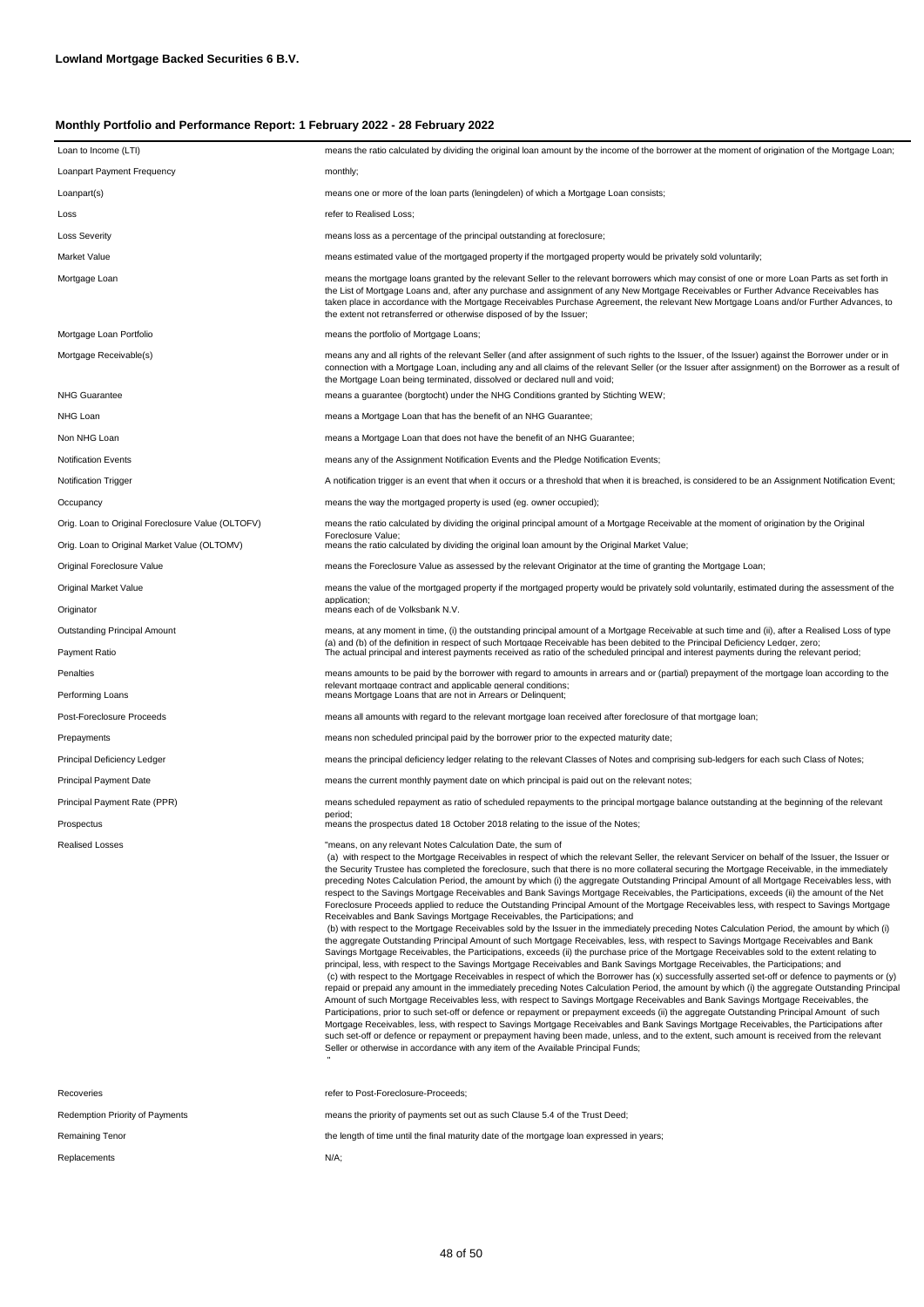| Replenishments                    | means any Portfolio Mortgage Loan which is sold and assigned by the Seller to the                                                                                                             |
|-----------------------------------|-----------------------------------------------------------------------------------------------------------------------------------------------------------------------------------------------|
| Repossesions                      | Issuer pursuant to clause 6 and 11 of the Mortgage Receivables Purchase Agreement:<br>refer to foreclosure:                                                                                   |
| Reserve Account                   | $N/A$ ;                                                                                                                                                                                       |
| Reserve Account Target Level      | $N/A$ ;                                                                                                                                                                                       |
| Revenue Priority of Payments      | means the priority of payments set out as such in section 5.2 (Priorities of Payments) of this Prospectus;                                                                                    |
| <b>Saving Deposits</b>            | means savings in a bank account, pledged to the mortgage lender, which are meant to repay the loan at maturity;                                                                               |
| Seasoning                         | means the difference between the loan start date and the current reporting period;                                                                                                            |
| Seller                            | means each of de Volksbank N.V.;                                                                                                                                                              |
| Servicer                          | means each of de Volksbank N.V.;                                                                                                                                                              |
| <b>Signing Date</b>               | means 18 October 2018 or such later date as may be agreed between the Issuer, the Seller and the Manager;                                                                                     |
| <b>Special Servicer</b>           | $N/A$ ;                                                                                                                                                                                       |
| Subordinated Loan                 | $N/A$ ;                                                                                                                                                                                       |
| Swap Counterparty                 | $N/A$ ;                                                                                                                                                                                       |
| Swap Counterparty Default Payment | $N/A$ ;                                                                                                                                                                                       |
| Swap Notional Amount              | $N/A$ ;                                                                                                                                                                                       |
| <b>Trust Deed</b>                 | means the trust deed entered into by, amongst others, the Issuer and the Security Trustee dated the Closing Date;                                                                             |
| Weighted Average Life             | means the expected average total number of years needed for the issuer to repay all principal, whereby the time between origination and each                                                  |
| Weighted Average Maturity         | repayment is weighted by the repayment amount;<br>means the expected average number of years between the reporting date and the maturity of each loan, whereby the time between the reporting |
| WEW                               | date and the maturity of each loan is weighted by the size of the loan:<br>Stichting Waarborgfonds Eigen Woning;                                                                              |
| <b>WEW Claims</b>                 | means losses which are claimed with the WEW based on the NHG conditions:                                                                                                                      |